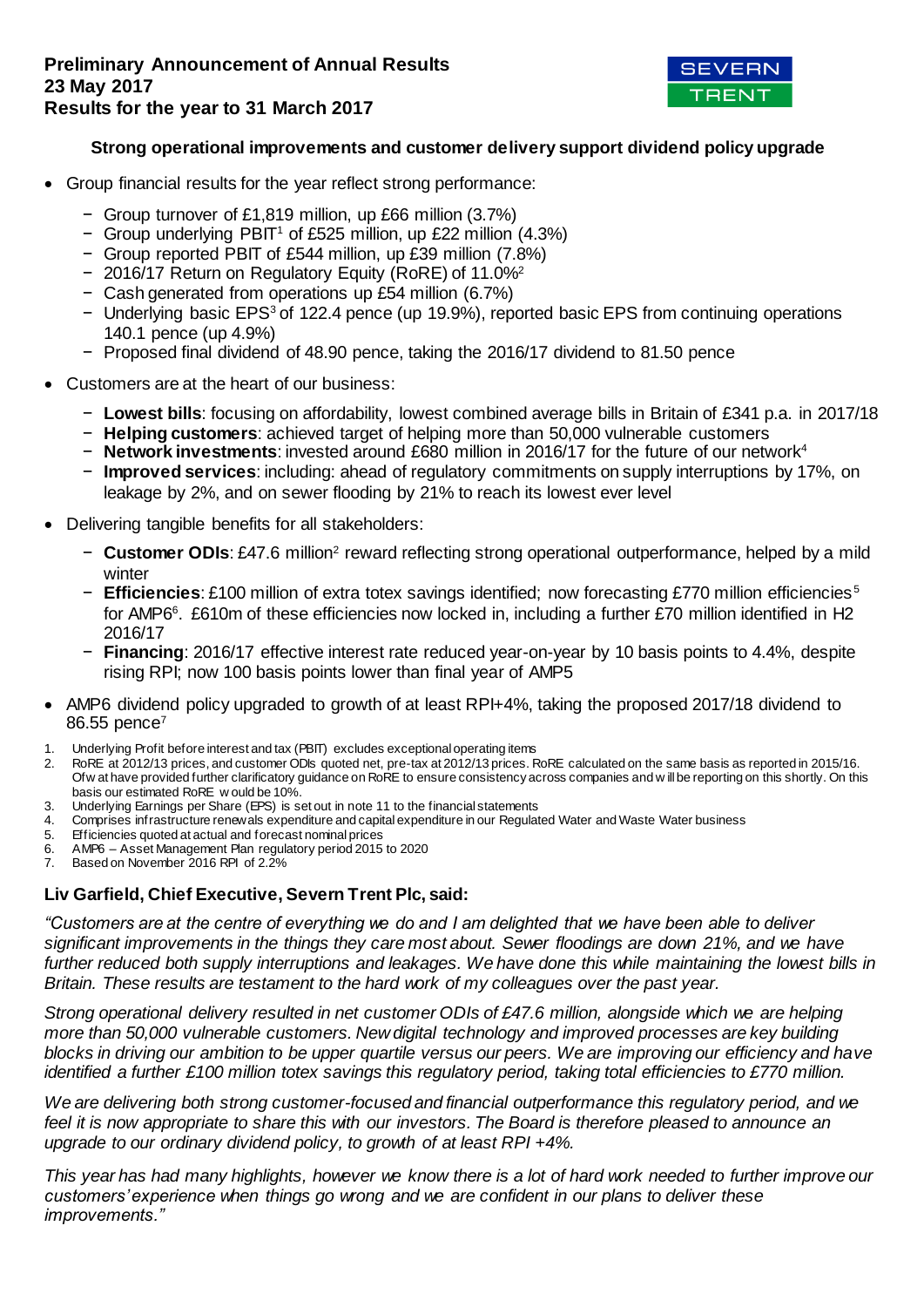# **Group results from continuing operations**

### **Underlying results**

|                                    |         | 2016                  |          |
|------------------------------------|---------|-----------------------|----------|
| Year ended 31 March                | 2017    | (rested) <sup>2</sup> | Increase |
|                                    | £m      | £m                    |          |
| Group turnover                     | 1,819.2 | 1,753.7               | 3.7%     |
| Underlying group PBIT <sup>1</sup> | 525.1   | 503.4                 | 4.3%     |
|                                    | pence/  | pence/                |          |
|                                    | share   | share                 |          |
| Underlying basic EPS <sup>2</sup>  | 122.4   | 102.1                 | 19.9%    |
| Total ordinary dividends           | 81.50   | 80.66                 | 1.0%     |
|                                    |         |                       |          |
| <b>Reported results</b>            |         |                       |          |

| Year ended 31 March      | 2017    | 2016<br>(rested) <sup>2</sup> | Increase |
|--------------------------|---------|-------------------------------|----------|
|                          | £m      | £m                            |          |
| Group turnover           | 1,819.2 | 1,753.7                       | 3.7%     |
| Group PBIT               | 543.7   | 504.4                         | 7.8%     |
|                          |         |                               |          |
|                          | pence/  | pence/                        |          |
|                          | share   | share                         |          |
| Basic earnings per share | 140.1   | 133.5                         | 4.9%     |

1 Underlying profit before interest and tax (PBIT) excludes exceptional operating items

2 Restated for discontinued operations

**Note: FY2017/18 technical guidance is included in the Chief Financial Officer's section of this announcement**

| +44 (0) 795 716 6615 |
|----------------------|
| +44 (0) 783 441 9722 |
|                      |
| +44 (0) 207 353 4200 |
| +44 (0) 247 771 5640 |
|                      |

### **Preliminary Results Presentation and Webcast**

There will be a presentation of these results at 9:30am GMT on Tuesday 23 May at the Rothschild Sky Pavilion, New Court, St Swithin's Lane, London EC4N 8AL. This presentation will be available as a simultaneous webcast on the Severn Trent website (www.severntrent.com) and will remain on the website for subsequent viewing.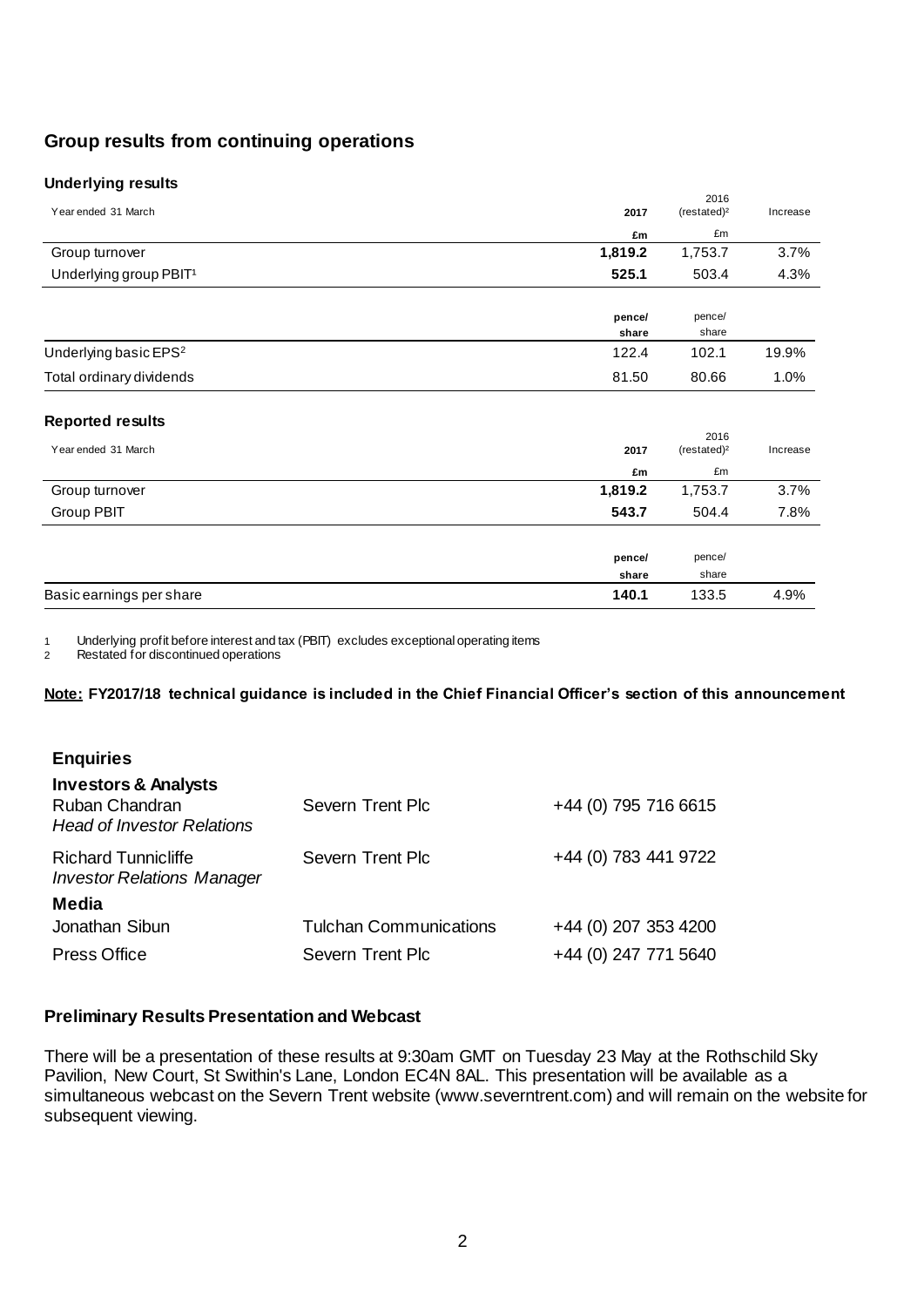# **Chief Executive's Review**

This is a strong set of results and I am proud of all we have achieved to improve the service we offer our customers and put the company in a leading position in a world of incentivisation. At the start of this regulatory period (AMP6) our customers defined what was important to them – through customer outcome delivery incentives (ODIs) – and our result this year reflects the hard work and dedication of my colleagues in driving better operational delivery, while ensuring our bills are affordable for all our customers. We are leaving no stone unturned in the pursuit of a more efficient business and delivering on the things our customers care about. In doing so, we are improving our financial outcomes and creating a platform for sharing outperformance with our shareholders. It is with this in mind that we have been able to revise our AMP6 dividend policy to growth of at least RPI +4%, starting in 2017/18.

Severn Trent continues to execute its strategy with success. Our five areas of priority support our ambition of becoming the most trusted water and sewerage company by 2020:

- − Embedding customers at the heart of all we do
- − Driving operational excellence and continued innovation
- − Investing responsibly for sustainable growth
- − Changing the market for the better
- − Creating an awesome place to work

## **Embedding customers at the heart of all we do**

To reach our vision of being the most trusted water and sewerage company by 2020, our customers must be at the centre of our decision making.

At Severn Trent, we are proud of our track record of having the lowest average combined water and sewerage bills in Britain, and this will continue through 2017/18, at £341 per annum. This year we have totally redesigned our bill format, making it visually simpler and easier for customers to understand. Our customers have told us they like the new bill format and we are seeing that they have less need to contact us, reducing the number of calls to our contact centres.

I am also proud of the progress we have made in ensuring affordability of our bills for all, providing assistance to the customers in our region who need help with their bills the most. As part of our business plan, we set out an ambitious target to help 50,000 vulnerable customers per year, and we have exceeded our target in 2016/17 through schemes such as WaterSure and our range of social tariffs.

We believe that we can deliver big benefits to customers through innovation and digitisation. In March, we hosted our Digital, Innovation and Technology day for investors and sector specialists to showcase the great things we have been doing across our business to enhance performance by the end of the AMP.

We have been investing in digital technology that touches on all areas of the business and that will improve customer service levels and generate further efficiencies. These investments are preparing us well for the future and helping propel us towards our upper quartile ambitions versus our peers. Our new customer management portal provides an intuitive, single view of the customer and enables faster and easier resolution of contacts. New portable devices for our field teams improve connectivity and include a range of Severn Trent designed apps to improve productivity and help to keep customers informed.

I was pleased that Seven Trent earned 'self-assured' status in Ofwat's annual review, one of only three companies to achieve this standard. This reflects the high quality of information and assurance we report and followed a consultation process with customers and stakeholders to better understand how they use the information we produce and the extent to which they trust it.

While we have had many positives this year, achieving the right level of customer experience – measured by Ofwat's service incentive mechanism (SIM) – remains an area in which we must improve. We were disappointed with our performance again this year and we are working hard to improve in order to meet our customers' expectations.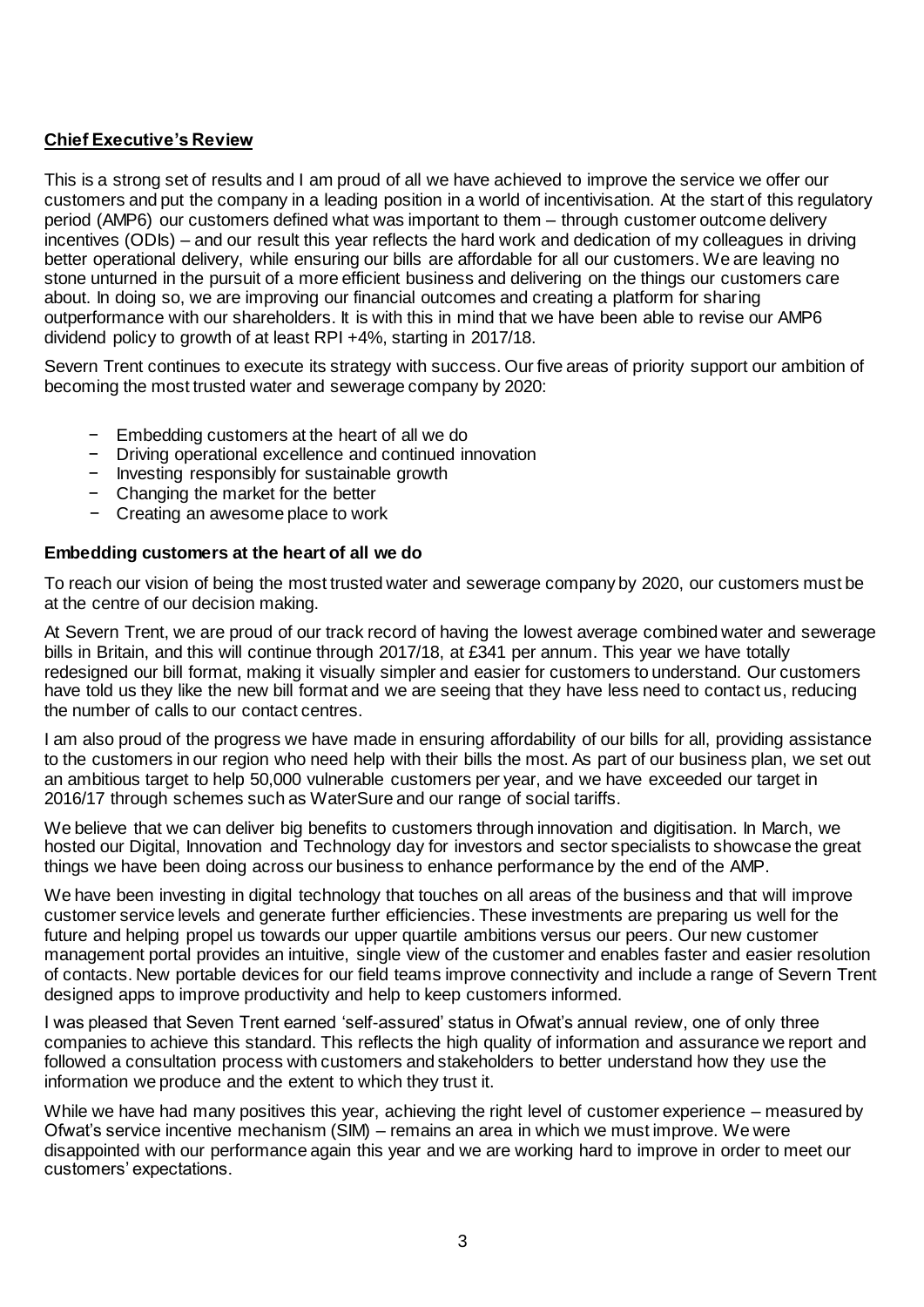Our customer ODI performance shows that the overall level of service we are providing to our customers continues to improve. For example, within the Severn Trent area we have seen improvements since the end of AMP5, with the number of customers impacted by a sewer flooding incident having reduced by 40%, and we have reduced the likelihood of impacting the environment from a category 3 pollution incident by around 18%. However, we are aware that when our customers do need to contact us, they do not always have a perfect experience. We are working hard to improve this, and have a new team focused on keeping our customers informed throughout their jobs, improved escalation processes when things go wrong, reduced pending work, and we have gone live with the new customer management portal to improve the customer contact experience.

## **Driving operational excellence and continuous innovation**

Our performance on customer ODIs is one of the successes I am most proud of this year. We have earned a net reward of £47.6 million through the hard work of our teams, the benefit of increased investment in our assets and a milder winter.

In the areas that matter most to our customers, and which carry the largest incentives and penalties, we have performed strongly. We have continued to reduce the number of customers affected by internal and external sewer flooding and are ahead of our regulatory targets by 9% and 23% respectively. We were ahead of our targets for supply interruptions by 17%, leakage by 2% and we have sustained our strong performance on category 3 pollution incidents, beating our target by 25%. On coliform detections, we were ahead of our target by 29%, although the reward on this ODI is only determined at the end of the AMP.

Our digital innovation agenda is helping to drive our strong operational performance. We are deploying new technology to help manage our network, investing in more pressure loggers and data analytics to improve decision making. We're also progressing with the use of drones to inspect our assets, and piloting cutting-edge satellite technology to help locate leaks.

We are not quite where we want to be across all of our metrics however. In particular, our performance on water quality complaints has to improve; we fell 32% short of our target this year. We have been investing in innovative technology and new processes to achieve this. For example, we are increasing usage of waterquality analytics, using the wealth of data in our systems to build our analytical capabilities and help assess the network. By doing this, we can identify areas at high risk of water-quality events and undertake active maintenance to maintain the health of our assets and prevent failures from occurring.

## **Investing responsibly for sustainable growth**

Our ambition is to be one of the most efficient companies in our sector. Today we are pleased to announce that we have identified a further £100 million of AMP6 totex efficiencies, taking the total forecast efficiencies for AMP6 to £770 million. This is a £360 million outperformance against the challenging cost targets that were set out in our Final Determination.

Of the £770 million of efficiencies now announced, we have contracted an additional £70 million during 2016/17, meaning that we have now locked in £610 million. We have also made good progress with the £120 million of reinvestment that we announced in May last year, with around £50 million of initiatives underway in water quality, security and assisting vulnerable customers.

We have made strong progress this year on several key work streams of our largest project this AMP, the Birmingham Resilience Programme. On the Elan Valley Aqueduct element of the scheme, we have completed our first tunnel at Bleddfa in Wales, successfully diverting the flow and allowing decommissioning of the old tunnel, ahead of our target date. We have also started work on the construction of the pipe from Lickhill, on the River Severn, to our treatment works at Frankley, which will ensure a second source of supply for residents in the Birmingham area.

Our renewables team is on track to achieve our target of generating the equivalent of 50% of our energy needs by 2020. We will shortly start generating gas at our second food waste plant at Roundhill, near Stourbridge. Our renewables business has delivered a 16% growth in EBITDA, showing that investment in renewable energy is right for both the environment and our bottom line.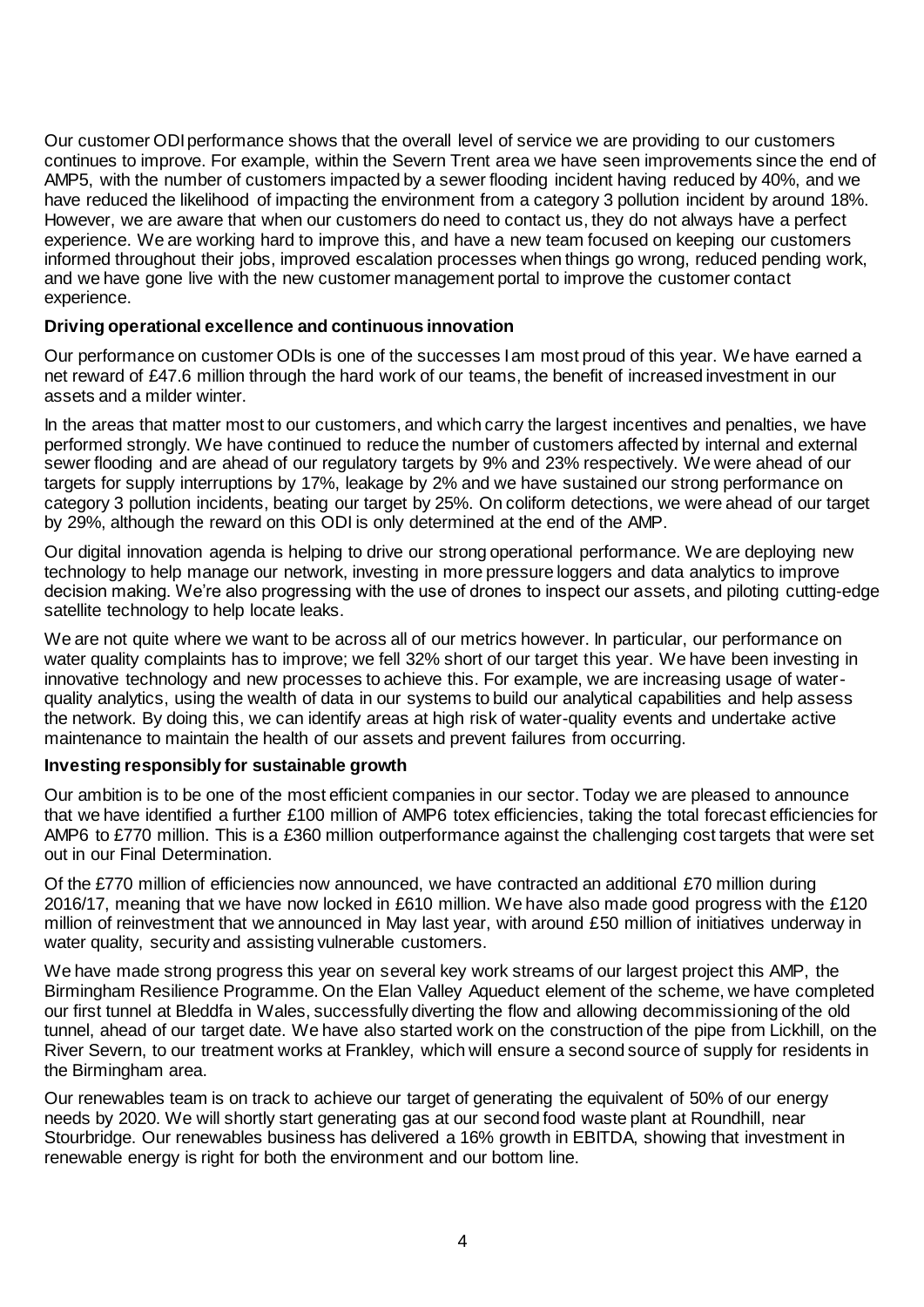Protecting our environment is vitally important to us all at Severn Trent. Our teams work hard every day to ensure our drinking water is of the highest cleanliness and taste, while limiting the impact on the area in which we work. We put a high emphasis on our performance in this area and our customers expect us to be responsible custodians of the environment today and in the future. We are therefore proud that our strong environmental credentials have been recognised by the Environment Agency which continues to see us as one of the leaders in this area, awarding us the highest available 4\* rating in two of the last four years.

During the year we divested a small business in Italy to our joint venture partners. Under their ownership, we believe the business is best placed to fulfil its future potential. This will allow us to have an even greater focus on our core business.

## **Changing the market for the better**

We have been a strong voice in driving change and innovation in the sector through our 'Charting a Sustainable Course' publications. We recently published our latest instalment, 'Designing Incentives to Deliver for Customers' which looks at how the regulatory framework for the water sector could continue to evolve through greater incentives.

The non-household retail market opened on 1 April 2017 and our joint venture with United Utilities, Water Plus, is already active in the market. We are encouraged by Water Plus's early progress and customer wins.

We continue to contribute to the debate on future regulatory changes, and support Ofwat's proposals in areas such as the opening of water resource and bioresource markets to competition. We feel our operational strengths and our central geographic location position us for success as these opportunities open up.

We were pleased to complete the acquisition of Dee Valley Water in February 2017. We are progressing well with the integration and we expect to deliver efficiencies of at least 20% on annual operating costs as a result of joining the two businesses together. As part of bringing Dee Valley under the Severn Trent umbrella, we have retained the vast majority of their team and we are successfully working together. We have found roles for all but 12 people and all front line operational staff have remained in the business. We have also identified a number of areas of excellence in which Dee Valley operates, for example their strong performance on water quality, and we plan to embed these practices into the way we do things across the wider Severn Trent business.

Our preparations for PR 19 for the 2020-25 regulatory period are now well underway and we are making good progress against internal milestones, ahead of the submission of our business plan to Ofwat in September 2018. We are consulting with our customers and stakeholders on the key issues that are most important to them through our 'Shaping our Future' consultation, which was launched earlier this year.

## **Creating an awesome place to work**

We place great value in having a highly motivated and enthusiastic workforce and believe that this is helping to drive service improvements, better ways of working and an improved customer experience. Our employee engagement scores have further improved and we remain above global benchmark indicators. Furthermore, we are adopting new ways of working, including extensive use of the latest technology to make colleagues' lives easier, thereby making the company more efficient.

At the start of the AMP we introduced a company-wide bonus scheme rewarding our employees for delivery on profit, customer ODIs and health and safety targets. We have been pleased with the success of the scheme in motivating our people and rewarding outperformance. From this year, to reflect our increased focus on improving our customer experience, we will be including a customer service measure, with up to 8% of bonuses being linked to a reduction in written customer complaints.

We take our corporate responsibility seriously and see our environmental, social and governance performance as key to our vision of being the UK's most trusted water company. The key ambitions are to make our region the most water efficient in the UK and to play a leading role in making our rivers even healthier. This year we have performed 12,000 home water efficiency checks, engaged with around 650 new farms as part of our catchment management scheme, and launched an innovative employee volunteering scheme encouraging our people to take two days of volunteering leave each year to help clean up riversides in our region.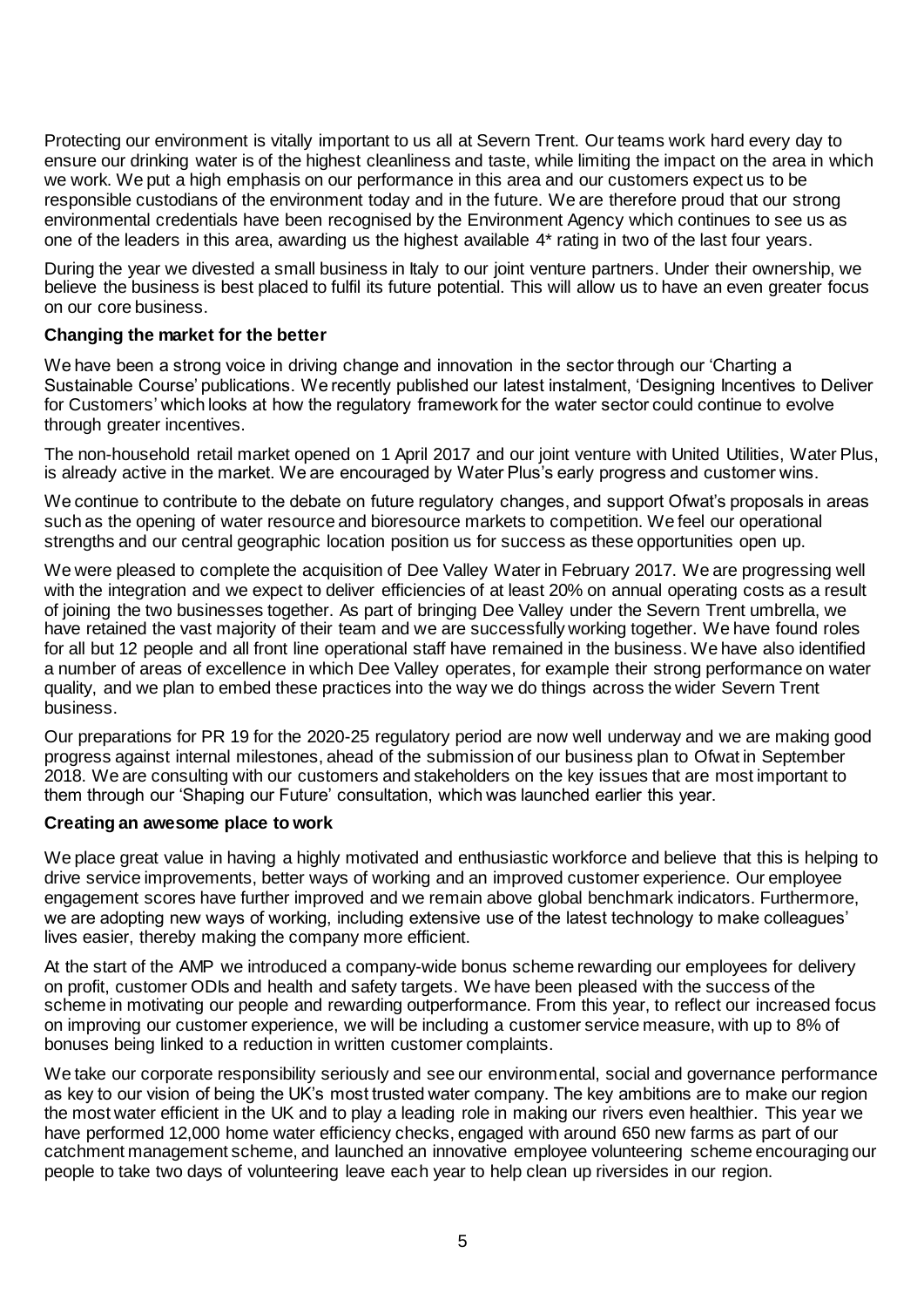We were once again named as a constituent within the FTSE4Good index of companies and continue to show alignment with the UN Global Compact principles, illustrating the commitments expected of a leading socially responsible business.

We have invested more in leadership and technical skills, delivering an almost 20% increase in training days this year and were named as one of the country's top 100 apprenticeship employers at the National Apprenticeship Awards. We are also proud to have been ranked joint first in the FTSE100 for female representation at board level by the Hampton-Alexander review.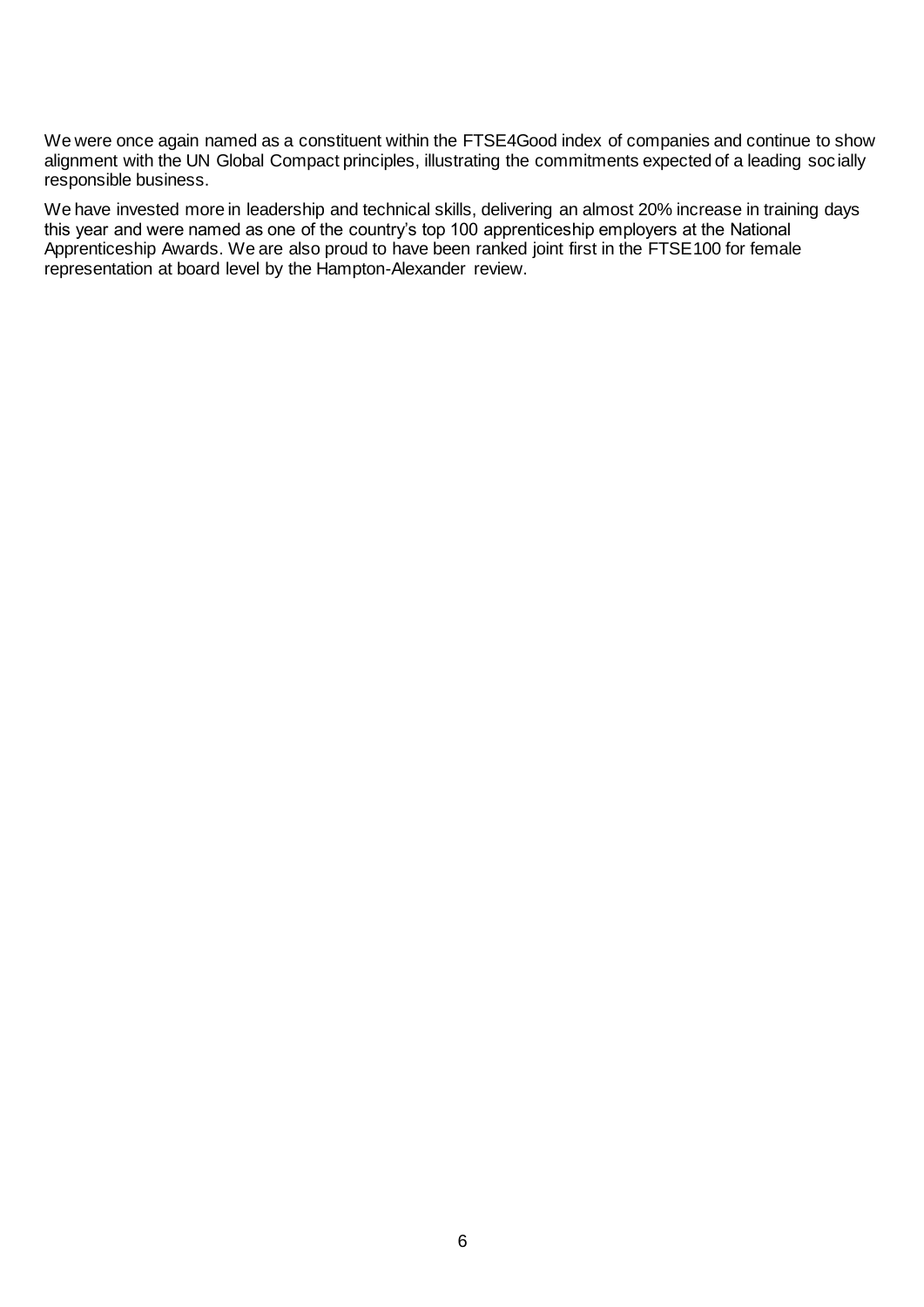# **Chief Financial Officer's Review**

The group has delivered strong financial performance in 2016/17, reflecting the hard work and dedication of my colleagues. Our Regulated Water and Waste Water business has continued to reduce operating costs as our efficiency programmes deliver results. In Business Services we have delivered growth as promised both in revenues and underlying PBIT. We have enhanced our dividend policy for the remainder of AMP6, with effect from 2017/18, and will now increase the dividend by at least RPI +4% each year.

This year we have completed a number of strategic transactions that will allow us to build value in our core strengths of water, waste and renewable energy:

- On 1 June 2016 we completed the disposal of our Non-Household Retail activities to Water Plus, our joint venture with United Utilities. These activities have been reported as a discontinued operation and the previous year's figures have been restated to reflect this. Details of the restatement were set out in a separate stock market announcement on 8 September 2016.
- On 15 February 2017 we completed the acquisition of Dee Valley Water for total consideration of £84 million. We have made rapid progress in integrating the acquisition into our regulated business and we expect to see the benefit of our anticipated synergies in 2017/18.
- On 23 February 2017 we sold our Operating Services business in Italy to our former joint venture partner, Acea S.p.A, resulting in an exceptional gain before tax of £2 million.

A brief overview of our financial performance for the year is as follows:

- Group turnover from continuing operations was £1,819.2 million (2015/16: £1,753.7 million), an increase of 3.7% as our allowed prices in Regulated Water and Waste Water increased by 1.5% and Business Services' external turnover grew by 11.9%.
- We increased underlying PBIT by 4.3% to £525.1 million (2015/16: £503.4 million). Our efficiencies in Regulated Water and Waste Water enabled operating cost savings (excluding infrastructure renewals and depreciation) of £9.4 million year-on-year.
- Reported group PBIT was up 7.8% to £543.7 million (2015/16: £504.4 million).
- Cash from operations was up £53.5 million (6.7%).

On pensions, we have made good progress in managing our risks:

- We have successfully agreed the funding plan for the Severn Trent defined benefit pension schemes following formal closure of the triennial valuation. The new asset backed funding arrangement will provide index-linked annual payments, starting at £15 million in 2017/18, for 15 years or, if sooner, until no longer needed. In addition we will make annual payments of £10 million for three years starting in 2016/17 and we made a further payment of £15 million in 2016/17 in lieu of the payment from the new asset backed funding arrangement.
- We have agreed arrangements to reduce exposure to interest and inflation rate volatility on our pension liabilities.
- We completed the pension increase exchange arrangement announced at the half year, generating a finalised gain of £16.6 million, which we have disclosed as an exceptional item.

The accounting net deficit on the Severn Trent pension schemes has reduced from £711.7 million at 30 September 2016 to £574.6 million at 31 March 2017.

On financing, we have a strong funding position, with all our projected investment and cash needs through to January 2019 covered by cash or committed facilities. Moody's moved their outlook on our long-term rating from negative to stable during the year reflecting their anticipation of the Group benefiting from ODI rewards, totex outperformance, financing outperformance and a more favourable inflation environment.

We raised £400 million in a sterling bond issue at the lowest coupon we have ever achieved and £100 million through a floating rate bank loan.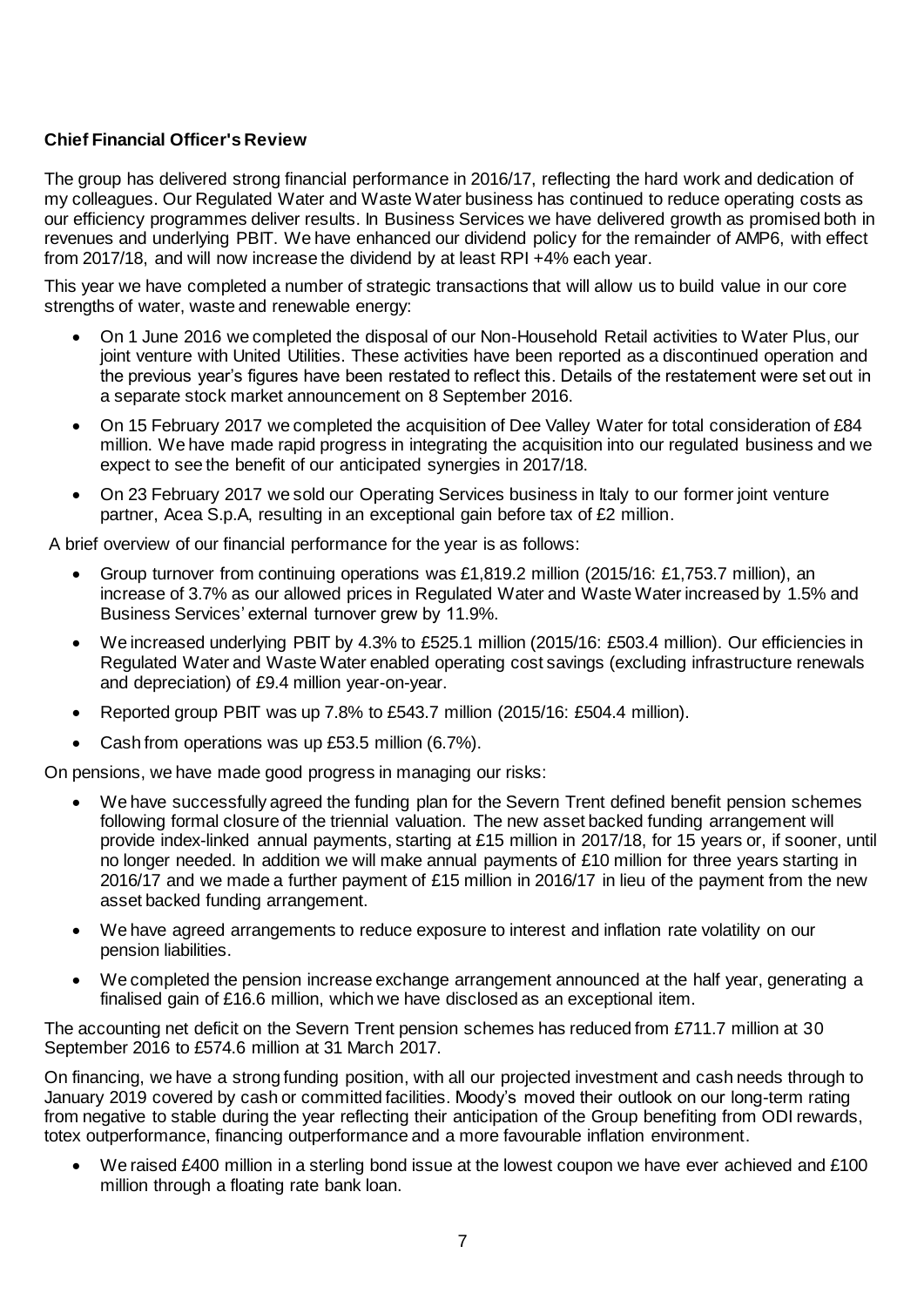Net finance costs were £204.0 million (2015/16: £209.3 million). Our effective interest rate was 4.4%, down from 4.5% in 2015/16 and down from 5.4% since the beginning of AMP6.

Our underlying effective tax rate was 16.6%, down from 18.5% in 2015/16 as we benefited from allowances on our increased capital programme.

## **Regulated Water and Waste Water**

Turnover for our Regulated Water and Waste Water business was £1,528.8 million (2015/16: £1,506.1 million) and underlying PBIT was £494.7 million (2015/16: £482.5 million). As noted in our announcement on 8 September 2016, the prior year underlying PBIT has been restated by £9.6 million to reflect the share of costs incurred in Regulated Water and Waste Water that was previously reallocated to the non-household retail operations. As these activities are not transferring to the joint venture, they are deemed to remain with Regulated Water and Waste Water.

|                                     | 2017    | 2016<br>(restated) | Better/(worse) |               |
|-------------------------------------|---------|--------------------|----------------|---------------|
|                                     | £m      | £m                 | £m             | $\frac{0}{0}$ |
| Turnover                            | 1,528.8 | 1,506.1            | 22.7           | 1.5%          |
| Net labour costs                    | (140.8) | (144.7)            | 3.9            | 2.7%          |
| Net hired and contracted costs      | (146.1) | (150.4)            | 4.3            | 2.9%          |
| Power                               | (86.8)  | (89.1)             | 2.3            | 2.6%          |
| Bad debts                           | (20.6)  | (20.3)             | (0.3)          | $(1.5\%)$     |
| Other costs                         | (186.8) | (186.0)            | (0.8)          | $(0.4\%)$     |
|                                     | (581.1) | (590.5)            | 9.4            | 1.6%          |
| Infrastructure renewals expenditure | (136.2) | (126.0)            | (10.2)         | $(8.1\%)$     |
| Depreciation                        | (316.8) | (307.1)            | (9.7)          | $(3.2\%)$     |
| <b>Underlying PBIT</b>              | 494.7   | 482.5              | 12.2           | 2.5%          |

Turnover increased by 1.5%, as higher tariffs, including the impact of the annual RPI increase on prices, increased revenue by £22.6 million. Higher consumption added a further £3.1 million, offset by an increase in meter optants and other small movements that reduced revenue by £3.0m. Dee Valley Water contributed £2.2 million for the six weeks from the date of acquisition.

Net labour costs were £3.9 million (2.7%) lower. Gross employee costs increased by 9.2%, in part as a result of our strategy to bring more work in-house, and the increased activity on capital projects, which resulted in an increase in the level of own labour capitalised, £25.5 million higher than in the previous year.

Net hired and contracted costs decreased by £4.3 million. As well as driving supply chain efficiencies, we have been building our in-house skills and expertise to reduce our use of external consultants.

Our net labour and hired and contracted costs this year included £7.4 million (2015/16: £4.7 million) to prepare the wholesale business for non-household retail competition.

Power costs were £2.3 million lower year on year. We implemented a number of actions that successfully reduced consumption, despite higher water production driven by customer demand. The group manages its power costs through a combination of demand management, self-generation, forward price contracts.

The bad debt charge from household customers remained stable at 1.8% of household revenue. Total bad debt charges were £0.3 million greater reflecting the increased turnover. Following market opening, retailers now bear the credit risk for non-household customers and Regulated Water and Waste Water bears the credit risk on sales to retailers.

Other costs increased by just £0.8 million, despite the previous year benefiting from a rebate of £4.4 million from the Environment Agency.

Infrastructure renewals expenditure was £10.2 million greater in the year reflecting the planned step up in activity, and the completion of the Bleddfa tunnel (£20.2 million in 2016/17, £4.0 million greater than 2015/16), partially offset by operating efficiencies.

Depreciation of £316.8 million resulted from the impact of the 4% increase in depreciable assets.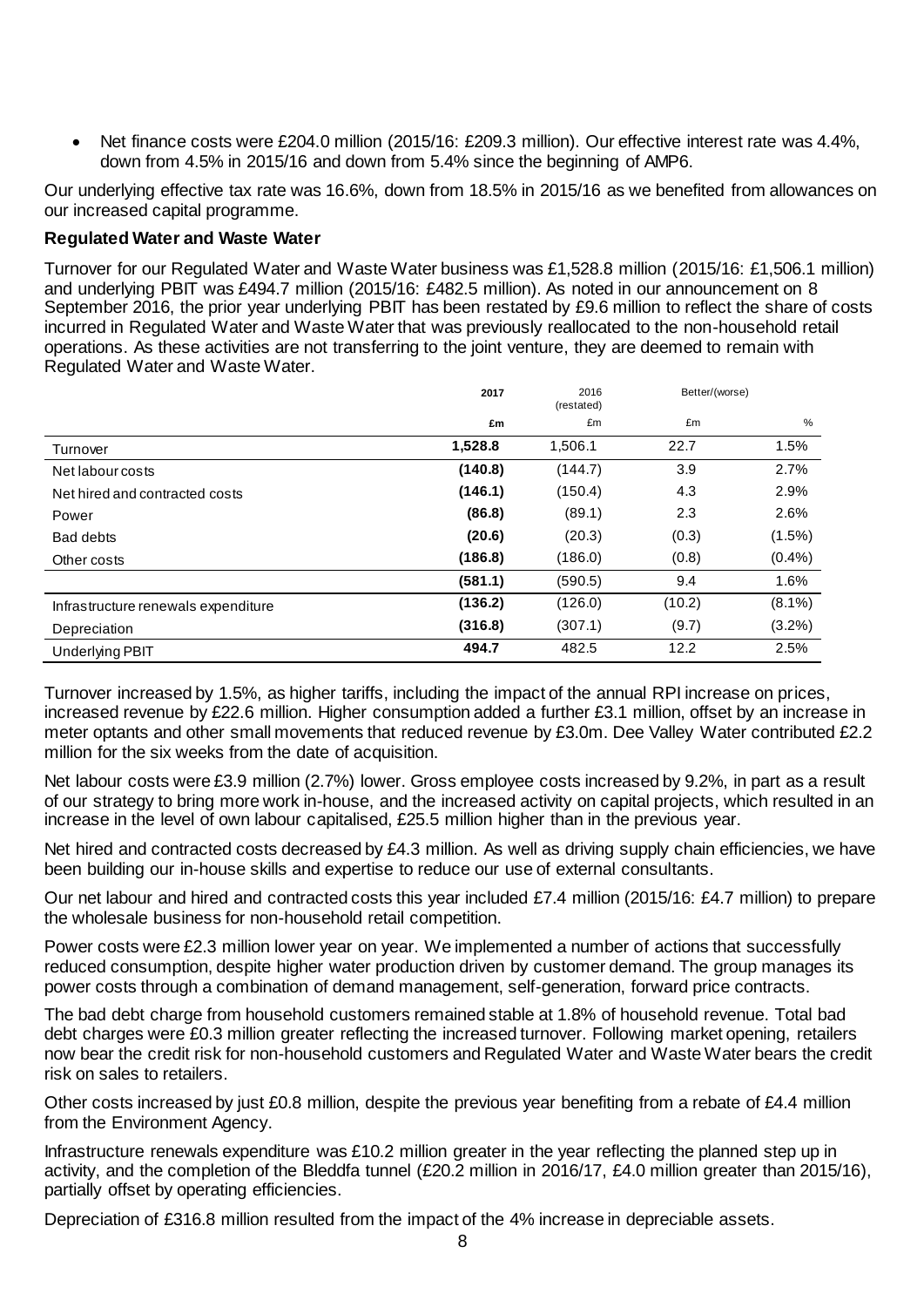# **Return on Regulated Equity (RoRE)**

RoRE is a key performance indicator for the regulated business reflecting performance on totex, ODIs and financing against the base return allowed in the Final Determination.

Severn Trent Water's RoRE for the year ended 31 March 2017 and for the two years ended on that date is set out in the following table:

|                                       | 2016/17<br>% | AMP6 to Date<br>$\frac{9}{6}$ <sup>1</sup> |
|---------------------------------------|--------------|--------------------------------------------|
| Base return <sup>2</sup>              | 5.6%         | 5.6%                                       |
| Totex outperformance <sup>3</sup>     | 2.1%         | 1.4%                                       |
| ODI outperformance <sup>4</sup>       | 1.3%         | 1.0%                                       |
| Financing outperformance <sup>5</sup> | 1.8%         | 1.6%                                       |
| Other <sup>6</sup>                    | 0.2%         | 0.1%                                       |
| Regulatory return for the year        | 11.0%        | 9.7%                                       |

1 Based on RCV of £7,413 million for 2016/17 and £7,324 million for AMP6 to date, both in 2012/13 prices.

2 Based on Final Determination, with an adjustment to the 2016/17 base return to exclude the non -household retail return that is now being earned by Water Plus.

3 Company share of totex outperformance in the year/AMP to date, adjusted for phasing.

4 Companyassessment of performance - 2016/17 performance will be subject to Ofwat review in Autumn 2017.

- 5 Based on actual financing cost and net debt. The nominal finance cost from the Final Determination has been deflated to 2012/13 prices using the Final Determination average RPI inflation for the period. Ofwat have provided further clarificatory guidance on RoRE to ensure consistency across companies and will be reporting on this shortly. On this basis our estimated RoRE would be 10%.
- 6 Includes land sales and disposals, other income, the Wholesale Revenue Forecasting Incentive Mechanism and element of non household retail revenue performance earned before the Water Plus joint venture.

We have delivered strong returns of 11.0%, and our performance has been strong across the board – with exceptional customer ODI performance, improved operational and investment efficiency service levels, and continuing outperformance on finance.

Ofwat have provided further clarificatory guidance on RoRE to ensure consistency across companies and will be reporting on this shortly. On this basis our estimated RoRE would be 10%.

Under either measure, we are pleased to be delivering sustained, balanced outperformance for the benefit of our customers and investors.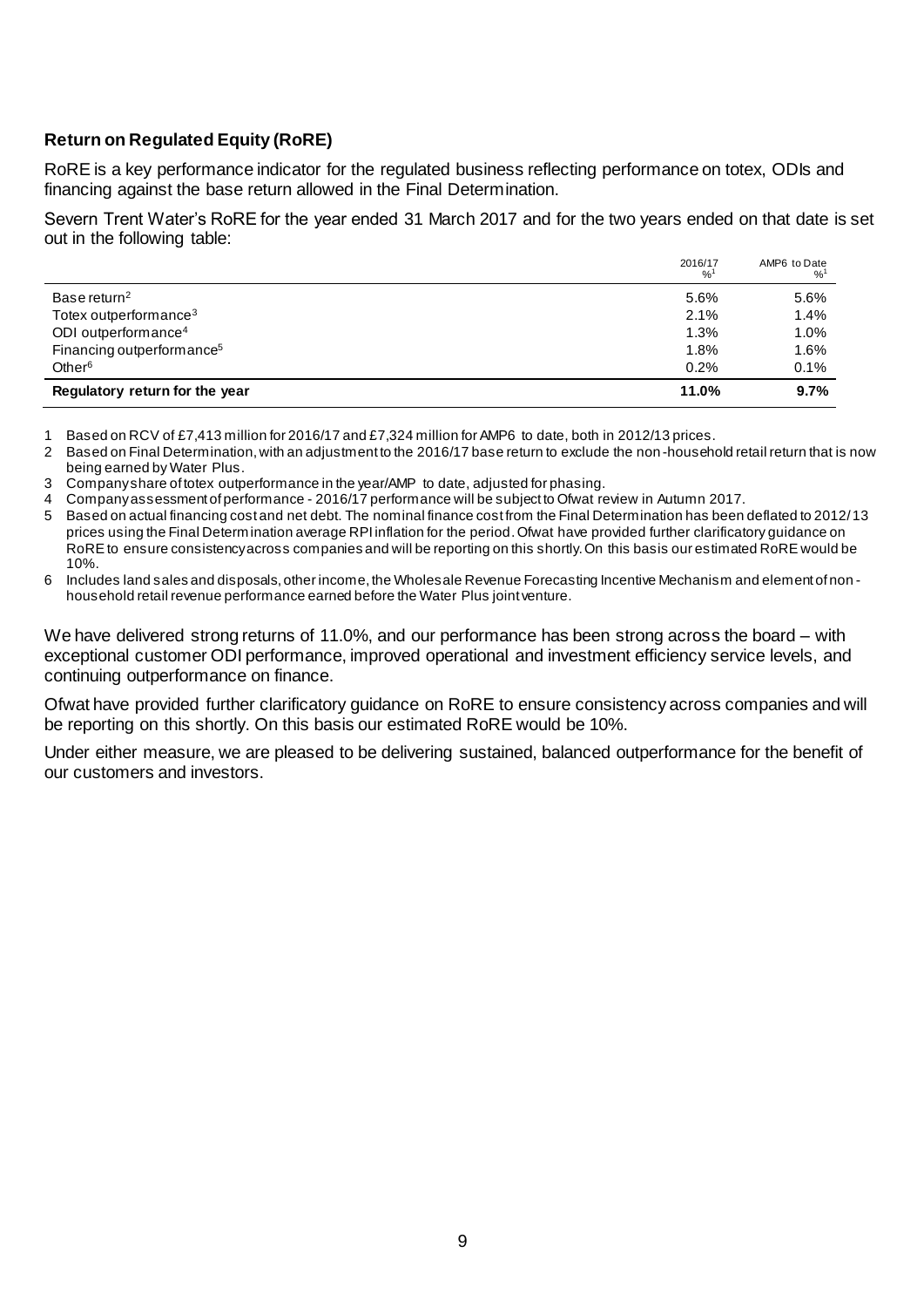## **Business Services**

|                           | 2017  | 2016<br>(restated) | Increase |       |
|---------------------------|-------|--------------------|----------|-------|
|                           | £m    | £m                 | £m       | %     |
| <b>Turnover</b>           |       |                    |          |       |
| <b>Operating Services</b> | 255.6 | 226.7              | 28.9     | 12.7% |
| Renewable Energy          | 54.0  | 50.0               | 4.0      | 8.0%  |
|                           | 309.6 | 276.7              | 32.9     | 11.9% |
| <b>Underlying PBIT</b>    |       |                    |          |       |
| <b>Operating Services</b> | 17.8  | 11.5               | 6.3      | 54.8% |
| Renewable Energy          | 19.4  | 16.9               | 2.5      | 14.8% |
|                           | 37.2  | 28.4               | 8.8      | 31.0% |

In our Operating Services business, turnover increased by £28.9 million including £22.8 million from exchange rate impacts, and underlying PBIT increased by £6.3 million, as a result of strong performance in our US contracts and exiting some less profitable contracts. We sold our Italian businesses in February of this year, therefore they will not be included in next year's results.

In the Renewable Energy business, turnover increased by 8.0%, and underlying PBIT increased by just under 15%, largely driven by growth in generation from both sludge and crops.

The results above exclude the Non-Household Retail business, which was transferred to the Water Plus joint venture during the year and the Water Purification business, which was sold during the prior year. These businesses have been classified as discontinued operations in the current and previous periods.

## **Corporate and Other**

Corporate overheads were £10.0 million (2015/16: £10.6 million) and our other businesses generated a net profit of £1.2 million (2015/16: £3.1 million).

## **Exceptional items before tax**

An exceptional gain of £16.6 million arose (2015/16: nil) from the net benefit, after implementation costs, of a Pension Increase Exchange arrangement under which pensioners of the defined benefit schemes were offered the opportunity to exchange future non-statutory inflationary increases in a portion of their pensions earned prior to 1997 for a higher pension payment now.

The disposal of our Italian Operating Services businesses resulted in a gain of £2.0 million.

In 2015/16 there was a gain of £1.0 million arising from the release of a provision originally recorded as an exceptional charge.

## **Net finance costs**

At the start of the AMP we took a series of actions to take advantage of low floating interest rates. The benefits of this approach are reflected in our net finance costs this year of £204.0 million, £5.3 million lower than the prior year (£209.3 million). Lower costs on floating rate debt were partially offset by higher inflation in the year, which led to higher finance costs on the 27% of our debt that is index-linked. Finance costs capitalised were higher than the prior year due to the increased level of capital activity in the year.

The effective interest rate, including index linked debt, for the year was 4.4% (2015/16: 4.5%). The effective cash cost of interest (which excludes the RPI uplift on index linked debt) was 3.8% (2015/16: 4.2%).

Our profit before interest, tax depreciation and amortisation (PBITDA) interest cover was 4.4 times (2015/16: 4.2 times) and PBIT interest cover was 2.7 times (2015/16: 2.6 times).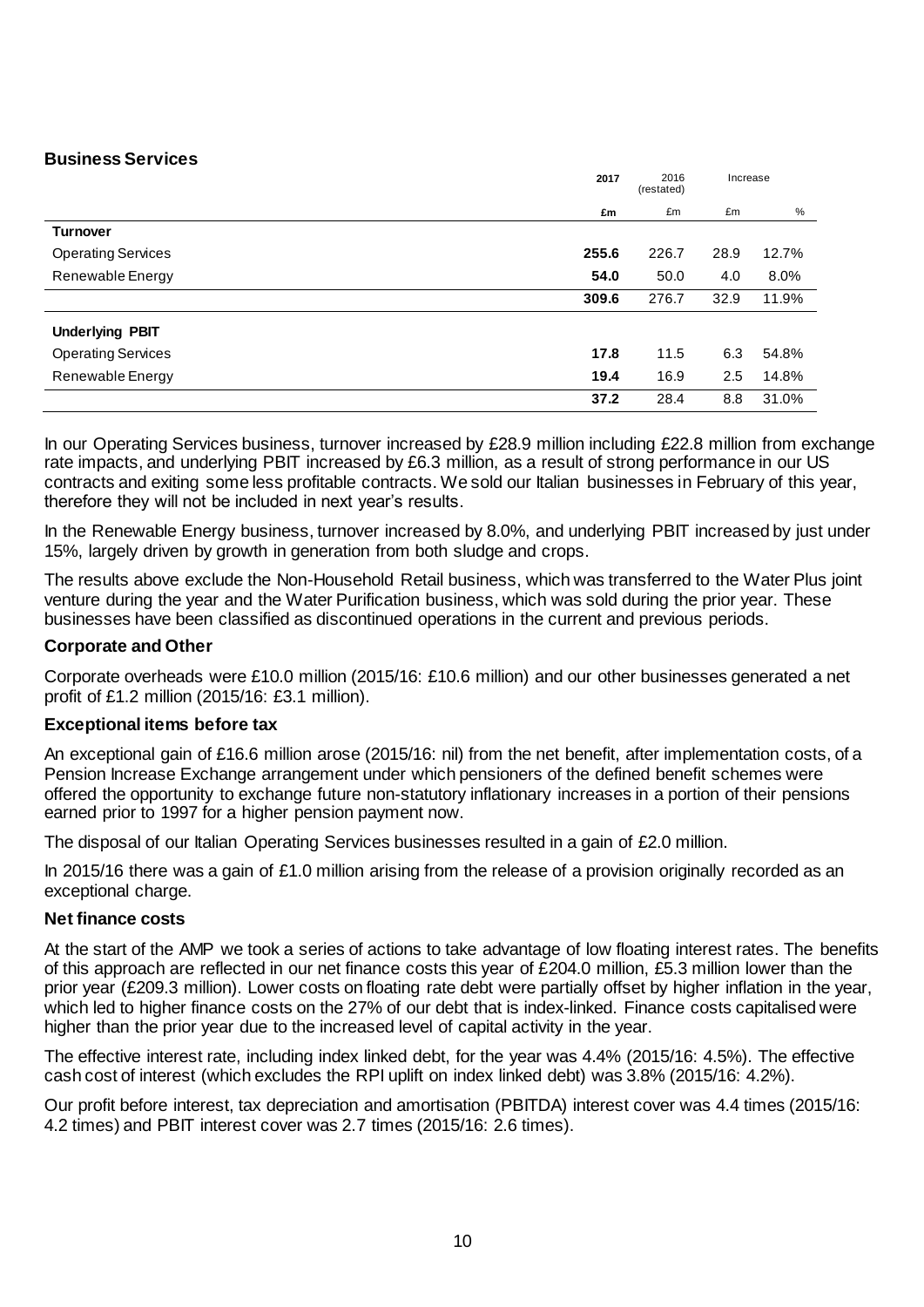# **Gains/losses on financial instruments**

We use financial derivatives solely to hedge risks associated with our normal business activities including:

- **Exchange rate exposure on foreign currency borrowings;**
- Interest rate exposures on floating rate borrowings; and
- Exposures to increases in electricity prices.

Accounting rules require that these derivatives are revalued at each balance sheet date and, unless the strict criteria for cash flow hedge accounting are met, the changes in value are taken to the income statement. If the risk that is being hedged does not impact the income statement in the same period as the change in value of the derivative, then an accounting mismatch arises and there is a net charge or credit to the income statement.

Where derivatives are held to their full term mismatches will net out over the life of the instrument. The changes in value that are recorded during the lives of the derivatives, unless crystallised, do not represent cash flows. Therefore we show underlying earnings figures that exclude these non-cash items. In exceptional circumstances we may terminate swap contracts before their maturity date. The payments or receipts arising from the cancellations are charged or credited against the liability or asset on the balance sheet.

We hold interest rate swaps with a net notional principal of £106.9 million and cross currency swaps with a sterling principal of £98.3 million which economically act to hedge the interest rate risk on floating rate debt or the exchange rate risk on certain foreign currency borrowings. However, the swaps do not meet the hedge accounting rules of IAS 39 and so the changes in fair value are taken to gains/(losses) on financial instruments in the income statement. During the year there was a gain of £11.1 million (2015/16: gain of £53.8 million) in relation to these instruments.

Note 6 to the financial statements gives an analysis of the amounts charged to the income statement in relation to financial instruments.

As part of our power cost management strategy, we have fixed around 85% of our estimated wholesale energy usage for 2017/18.

## **Taxation**

The total tax charge for the year was £7.1 million (2015/16: credit of £13.6 million).

Note 7 in the financial statements sets out the tax charges and credits in the period, which are described in more detail below.

The current year tax charge before exceptional tax was £36.9 million (2015/16: £51.3 million). There was an exceptional credit of £16.4 million (2015/16: nil) from adjustments following agreement with HMRC of prior years' tax matters and our net tax paid was £11.6 million lower than the previous year.

The deferred tax charge before exceptional tax was £22.4 million (2015/16: £13.7 million).

In common with other utilities, we have a significant deferred tax provision that mainly relates to the benefits received in the past from tax allowances on capital expenditure before the depreciation on those assets was charged to our profits. This provision does not represent a liability for tax payable but is released to the income statement as the depreciation catches up with the tax allowances received. The provision is calculated at the rate of tax applicable when the provision is expected to reverse. In September 2016 the Government enacted legislation to reduce the rate of corporation tax to 17% from 2020. As a result we recorded an exceptional deferred tax credit of £39.8 million as the provision was recalculated at the new lower tax rate. In 2015/16, there was an exceptional deferred tax credit of £78.6 million arising from a reduction in the corporation tax rate, enacted in that year, from 20% to 18% with effect from 1 April 2020.

Our underlying effective current tax rate was 16.6% (2015/16: 18.5%). Higher capital allowances have reduced the effective rate in the current year.

## **Profit for the year and earnings per share**

Profit for the year from continuing operations increased by 3.9% to £329.0 million (2015/16: £316.5 million).

The profit for the year from discontinued operations was £13.6 million (2015/16: profit of £14.8 million) and the total profit for the year including discontinued operations was £342.6 million (2015/16: £331.3 million).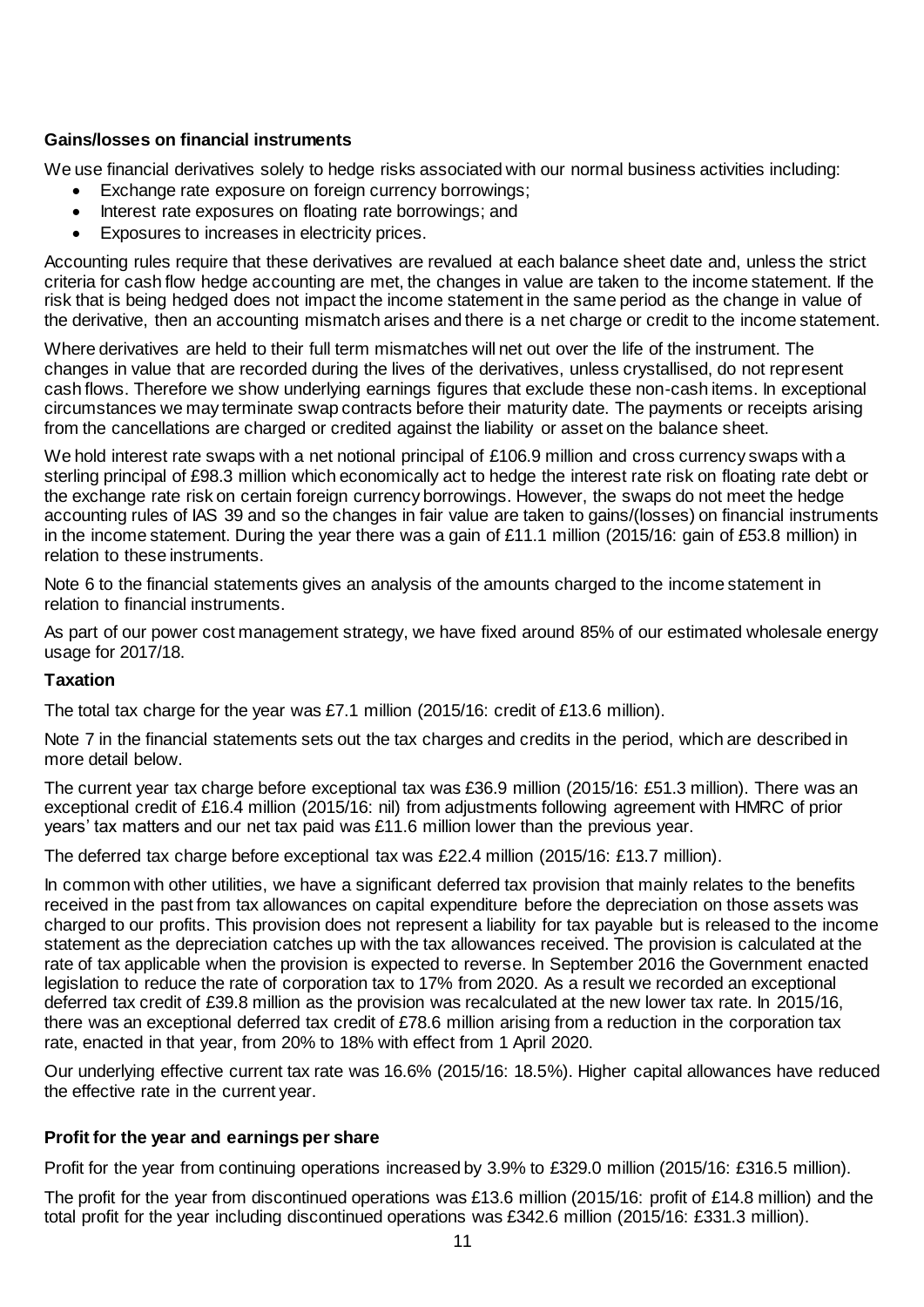Basic earnings per share from continuing operations increased by 4.9% to 140.1 pence (2015/16: 133.5 pence). Underlying basic earnings per share were 122.4 pence (2015/16: 102.1 pence). For further details see note 11.

## **Cash flow**

|                                                                  | 2017      | 2016      |
|------------------------------------------------------------------|-----------|-----------|
|                                                                  | £m        | £m        |
| Cash generated from operations                                   | 851.0     | 797.5     |
| Net capital expenditure                                          | (501.3)   | (410.0)   |
| Net interest paid                                                | (177.0)   | (189.6)   |
| Acquisition of subsidiaries                                      | (77.7)    |           |
| Proceeds on disposal of discontinued operations and subsidiaries | (19.2)    | 45.7      |
| Proceeds on maturity of forward contracts                        | 4.3       |           |
| Tax paid                                                         | (21.8)    | (33.4)    |
| Free cash flow                                                   | 58.3      | 210.2     |
| Dividends                                                        | (190.4)   | (197.0)   |
| Issue of shares                                                  | 6.1       | 7.3       |
| Purchase of own shares                                           |           | (97.1)    |
| Change in net debt from cash flows                               | (126.0)   | (76.6)    |
| Non-cash movements                                               | (133.0)   | 5.8       |
| Change in net debt                                               | (259.0)   | (70.8)    |
| Opening net debt                                                 | (4,823.4) | (4,752.6) |
| Closing net debt                                                 | (5,082.4) | (4,823.4) |
|                                                                  |           |           |
|                                                                  | 2017      | 2016      |
|                                                                  | £m        | £m        |
| Cash and cash equivalents                                        | 44.6      | 55.2      |
| <b>Bank loans</b>                                                | (1,073.3) | (1,249.8) |
| Other Ioans                                                      | (4,090.0) | (3,539.7) |
| Finances leases                                                  | (115.7)   | (117.2)   |
| Cross currency swaps                                             | 43.4      | 28.1      |
| Loans due from joint ventures and associated undertakings        | 108.6     |           |
|                                                                  | (5,082.4) | (4,823.4) |

At 31 March 2017 we held £44.6 million (2015/16: £55.2 million) in cash and cash equivalents. Average debt maturity was around 15 years (2015/16: 15 years). Including committed facilities, our cash flow requirements are funded until January 2019.

Net debt at 31 March 2017 was £5,082.4 million (2015/16: £4,823.4 million) and balance sheet gearing (net debt/net debt plus equity) was 84.6% (2015/16: 82.6%). Net debt, expressed as a percentage of estimated Regulatory Capital Value at 31 March 2017 was 61.6% (2015/16: 61.6%).

The estimated fair value of debt at 31 March 2017 was £1,444 million higher than book value (2015/16: £863 million higher). The increase in the difference to book value is largely due to the decrease in the discount rates applied, driven by lower prevailing market interest rates.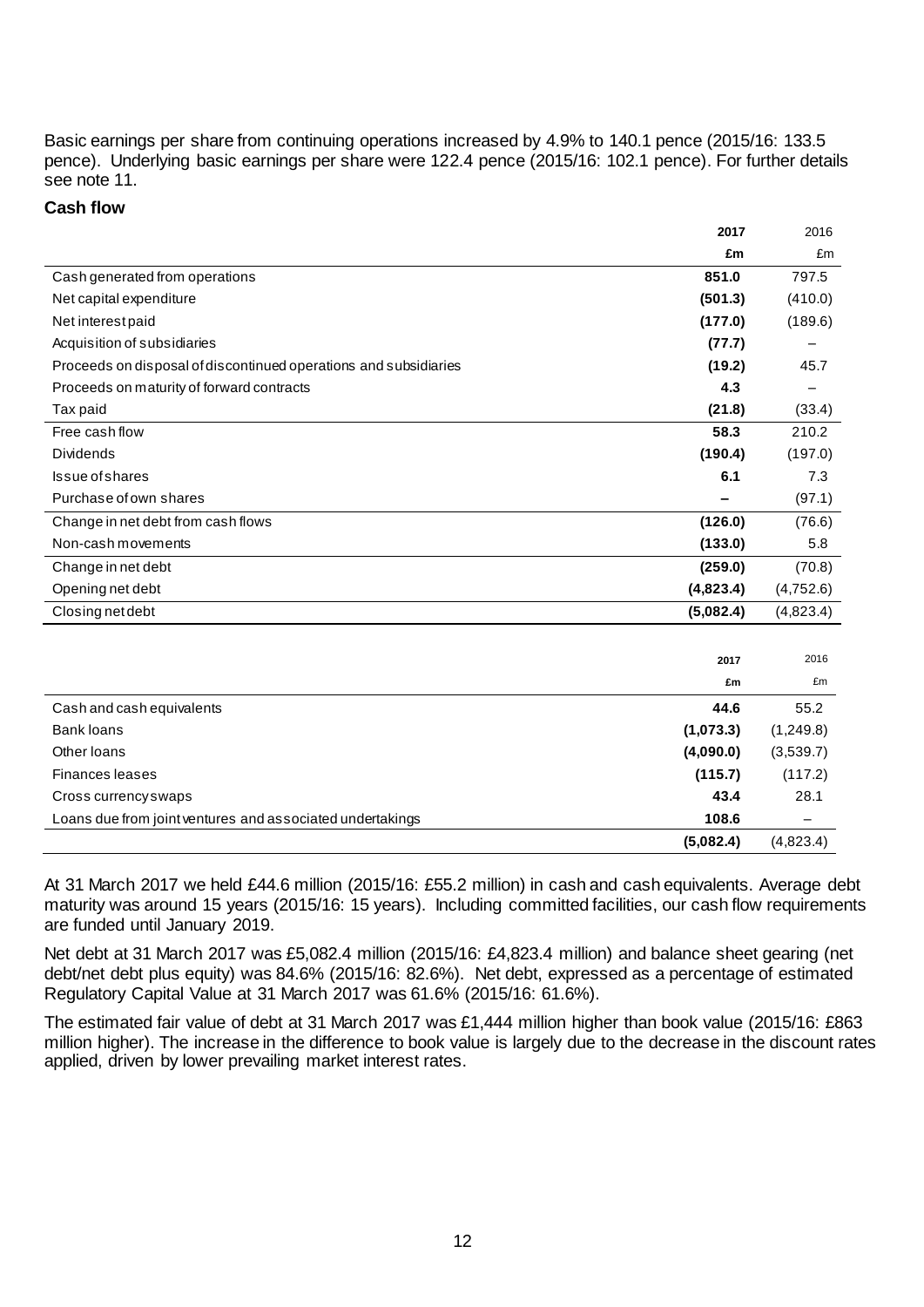# **Treasury management and liquidity**

Our principal treasury management objectives are:

- To access a broad range of sources of finance to obtain both the quantum and lowest cost compatible with the need for continued availability
- To manage our exposure to movements in interest rates to provide an appropriate degree of certainty as to our cost of funds
- To minimise our exposure to counterparty credit risk
- To provide an appropriate degree of certainty as to our foreign exchange exposure
- To maintain an investment grade credit rating
- To maintain a flexible and sustainable balance sheet structure

We invest cash in deposits with highly rated banks and liquidity funds. We regularly review the list of counterparties and report to the Treasury Committee.

In November 2016 we took advantage of low interest rates to issue a £400 million sterling bond with a maturity of 15 years. The proceeds were swapped to floating rate in line with our current strategy of increasing the proportion of floating rate debt in our mix. We also raised a further £100 million through a floating rate bank loan. This was drawn down in December 2016.

Our policy for the management of interest rates is that at least 40% of our borrowings in AMP6 should be at fixed interest rates, or hedged through the use of interest rate swaps or forward rate agreements. At 31 March 2017, interest rates for 51% (2015/16: 55%) of our net debt of £5,082.4 million were fixed.

Our long term credit ratings are:

| Long term ratings   | Severn<br>Trent<br>Plc | Seven<br>Trent<br>Water |
|---------------------|------------------------|-------------------------|
| Moody's             | Baa1                   | A3                      |
| Standard and Poor's | BBB-                   | BBB+                    |

The outlook is stable for both agencies.

## **Pensions**

We have three defined benefit pensions arrangements, two from Severn Trent and one from Dee Valley Water. The Severn Trent schemes closed to future accrual on 31 March 2015.

Formal three-yearly actuarial valuations have been completed as at 31 March 2016 for the Severn Trent schemes ('the Schemes') and we have agreed the future funding plan for the Schemes with the Trustee. The agreement reached with the Trustee for the STPS, which is by far the largest of the schemes, includes:

- Inflation-linked payments of £15 million per annum through a new asset-backed funding arrangement, potentially continuing to 31 March 2031, although these contributions will cease earlier should a subsequent valuation of the STPS show that these contributions are no longer needed.
- Further payments of £10 million for the three financial years ending 31 March 2019 and an additional payment of £15 million in 2016/17 in lieu of the payment from the new asset backed funding arrangement, which will start in 2017/18.
- Continued payments under the existing asset-backed funding arrangement which provides £8.2 million per annum to 31 March 2032.
- In addition to these payments, the company will directly pay the annual Pension Protection Fund levy incurred by the STPS (£1.2 million in 2016/17).

We have agreed with the Trustees to enter into additional hedging arrangements to reduce the impact of fluctuations in interest rates and inflation on the Schemes' liabilities without adversely impacting the expected return from the Schemes' assets.

Dee Valley Water participates in the Dee Valley Water plc section of the Water Companies Pension Scheme ("the Section"). The Section funds are administered by trustees and are held separately from the assets of the group.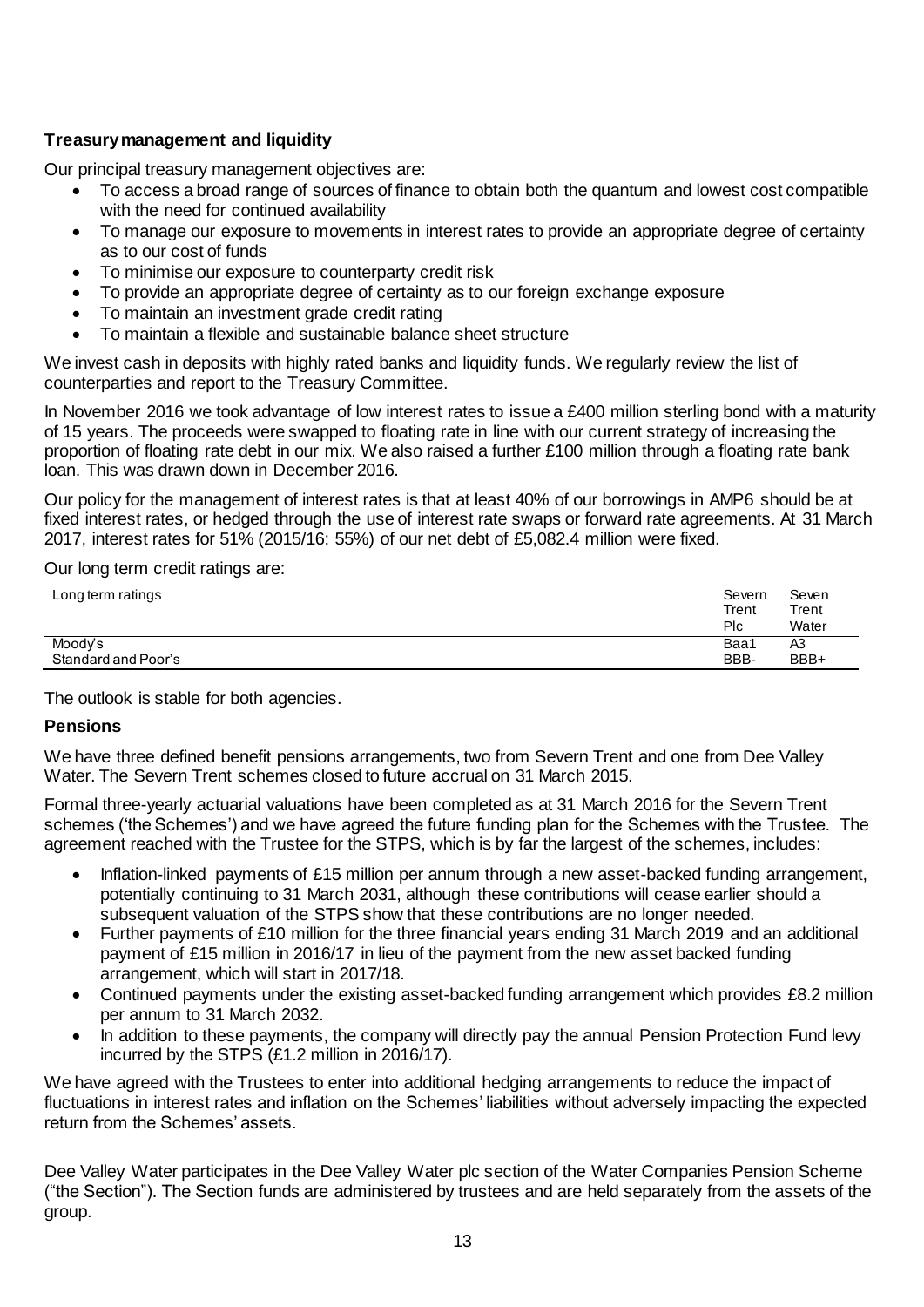On an IAS 19 basis, the net position (before deferred tax) of all of the group's defined benefit pension schemes was a deficit of £574.6 million at 31 March 2017. This compares to a deficit of £711.7 million at 30 September 2016 (31 March 2016: £309.5 million). To calculate the pension deficit for accounting purposes, we are required to use corporate bond yields as the basis for the discount rate of our long-term liabilities, irrespective of the nature of the scheme's assets or their expected returns. The sharp decrease in corporate bond yields in the first half of the year has partially reversed in the second half and this, together with the continued good performance of the Schemes' assets, particularly equities, has driven a reduction in the pension deficit in the second half year.

The movements in the net deficit during the period were:

|                                                        | 2017    | 2016    |
|--------------------------------------------------------|---------|---------|
|                                                        | £m      | £m      |
| Present value at 1 April                               | (309.5) | (468.9) |
| Acquisition of Dee Valley Water                        | 9.8     |         |
| Change in actuarial assumptions                        | (538.8) | 194.2   |
| Asset out/(under)performance                           | 227.6   | (45.9)  |
| Contributions in excess of the income statement charge | 36.3    | 11.1    |
| Present value at 31 March                              | (574.6) | (309.5) |

On an IAS 19 basis, the funding level was 80% (31 March 2016: 87%).

# **Exchange rates**

The trading results of overseas subsidiaries are translated to sterling at the average rate of exchange ruling during the period and their net assets are translated at the closing rate on the balance sheet date. The impact of changing exchange rates on the subsidiaries' trading results was immaterial.

# **Dividends**

The Board has proposed a final ordinary dividend of 48.90 pence per share for 2016/17 (2015/16: 48.40 pence per share). This gives a total ordinary dividend for the year of 81.50 pence (2015/16: 80.66 pence). The final ordinary dividend is payable on 21 July 2017 to shareholders on the register at 16 June 2017.

We have enhanced our dividend policy for the remainder of AMP6, with effect from 2017/18, and will now increase the dividend by at least RPI +4% each year, taking the 2017/18 dividend to 86.55 pence.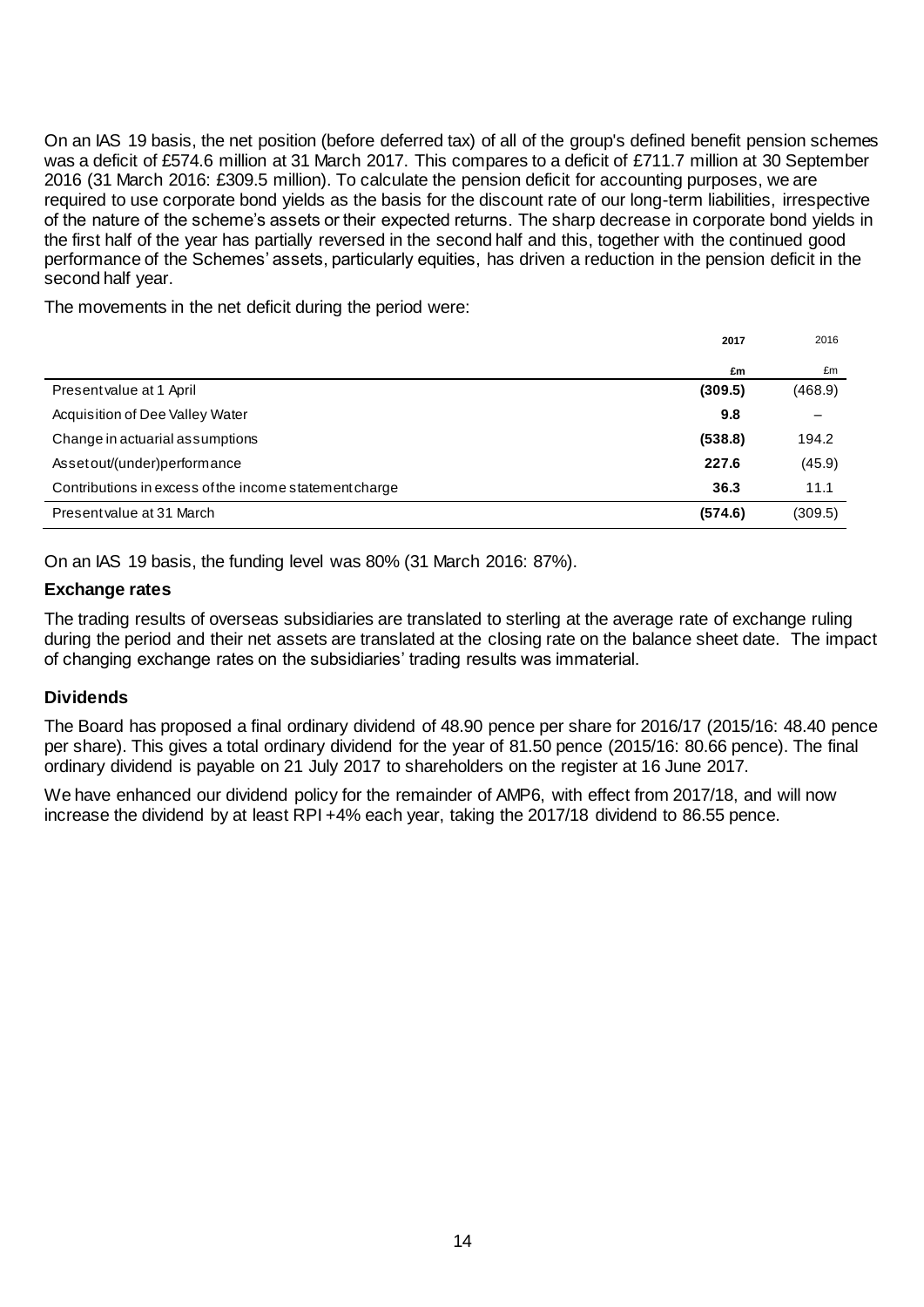# **Principal risks and uncertainties**

The Board considers the principal risks and uncertainties affecting the group's business activities to be those detailed below:

# **Customer Perception:**

 We may be unable to improve and maintain our levels of customer service sufficiently to deliver what our customers tell us they want.

# **Legal and Regulatory Environment:**

- We may be unable to effectively anticipate and/or influence future developments in the UK water industry resulting in our business plans becoming unsustainable.
- The regulatory landscape is complex and subject to ongoing change. There is a risk that processes may fail or that our processes may not effectively keep pace with changes in legislation, leading to the risk of non-compliance.

## **Operations, assets and people:**

- We may experience loss of data or interruptions to our key business systems as a result of cyber threats.
- We may fail to meet our regulatory targets including targets from Ofwat in relation to operational performance of our assets resulting in regulatory penalties.
- Failure of certain key assets or processes may result in inability to provide a continuous supply of clean water and safely take waste water away within our area.
- Due to the nature of our operations, we could endanger the health and safety of our people, contractors and members of the public as well as negatively impact our local and wider environment.
- We may be unable to deal with the impact of extreme and unpredictable weather events on our assets and infrastructure and/or be unable to successfully plan for future water resource supply and demand due to climate change.

## **Financial risks**

- Lower interest rates, higher inflation or underperforming equity markets may require us to provide more funding for our pension schemes.
- We may be unable to fund the business sufficiently in order to meet our liabilities as they fall due.

# **The UK's decision to leave the European Union (EU)**

- Severn Trent is less affected than other companies from the decision to leave the European Union we operate principally in the UK and our supplier base and customers are predominantly domestic. We are, however, subject to some of the broader developments that flow from the decision, such as:
	- The effect on interest rates. Interest rates fell in the wake of the referendum decision. Lower rates reduce our cost of variable rate debt but they have an adverse impact on our pension deficit.
	- The impact on our sources of finance. Where we borrow money from will be affected by broader macro-economic considerations and whether we will still have access to the European Investment Bank (or its equivalent) after leaving the European Union.
	- Future changes to environmental regulation. EU-derived environmental regulation has historically been a major driver of our investment programmes. The extent to which the UK government will follow or deviate from EU environmental legislation in the future is unclear.
	- The impact on the domestic economy. The health of the domestic economy can impact the ability of some of our customers to pay their bills.
- We don't consider the uncertainty surrounding the Brexit negotiations as a Principal Risk in itself, but it will be an influencing factor on the potential causes of some of our Principal Risks. Understanding the implications of the Brexit negotiations will therefore form a key part of our future ERM risk review process and the assessment of our Principal Risks.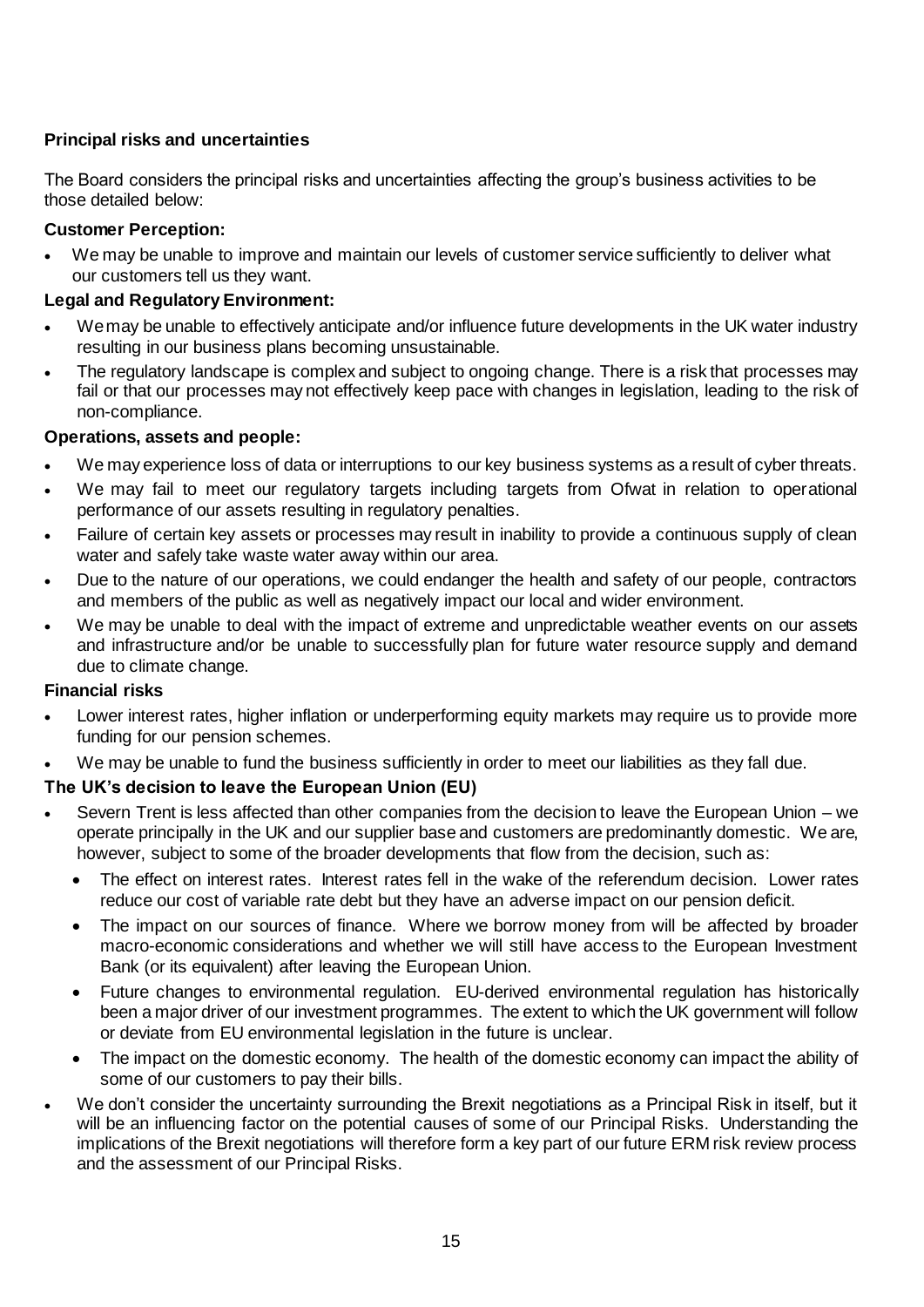# **Technical Guidance 2017/18**

# Regulated Water and Waste Water<sup>1</sup>:

Revenues are expected to be in the range of £1.57 billion to £1.60 billion (2016/17: £1.53 billion).

We expect operating costs to be higher year on year (2016/17: £581.1 million) due to the inclusion of Dee Valley's costs and upward pressure from two sector-wide changes in business rates and energy passthrough costs. Further efficiencies will offset other inflationary pressures. In addition, we expect to incur £135 million to £155 million of net infrastructure renewals expenditure (2016/17: £136.2 million), which will be charged to the income statement.

We expect to earn net rewards for 2017/18 customer ODI<sup>2</sup> outperformance of around £23 million (2016/17: £47.6 million). If we continue our exceptional operating performance into FY2017/18, the tougher regulatory targets, a lower number of deadbands and factoring in the potential for less benign weather patterns after two very mild winters, will reduce net rewards to around £23m.

Wholesale Totex<sup>3</sup> is expected to be £1.2 billion to £1.3 billion (2016/17: £1.06<sup>4</sup> billion), of which 42.1% will be capitalised onto the RCV.

## Business Services

We expect revenues to be flat, as the disposal of Italy is offset by growth in the remaining business, and PBIT to be higher year on year (2016/17: £309.6 million and £37.2 million respectively).

## **Group**

The group interest charge is expected to be higher year on year (2016/17 £204.0 million), based on higher forecast RPI increasing the interest charge on our index-linked debt and a full year of Dee Valley.

The underlying effective rate of current tax for the group for 2017/18 is expected to be between 12% and 14% (2016/17 16.6%). The reduction is due to the fall in the corporation tax rate from 20% to 19% and an increase in capital allowances resulting from the increasing capital programme.

We estimate the Group's net capital expenditure (cash) under IFRS will be £620 million to £700 million (2016/17: £501.3 million).

In line with our newly announced policy, the dividend for 2017/18 will be 86.55p (2016/17: 81.5p) and will grow by at least 4% above RPI annually over the remainder of AMP6.

Our closing RCV at 31 March 2020, including Dee Valley and midnight adjustments, is now expected to be around £9.5 billion<sup>5</sup>, impacted by higher RPI assumptions and savings on our totex programme.

- 1. Regulated Water and Waste Water w ill include a full year of Dee Valley Water in 2017/18.
- 2. Overall pre-tax reward at 2012/13 prices.<br>3. Excludes retail costs, includes regulated r
- 3. Excludes retail costs, includes regulated renew ables.
- 4. Includes Wholesale's £12.8m share of the exceptional pension service credit.<br>5. Assumes average RPI of 3.3% for 2017 2020, based on Office of Budget Re
- 5. Assumes average RPI of 3.3% for 2017 2020, based on Office of Budget Responsibility forecasts. Includes the impact of £360m of announced forecast totex outperformance and £120m of reinvestment. Also includes the forecast Dee Valley RCV at 2020 (£103m) and the forecast adjustment for the Capital Incentive Scheme (CIS) indexation error and the capex true up for 2014/15 (total adjustment of £149m), w hich Ofwat are due to finalise by summer 2017.

# **Further Information**

For further information, including the group's preliminary results presentation, see the Severn Trent website [\(www.severntrent.com\)](http://www.severntrent.com/).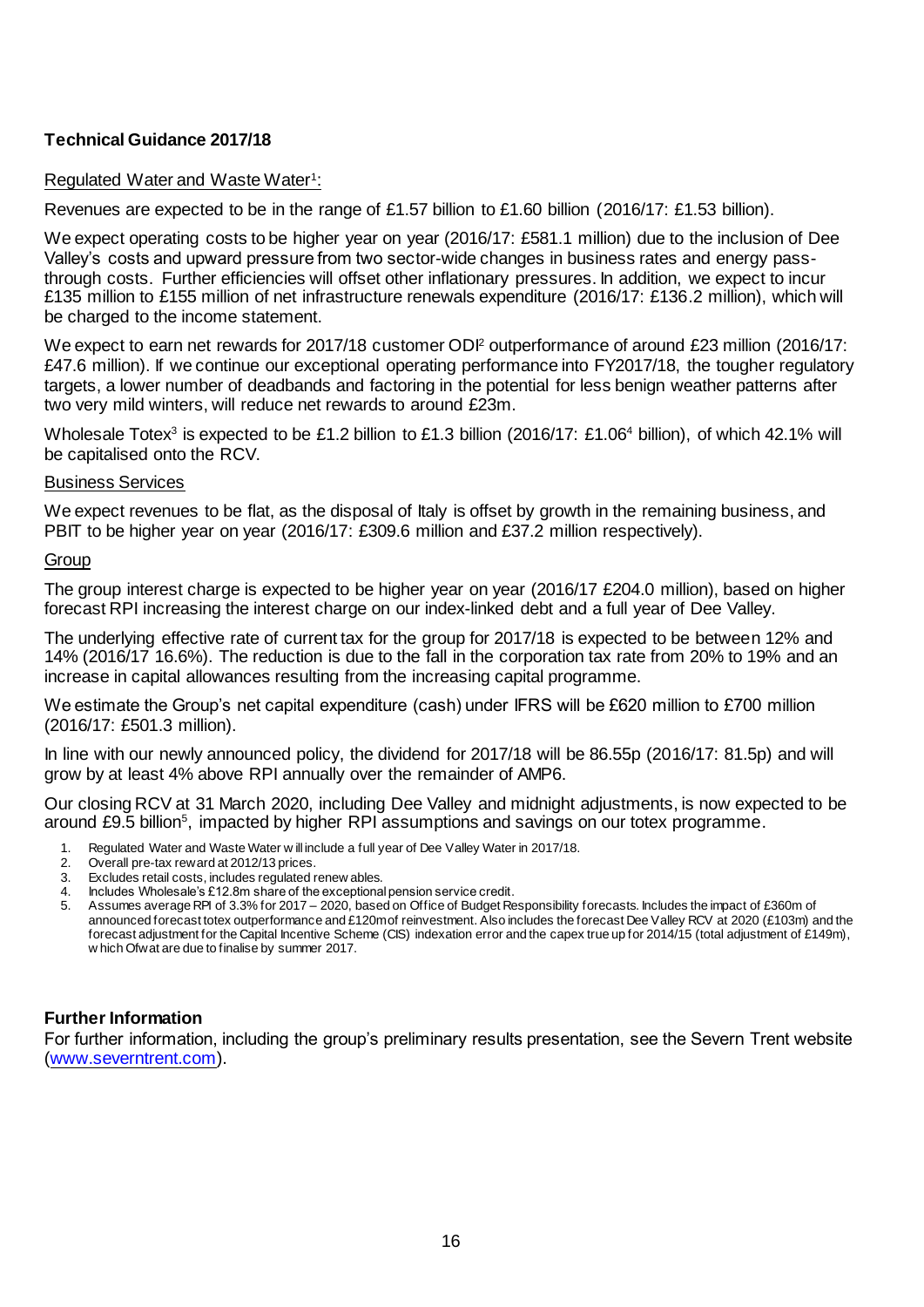# **Investor Timetable**

| Ex Dividend Date (Final)               | 15 June 2017     |
|----------------------------------------|------------------|
| Record Date (Final)                    | 16 June 2017     |
| <b>AGM</b>                             | 19 July 2017     |
| Q1 Trading Update                      | 19 July 2017     |
| Dividend Payment Date (Final)          | 21 July 2017     |
| Half Year Results Announcement 2017/18 | 23 November 2017 |
| Ex Dividend Date (Interim)             | 30 November 2017 |
| Record Date (Interim)                  | 1 December 2017  |
| Dividend Payment Date (Interim)        | 5 January 2018   |

For more information please visit: <https://www.severntrent.com/investors/financial-calendar>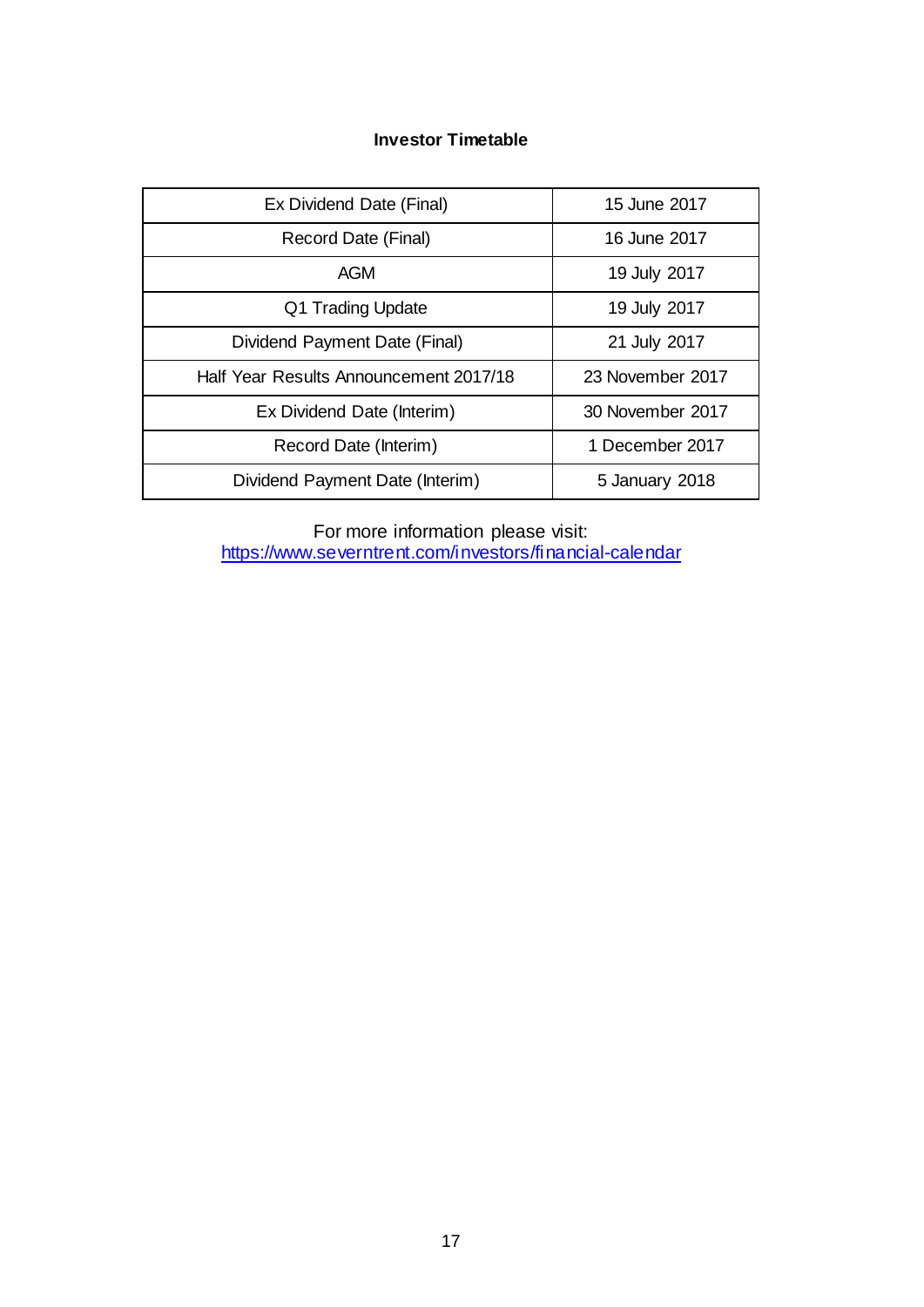# Consolidated income statement Year ended 31 March 2017

|                                                                             |                | 2017       | 2016<br>(restated) |
|-----------------------------------------------------------------------------|----------------|------------|--------------------|
|                                                                             | Note           | £m         | £m                 |
| <b>Turnover</b>                                                             | $\overline{2}$ | 1,819.2    | 1,753.7            |
| Operating costs before exceptional items                                    |                | (1, 294.1) | (1,250.3)          |
| Exceptional items                                                           |                | 18.6       | 1.0                |
| <b>Total operating costs</b>                                                |                | (1, 275.5) | (1,249.3)          |
| Profit before interest, tax and exceptional items                           | $\overline{c}$ | 525.1      | 503.4              |
| Exceptional items                                                           | 3              | 18.6       | 1.0                |
| <b>Profit before interest and tax</b>                                       |                | 543.7      | 504.4              |
| Finance income                                                              | 4              | 73.3       | 73.1               |
| Finance costs                                                               | 5              | (277.3)    | (282.4)            |
| Net finance costs                                                           |                | (204.0)    | (209.3)            |
| Net (losses)/gains on financial instruments                                 | 6              | (1.8)      | 7.7                |
| Share of net profit of joint ventures accounted for using the equity method |                | (1.8)      | 0.1                |
| Profit on ordinary activities before taxation                               |                | 336.1      | 302.9              |
| Currenttax                                                                  | 7              | (36.9)     | (51.3)             |
| Deferred tax                                                                | $\overline{7}$ | (22.4)     | (13.7)             |
| Exceptional tax                                                             | 7              | 52.2       | 78.6               |
| Taxation on profit on ordinary activities                                   | $\overline{7}$ | (7.1)      | 13.6               |
| Profit for the year from continuing operations                              |                | 329.0      | 316.5              |
| Profit for the year from discontinued operations                            | 9              | 13.6       | 14.8               |
| Profit for the year                                                         |                | 342.6      | 331.3              |
| Attributable to:                                                            |                |            |                    |
| Owners of the company                                                       |                | 342.8      | 330.0              |
| Non-controlling interests                                                   |                | (0.2)      | 1.3                |
|                                                                             |                | 342.6      | 331.3              |
|                                                                             |                |            |                    |
| Earnings per share                                                          |                |            | 2016               |
|                                                                             |                | 2017       | (restated)         |
|                                                                             |                | pence      | pence              |
| From continuing operations                                                  |                |            |                    |
| Basic                                                                       |                | 140.1      | 133.5              |
| <b>Diluted</b><br>From continuing and discontinued operations               |                | 139.5      | 132.8              |
| Basic                                                                       |                | 145.9      | 139.8              |
| <b>Diluted</b>                                                              |                | 145.3      | 139.1              |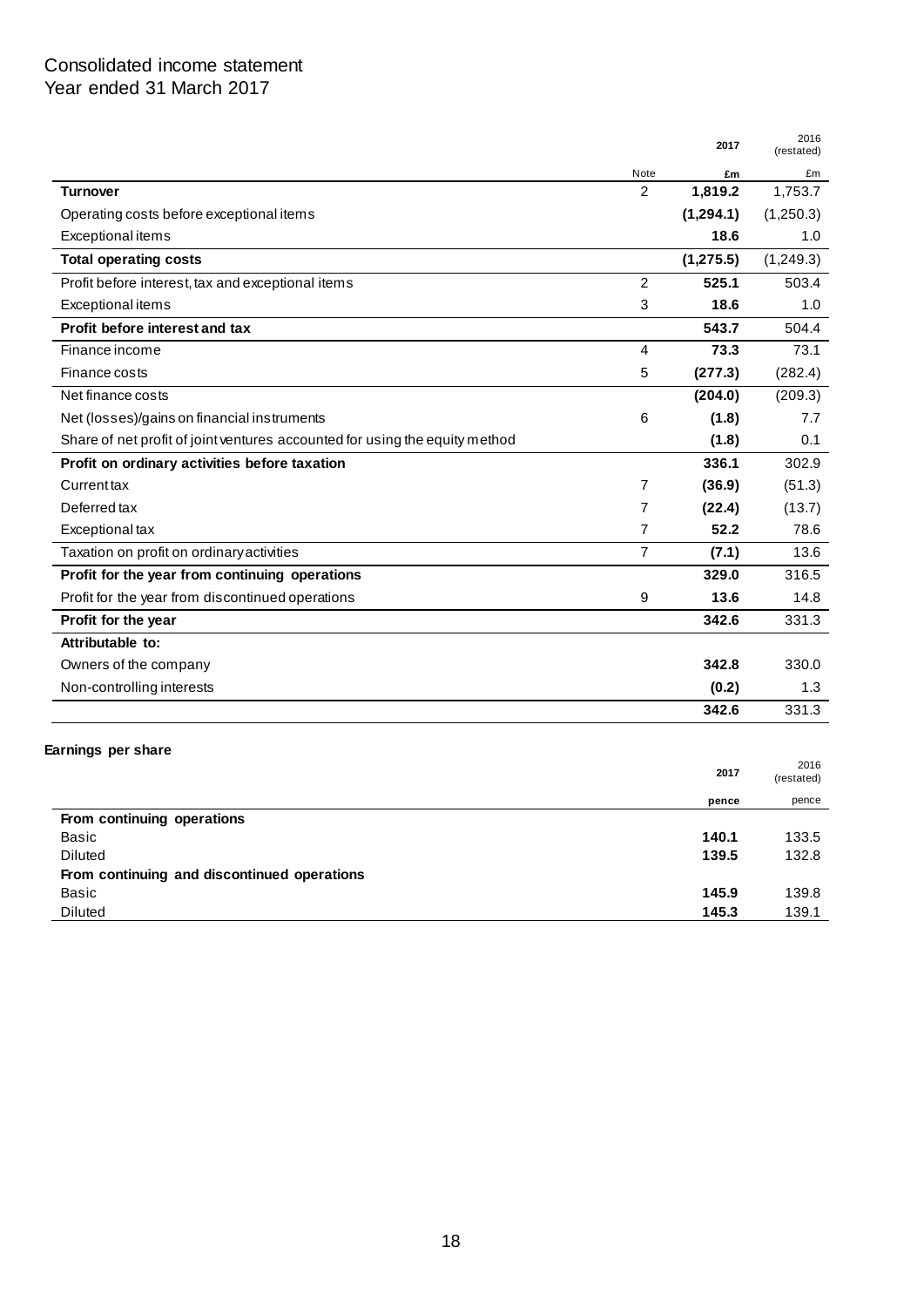# Consolidated statement of comprehensive income Year ended 31 March 2017

|                                                                     | 2017    | 2016   |
|---------------------------------------------------------------------|---------|--------|
|                                                                     | £m      | £m     |
| Profit for the year                                                 | 342.6   | 331.3  |
| Other comprehensive (loss)/income                                   |         |        |
| Items that will not be reclassified to the income statement:        |         |        |
| Net actuarial (loss)/gain                                           | (311.2) | 148.3  |
| Tax on net actuarial loss/gain                                      | 56.3    | (26.7) |
| Deferred tax arising on change of rate                              | (3.1)   | (9.6)  |
|                                                                     | (258.0) | 112.0  |
| Items that may be reclassified to the income statement:             |         |        |
| Losses on cash flow hedges                                          | (8.0)   | (2.7)  |
| Deferred tax on losses on cash flow hedges                          | 1.3     | 0.4    |
| Amounts on cash flow hedges transferred to the income statement     | 2.9     | 12.2   |
| Deferred tax on transfer to the income statement                    | (0.4)   | (2.2)  |
| Exchange movement on translation of overseas results and net assets | 5.2     | (1.1)  |
| Cumulative exchange (losses)/gains taken to the income statement    | (2.8)   | 11.7   |
|                                                                     | (1.8)   | 18.3   |
| Other comprehensive (loss)/income for the year                      | (259.8) | 130.3  |
| Total comprehensive income for the year                             | 82.8    | 461.6  |
| Attributable to:                                                    |         |        |
| Owners of the company                                               | 83.1    | 460.2  |
| Non-controlling interests                                           | (0.3)   | 1.4    |
|                                                                     | 82.8    | 461.6  |
|                                                                     |         |        |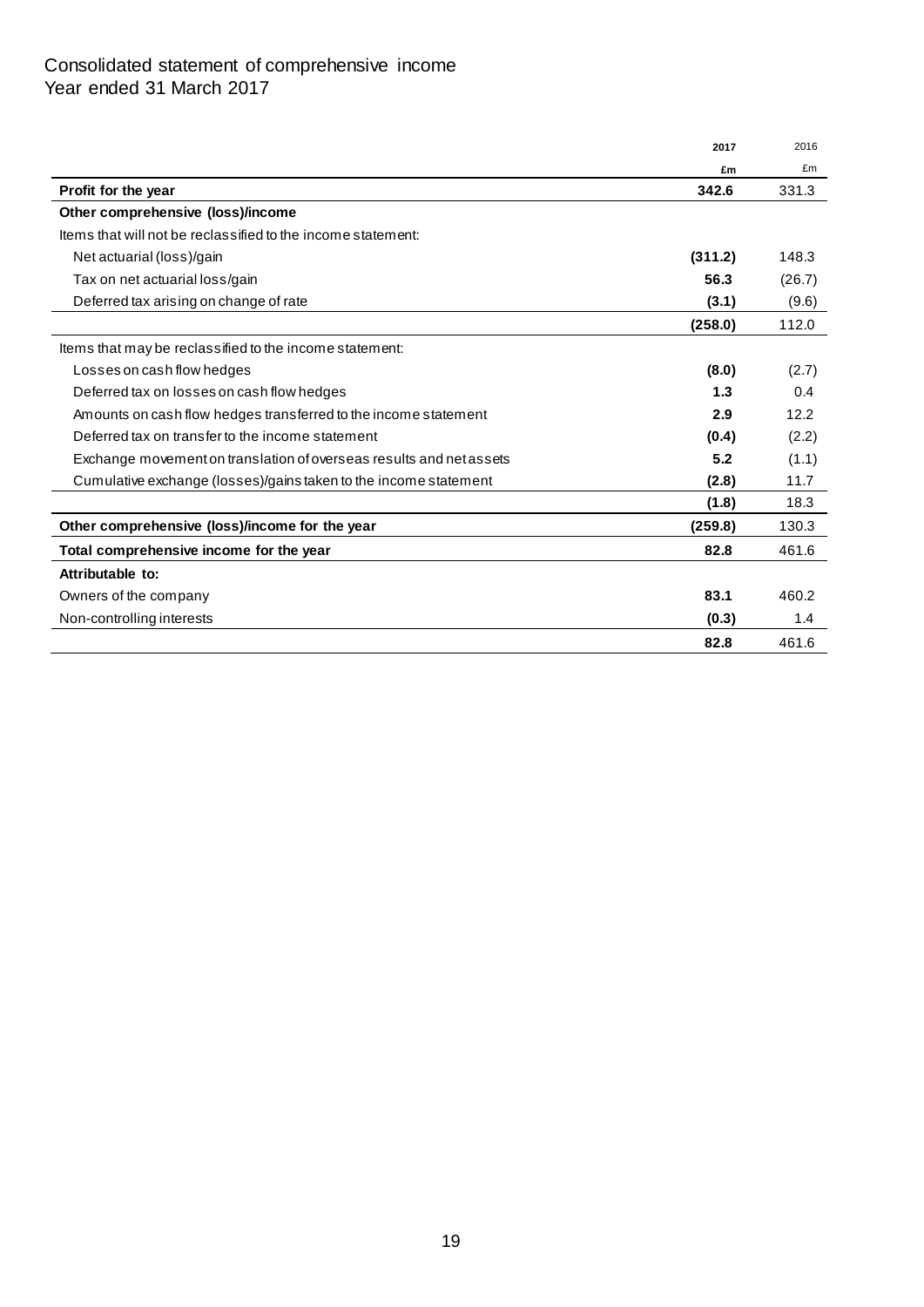# Consolidated statement of changes in equity Year ended 31 March 2017

|                                                                                                  |                          |                          |                          | Equity attributable to owners of the company |                          |                                  |                 |
|--------------------------------------------------------------------------------------------------|--------------------------|--------------------------|--------------------------|----------------------------------------------|--------------------------|----------------------------------|-----------------|
|                                                                                                  | Share<br>capital         | Share<br>premium         | Other<br>reserves        | Retained<br>earnings                         | Total                    | Non-<br>controlling<br>interests | Total<br>equity |
|                                                                                                  | £m                       | £m                       | £m                       | £m                                           | £m                       | £m                               | £m              |
| As at 1 April 2015                                                                               | 233.7                    | 100.2                    | 98.2                     | 323.5                                        | 755.6                    | 13.4                             | 769.0           |
| Profit for the year                                                                              |                          |                          | $\overline{\phantom{0}}$ | 330.0                                        | 330.0                    | 1.3                              | 331.3           |
| Losses on cash flow hedges                                                                       |                          |                          | (2.7)                    |                                              | (2.7)                    |                                  | (2.7)           |
| Deferred tax on losses on cash flow hedges                                                       |                          |                          | 0.4                      |                                              | 0.4                      | $\overline{\phantom{0}}$         | 0.4             |
| Amounts on cash flow hedges transferred to the                                                   |                          |                          |                          |                                              |                          |                                  |                 |
| income statement                                                                                 |                          |                          | 12.2                     |                                              | 12.2                     | —                                | 12.2            |
| Deferred tax on transfer to the income statement<br>Exchange movement on translation of overseas |                          |                          | (2.2)                    |                                              | (2.2)                    |                                  | (2.2)           |
| results and net assets                                                                           |                          |                          | (1.2)                    |                                              | (1.2)                    | 0.1                              | (1.1)           |
| Cumulative exchange losses transferred to                                                        |                          |                          |                          |                                              |                          |                                  |                 |
| income statement                                                                                 |                          |                          | 11.7                     |                                              | 11.7                     |                                  | 11.7            |
| Net actuarial gains                                                                              |                          |                          | $\overline{\phantom{0}}$ | 148.3                                        | 148.3                    |                                  | 148.3           |
| Tax on net actuarial gains                                                                       |                          |                          | $\overline{\phantom{0}}$ | (26.7)                                       | (26.7)                   |                                  | (26.7)          |
| Deferred tax arising from rate change                                                            | —                        | -                        | —                        | (9.6)                                        | (9.6)                    | —                                | (9.6)           |
| Total comprehensive income for the year                                                          |                          | $\equiv$                 | 18.2                     | 442.0                                        | 460.2                    | 1.4                              | 461.6           |
| Share options and LTIPs                                                                          |                          |                          |                          |                                              |                          |                                  |                 |
| - proceeds from shares issued                                                                    | 0.7                      | 6.6                      |                          | -                                            | 7.3                      |                                  | 7.3             |
| - value of employees' services                                                                   |                          |                          |                          | 5.2                                          | 5.2                      |                                  | 5.2             |
| - own shares purchased                                                                           |                          |                          |                          | (4.6)                                        | (4.6)                    |                                  | (4.6)           |
| Current tax on share based payments                                                              |                          |                          |                          | 1.2                                          | 1.2                      |                                  | 1.2             |
| Deferred tax on share based payments                                                             |                          |                          |                          | (0.5)                                        | (0.5)                    |                                  | (0.5)           |
| Share buy back                                                                                   |                          |                          | $\overline{\phantom{0}}$ | (10.0)                                       | (10.0)                   | —                                | (10.0)          |
| Share cancellation                                                                               | (0.1)                    |                          | 0.1                      |                                              |                          |                                  |                 |
| Disposal of minority interest                                                                    |                          |                          |                          | $\overline{\phantom{0}}$                     | $\overline{\phantom{0}}$ | (13.7)                           | (13.7)          |
| Dividends paid                                                                                   | $\overline{\phantom{m}}$ | -                        | -                        | (197.0)                                      | (197.0)                  | -                                | (197.0)         |
| As at 31 March 2016                                                                              | 234.3                    | 106.8                    | 116.5                    | 559.8                                        | 1,017.4                  | 1.1                              | 1,018.5         |
| Profit for the year                                                                              |                          | —                        | $\overline{\phantom{0}}$ | 342.8                                        | 342.8                    | (0.2)                            | 342.6           |
|                                                                                                  |                          |                          |                          |                                              |                          |                                  |                 |
| Losses on cash flow hedges                                                                       |                          | -                        | (8.0)                    | -                                            | (8.0)                    |                                  | (8.0)           |
| Deferred tax on losses on cash flow hedges<br>Amounts on cash flow hedges transferred to the     |                          |                          | 1.3                      | —                                            | 1.3                      |                                  | 1.3             |
| income statement                                                                                 |                          |                          | 2.9                      |                                              | 2.9                      |                                  | 2.9             |
| Deferred tax on transfer to the income statement                                                 |                          |                          | (0.4)                    |                                              | (0.4)                    |                                  | (0.4)           |
| Exchange movement on translation of overseas                                                     |                          |                          |                          |                                              |                          |                                  |                 |
| results and net assets                                                                           |                          |                          | 5.3                      |                                              | 5.3                      | (0.1)                            | $5.2\,$         |
| Cumulative exchange losses transferred to                                                        |                          |                          |                          |                                              |                          |                                  |                 |
| income statement                                                                                 |                          |                          | (2.8)                    | -                                            | (2.8)                    |                                  | (2.8)           |
| Net actuarial losses                                                                             |                          |                          | $\overline{\phantom{0}}$ | (311.2)                                      | (311.2)                  | —                                | (311.2)         |
| Tax on net actuarial losses                                                                      |                          |                          | $\overline{\phantom{0}}$ | 56.3                                         | 56.3                     | —                                | 56.3            |
| Deferred tax arising from rate change                                                            |                          |                          | $\overline{\phantom{0}}$ | (3.1)                                        | (3.1)                    |                                  | (3.1)           |
| Transfer net of deferred tax                                                                     |                          | -                        | 7.0                      | (7.0)                                        | $\qquad \qquad -$        | -                                | -               |
| Total comprehensive income for the year                                                          |                          | $\overline{\phantom{0}}$ | 5.3                      | 77.8                                         | 83.1                     | (0.3)                            | 82.8            |
| Share options and LTIPs                                                                          |                          |                          |                          |                                              |                          |                                  |                 |
| - proceeds from shares issued                                                                    | 0.4                      | 5.7                      |                          | —                                            | 6.1                      | —                                | 6.1             |
| - value of employees' services                                                                   |                          |                          |                          | 6.2                                          | 6.2                      |                                  | 6.2             |
| Current tax on share based payments                                                              |                          |                          |                          | 0.8                                          | 0.8                      |                                  | 0.8             |
| Deferred tax on share based payments                                                             |                          |                          |                          | 0.1                                          | 0.1                      | $\overline{\phantom{0}}$         | 0.1             |
| Disposal of minority interest                                                                    |                          |                          |                          | —                                            |                          | (0.8)                            | (0.8)           |
| Dividends paid                                                                                   |                          |                          |                          | (190.4)                                      | (190.4)                  | —                                | (190.4)         |
| As at 31 March 2017                                                                              | 234.7                    | 112.5                    | 121.8                    | 454.3                                        | 923.3                    | -                                | 923.3           |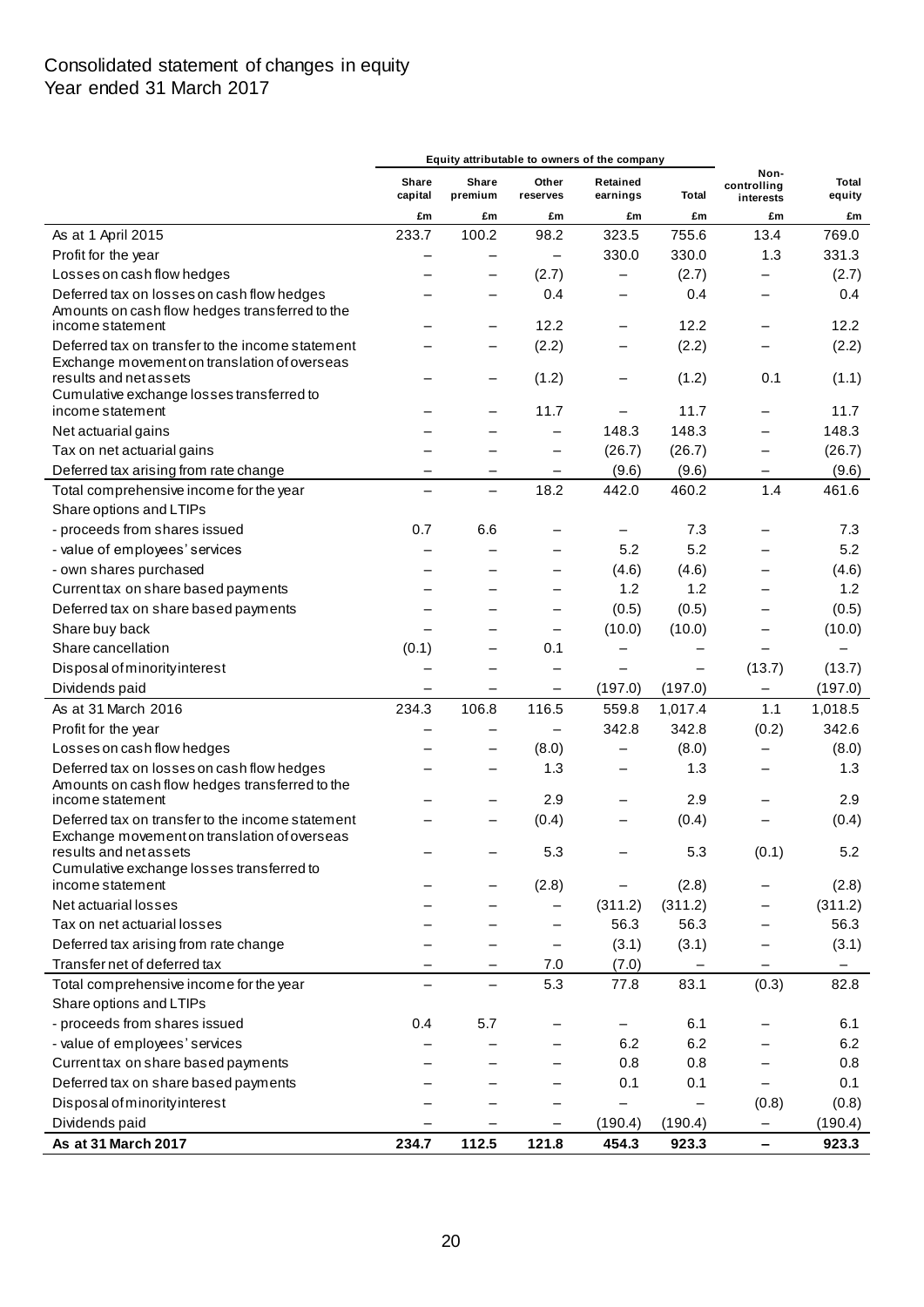# Consolidated balance sheet At 31 March 2017

|                                              |      | 2017       | 2016                   |
|----------------------------------------------|------|------------|------------------------|
|                                              | Note | £m         | £m                     |
| <b>Non-current assets</b>                    |      |            |                        |
| Goodwill                                     |      | 81.0       | 14.8                   |
| Other intangible assets                      |      | 80.9       | 72.2                   |
| Property, plant and equipment                |      | 8,116.4    | 7,718.6                |
| Investments in joint ventures and associates |      | 37.4       | 5.1                    |
| Derivative financial instruments             |      | 67.0       | 40.2                   |
| Trade and other receivables                  |      | 58.1       | 49.6                   |
| Retirement benefit surplus                   | 12   | 9.8        |                        |
| Available for sale financial assets          |      |            | 0.1                    |
|                                              |      | 8,450.6    | 7,900.6                |
| <b>Current assets</b>                        |      |            |                        |
| Inventory                                    |      | 16.2       | 21.0                   |
| Trade and other receivables                  |      | 517.8      | 467.0                  |
| Current tax receivable                       |      | 7.3        |                        |
| Derivative financial instruments             |      |            | 0.7                    |
| Cash and cash equivalents                    |      | 44.6       | 55.2                   |
|                                              |      | 585.9      | 543.9                  |
| <b>Total assets</b>                          |      | 9,036.5    | 8,444.5                |
| <b>Current liabilities</b>                   |      |            |                        |
| <b>Borrowings</b>                            |      | (559.4)    | (280.6)                |
| Derivative financial instruments             |      | (0.6)      | (1.1)                  |
| Trade and other payables                     |      | (451.9)    | (454.1)                |
| Current tax payable                          |      |            | (11.1)                 |
| Provisions for liabilities and charges       |      | (17.5)     | (12.3)                 |
|                                              |      | (1,029.4)  | (759.2)                |
| <b>Non-current liabilities</b>               |      |            |                        |
| <b>Borrowings</b>                            |      | (4,719.6)  | (4,626.1)              |
| Derivative financial instruments             |      | (184.1)    | (178.0)                |
| Trade and other payables                     |      | (955.7)    | (870.8)                |
| Deferred tax                                 |      | (623.7)    | (664.7)                |
| Retirement benefit obligations               | 12   | (584.4)    | (309.5)                |
| Provisions for liabilities and charges       |      | (16.3)     | (17.7)                 |
|                                              |      | (7,083.8)  | $(6,666.\overline{8})$ |
| <b>Total liabilities</b>                     |      | (8, 113.2) | (7,426.0)              |
| <b>Net assets</b>                            |      | 923.3      | 1,018.5                |
| <b>Equity</b>                                |      |            |                        |
| Called up share capital                      |      | 234.7      | 234.3                  |
| Share premium account                        |      | 112.5      | 106.8                  |
| Other reserves                               |      | 121.8      | 116.5                  |
| Retained earnings                            |      | 454.3      | 559.8                  |
|                                              |      |            |                        |
| Equity attributable to owners of the company |      | 923.3      | 1,017.4                |
| Non-controlling interests                    |      |            | 1.1                    |
| <b>Total equity</b>                          |      | 923.3      | 1,018.5                |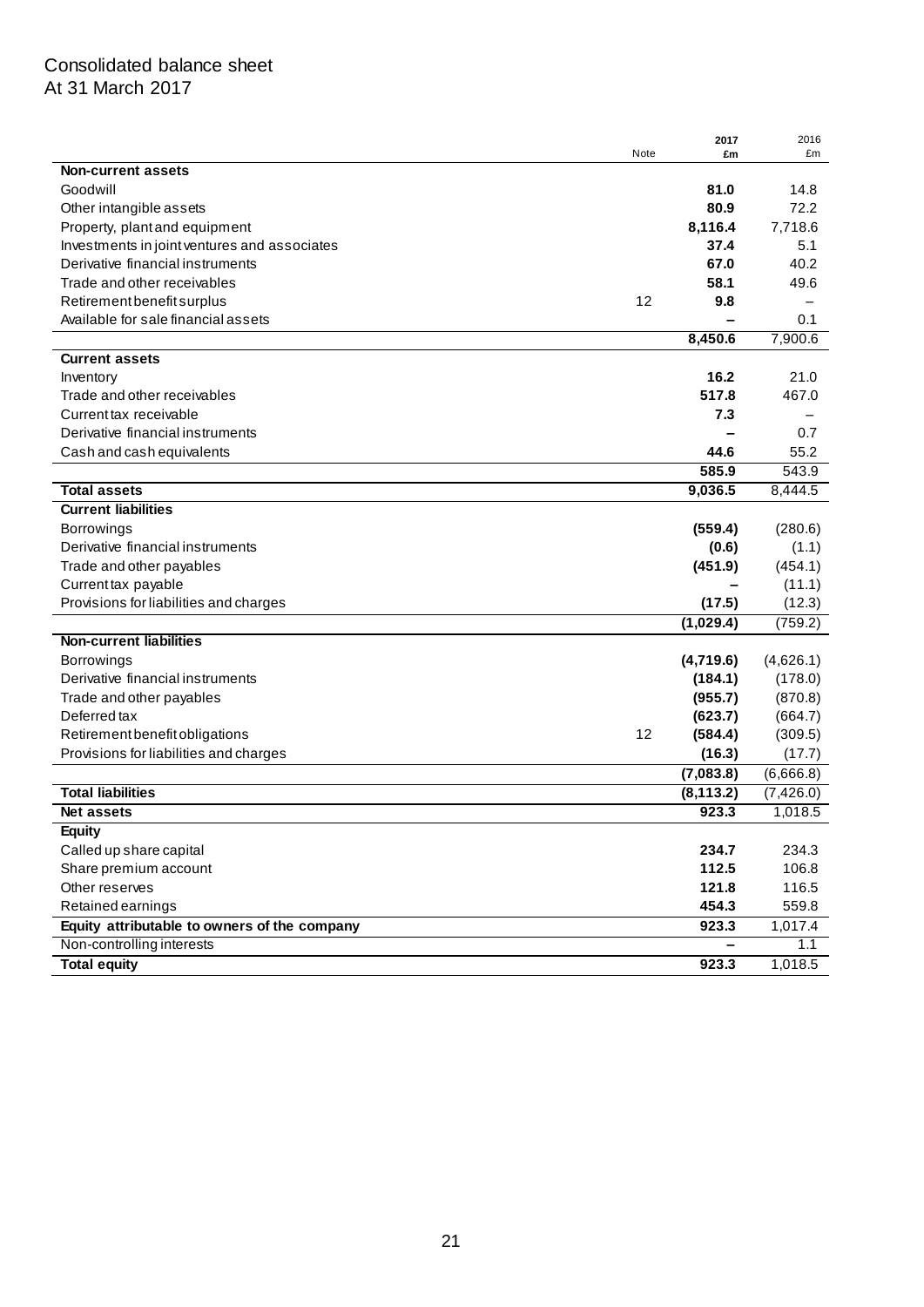# Consolidated cash flow statement Year ended 31 March 2017

| 13<br>851.0<br>797.5<br>Cash generated from operations<br>20.6<br>11.5<br>Tax received<br>(42.4)<br>(44.9)<br>Tax paid<br>829.2<br>764.1<br>Net cash generated from operating activities<br>(519.2)<br>(431.4)<br>Purchase of property, plant and equipment<br>(29.1)<br>(24.3)<br>Purchases of intangible assets and goodwill<br>39.5<br>34.9<br>Contributions and grants received<br>7.5<br>10.8<br>Proceeds on disposal of property, plant and equipment<br>8<br>(77.7)<br>Purchases of subsidiary, net of cash acquired<br>45.7<br>5.1<br>Proceeds on disposal of subsidiaries net of cash disposed<br>(13.5)<br>Investments in joint ventures and associates<br>9<br>(10.8)<br>Cash flows from transfer of business to joint venture<br>(109.0)<br>Net loans advanced to joint ventures and associates<br>4.3<br>Proceeds on maturity of forward contract<br>1.4<br>5.3<br><b>Interest received</b><br>(701.5)<br>(359.0)<br>Net cash flow from investing activities<br>(172.6)<br>(188.1)<br>Interestpaid<br>(5.8)<br>(6.8)<br>Interest element of finance lease payments<br>(190.4)<br>(197.0)<br>Dividends paid to shareholders of the parent<br>7.3<br>6.1<br><b>Issues of shares</b><br>(92.5)<br>Share buy back<br>(4.6)<br>Purchase of own shares<br>(924.6)<br>(276.2)<br>Repayments of borrowings<br>(62.8)<br>(1.5)<br>Repayments of obligations under finance leases<br>498.0<br>926.7<br>New loans raised<br>(142.4)<br>(542.4)<br>Net cash flow from financing activities<br>(14.7)<br>(137.3)<br>Net movement in cash and cash equivalents<br>55.2<br>196.0<br>Net cash at the beginning of the year<br>4.1<br>(3.5)<br>Effect of foreign exchange rates<br>55.2<br>44.6<br>Net cash and cash equivalents at end of the year<br>25.8<br>23.4<br>Cash and cash equivalents<br>18.8<br>31.8<br>Short term deposits<br>55.2<br>44.6<br>Net cash and cash equivalents at end of the year |      | 2017 | 2016 |
|---------------------------------------------------------------------------------------------------------------------------------------------------------------------------------------------------------------------------------------------------------------------------------------------------------------------------------------------------------------------------------------------------------------------------------------------------------------------------------------------------------------------------------------------------------------------------------------------------------------------------------------------------------------------------------------------------------------------------------------------------------------------------------------------------------------------------------------------------------------------------------------------------------------------------------------------------------------------------------------------------------------------------------------------------------------------------------------------------------------------------------------------------------------------------------------------------------------------------------------------------------------------------------------------------------------------------------------------------------------------------------------------------------------------------------------------------------------------------------------------------------------------------------------------------------------------------------------------------------------------------------------------------------------------------------------------------------------------------------------------------------------------------------------------------------------------------------------------------------------------------------------------------------|------|------|------|
|                                                                                                                                                                                                                                                                                                                                                                                                                                                                                                                                                                                                                                                                                                                                                                                                                                                                                                                                                                                                                                                                                                                                                                                                                                                                                                                                                                                                                                                                                                                                                                                                                                                                                                                                                                                                                                                                                                         | Note | £m   | £m   |
|                                                                                                                                                                                                                                                                                                                                                                                                                                                                                                                                                                                                                                                                                                                                                                                                                                                                                                                                                                                                                                                                                                                                                                                                                                                                                                                                                                                                                                                                                                                                                                                                                                                                                                                                                                                                                                                                                                         |      |      |      |
|                                                                                                                                                                                                                                                                                                                                                                                                                                                                                                                                                                                                                                                                                                                                                                                                                                                                                                                                                                                                                                                                                                                                                                                                                                                                                                                                                                                                                                                                                                                                                                                                                                                                                                                                                                                                                                                                                                         |      |      |      |
|                                                                                                                                                                                                                                                                                                                                                                                                                                                                                                                                                                                                                                                                                                                                                                                                                                                                                                                                                                                                                                                                                                                                                                                                                                                                                                                                                                                                                                                                                                                                                                                                                                                                                                                                                                                                                                                                                                         |      |      |      |
|                                                                                                                                                                                                                                                                                                                                                                                                                                                                                                                                                                                                                                                                                                                                                                                                                                                                                                                                                                                                                                                                                                                                                                                                                                                                                                                                                                                                                                                                                                                                                                                                                                                                                                                                                                                                                                                                                                         |      |      |      |
|                                                                                                                                                                                                                                                                                                                                                                                                                                                                                                                                                                                                                                                                                                                                                                                                                                                                                                                                                                                                                                                                                                                                                                                                                                                                                                                                                                                                                                                                                                                                                                                                                                                                                                                                                                                                                                                                                                         |      |      |      |
|                                                                                                                                                                                                                                                                                                                                                                                                                                                                                                                                                                                                                                                                                                                                                                                                                                                                                                                                                                                                                                                                                                                                                                                                                                                                                                                                                                                                                                                                                                                                                                                                                                                                                                                                                                                                                                                                                                         |      |      |      |
|                                                                                                                                                                                                                                                                                                                                                                                                                                                                                                                                                                                                                                                                                                                                                                                                                                                                                                                                                                                                                                                                                                                                                                                                                                                                                                                                                                                                                                                                                                                                                                                                                                                                                                                                                                                                                                                                                                         |      |      |      |
|                                                                                                                                                                                                                                                                                                                                                                                                                                                                                                                                                                                                                                                                                                                                                                                                                                                                                                                                                                                                                                                                                                                                                                                                                                                                                                                                                                                                                                                                                                                                                                                                                                                                                                                                                                                                                                                                                                         |      |      |      |
|                                                                                                                                                                                                                                                                                                                                                                                                                                                                                                                                                                                                                                                                                                                                                                                                                                                                                                                                                                                                                                                                                                                                                                                                                                                                                                                                                                                                                                                                                                                                                                                                                                                                                                                                                                                                                                                                                                         |      |      |      |
|                                                                                                                                                                                                                                                                                                                                                                                                                                                                                                                                                                                                                                                                                                                                                                                                                                                                                                                                                                                                                                                                                                                                                                                                                                                                                                                                                                                                                                                                                                                                                                                                                                                                                                                                                                                                                                                                                                         |      |      |      |
|                                                                                                                                                                                                                                                                                                                                                                                                                                                                                                                                                                                                                                                                                                                                                                                                                                                                                                                                                                                                                                                                                                                                                                                                                                                                                                                                                                                                                                                                                                                                                                                                                                                                                                                                                                                                                                                                                                         |      |      |      |
|                                                                                                                                                                                                                                                                                                                                                                                                                                                                                                                                                                                                                                                                                                                                                                                                                                                                                                                                                                                                                                                                                                                                                                                                                                                                                                                                                                                                                                                                                                                                                                                                                                                                                                                                                                                                                                                                                                         |      |      |      |
|                                                                                                                                                                                                                                                                                                                                                                                                                                                                                                                                                                                                                                                                                                                                                                                                                                                                                                                                                                                                                                                                                                                                                                                                                                                                                                                                                                                                                                                                                                                                                                                                                                                                                                                                                                                                                                                                                                         |      |      |      |
|                                                                                                                                                                                                                                                                                                                                                                                                                                                                                                                                                                                                                                                                                                                                                                                                                                                                                                                                                                                                                                                                                                                                                                                                                                                                                                                                                                                                                                                                                                                                                                                                                                                                                                                                                                                                                                                                                                         |      |      |      |
|                                                                                                                                                                                                                                                                                                                                                                                                                                                                                                                                                                                                                                                                                                                                                                                                                                                                                                                                                                                                                                                                                                                                                                                                                                                                                                                                                                                                                                                                                                                                                                                                                                                                                                                                                                                                                                                                                                         |      |      |      |
|                                                                                                                                                                                                                                                                                                                                                                                                                                                                                                                                                                                                                                                                                                                                                                                                                                                                                                                                                                                                                                                                                                                                                                                                                                                                                                                                                                                                                                                                                                                                                                                                                                                                                                                                                                                                                                                                                                         |      |      |      |
|                                                                                                                                                                                                                                                                                                                                                                                                                                                                                                                                                                                                                                                                                                                                                                                                                                                                                                                                                                                                                                                                                                                                                                                                                                                                                                                                                                                                                                                                                                                                                                                                                                                                                                                                                                                                                                                                                                         |      |      |      |
|                                                                                                                                                                                                                                                                                                                                                                                                                                                                                                                                                                                                                                                                                                                                                                                                                                                                                                                                                                                                                                                                                                                                                                                                                                                                                                                                                                                                                                                                                                                                                                                                                                                                                                                                                                                                                                                                                                         |      |      |      |
|                                                                                                                                                                                                                                                                                                                                                                                                                                                                                                                                                                                                                                                                                                                                                                                                                                                                                                                                                                                                                                                                                                                                                                                                                                                                                                                                                                                                                                                                                                                                                                                                                                                                                                                                                                                                                                                                                                         |      |      |      |
|                                                                                                                                                                                                                                                                                                                                                                                                                                                                                                                                                                                                                                                                                                                                                                                                                                                                                                                                                                                                                                                                                                                                                                                                                                                                                                                                                                                                                                                                                                                                                                                                                                                                                                                                                                                                                                                                                                         |      |      |      |
|                                                                                                                                                                                                                                                                                                                                                                                                                                                                                                                                                                                                                                                                                                                                                                                                                                                                                                                                                                                                                                                                                                                                                                                                                                                                                                                                                                                                                                                                                                                                                                                                                                                                                                                                                                                                                                                                                                         |      |      |      |
|                                                                                                                                                                                                                                                                                                                                                                                                                                                                                                                                                                                                                                                                                                                                                                                                                                                                                                                                                                                                                                                                                                                                                                                                                                                                                                                                                                                                                                                                                                                                                                                                                                                                                                                                                                                                                                                                                                         |      |      |      |
|                                                                                                                                                                                                                                                                                                                                                                                                                                                                                                                                                                                                                                                                                                                                                                                                                                                                                                                                                                                                                                                                                                                                                                                                                                                                                                                                                                                                                                                                                                                                                                                                                                                                                                                                                                                                                                                                                                         |      |      |      |
|                                                                                                                                                                                                                                                                                                                                                                                                                                                                                                                                                                                                                                                                                                                                                                                                                                                                                                                                                                                                                                                                                                                                                                                                                                                                                                                                                                                                                                                                                                                                                                                                                                                                                                                                                                                                                                                                                                         |      |      |      |
|                                                                                                                                                                                                                                                                                                                                                                                                                                                                                                                                                                                                                                                                                                                                                                                                                                                                                                                                                                                                                                                                                                                                                                                                                                                                                                                                                                                                                                                                                                                                                                                                                                                                                                                                                                                                                                                                                                         |      |      |      |
|                                                                                                                                                                                                                                                                                                                                                                                                                                                                                                                                                                                                                                                                                                                                                                                                                                                                                                                                                                                                                                                                                                                                                                                                                                                                                                                                                                                                                                                                                                                                                                                                                                                                                                                                                                                                                                                                                                         |      |      |      |
|                                                                                                                                                                                                                                                                                                                                                                                                                                                                                                                                                                                                                                                                                                                                                                                                                                                                                                                                                                                                                                                                                                                                                                                                                                                                                                                                                                                                                                                                                                                                                                                                                                                                                                                                                                                                                                                                                                         |      |      |      |
|                                                                                                                                                                                                                                                                                                                                                                                                                                                                                                                                                                                                                                                                                                                                                                                                                                                                                                                                                                                                                                                                                                                                                                                                                                                                                                                                                                                                                                                                                                                                                                                                                                                                                                                                                                                                                                                                                                         |      |      |      |
|                                                                                                                                                                                                                                                                                                                                                                                                                                                                                                                                                                                                                                                                                                                                                                                                                                                                                                                                                                                                                                                                                                                                                                                                                                                                                                                                                                                                                                                                                                                                                                                                                                                                                                                                                                                                                                                                                                         |      |      |      |
|                                                                                                                                                                                                                                                                                                                                                                                                                                                                                                                                                                                                                                                                                                                                                                                                                                                                                                                                                                                                                                                                                                                                                                                                                                                                                                                                                                                                                                                                                                                                                                                                                                                                                                                                                                                                                                                                                                         |      |      |      |
|                                                                                                                                                                                                                                                                                                                                                                                                                                                                                                                                                                                                                                                                                                                                                                                                                                                                                                                                                                                                                                                                                                                                                                                                                                                                                                                                                                                                                                                                                                                                                                                                                                                                                                                                                                                                                                                                                                         |      |      |      |
|                                                                                                                                                                                                                                                                                                                                                                                                                                                                                                                                                                                                                                                                                                                                                                                                                                                                                                                                                                                                                                                                                                                                                                                                                                                                                                                                                                                                                                                                                                                                                                                                                                                                                                                                                                                                                                                                                                         |      |      |      |
|                                                                                                                                                                                                                                                                                                                                                                                                                                                                                                                                                                                                                                                                                                                                                                                                                                                                                                                                                                                                                                                                                                                                                                                                                                                                                                                                                                                                                                                                                                                                                                                                                                                                                                                                                                                                                                                                                                         |      |      |      |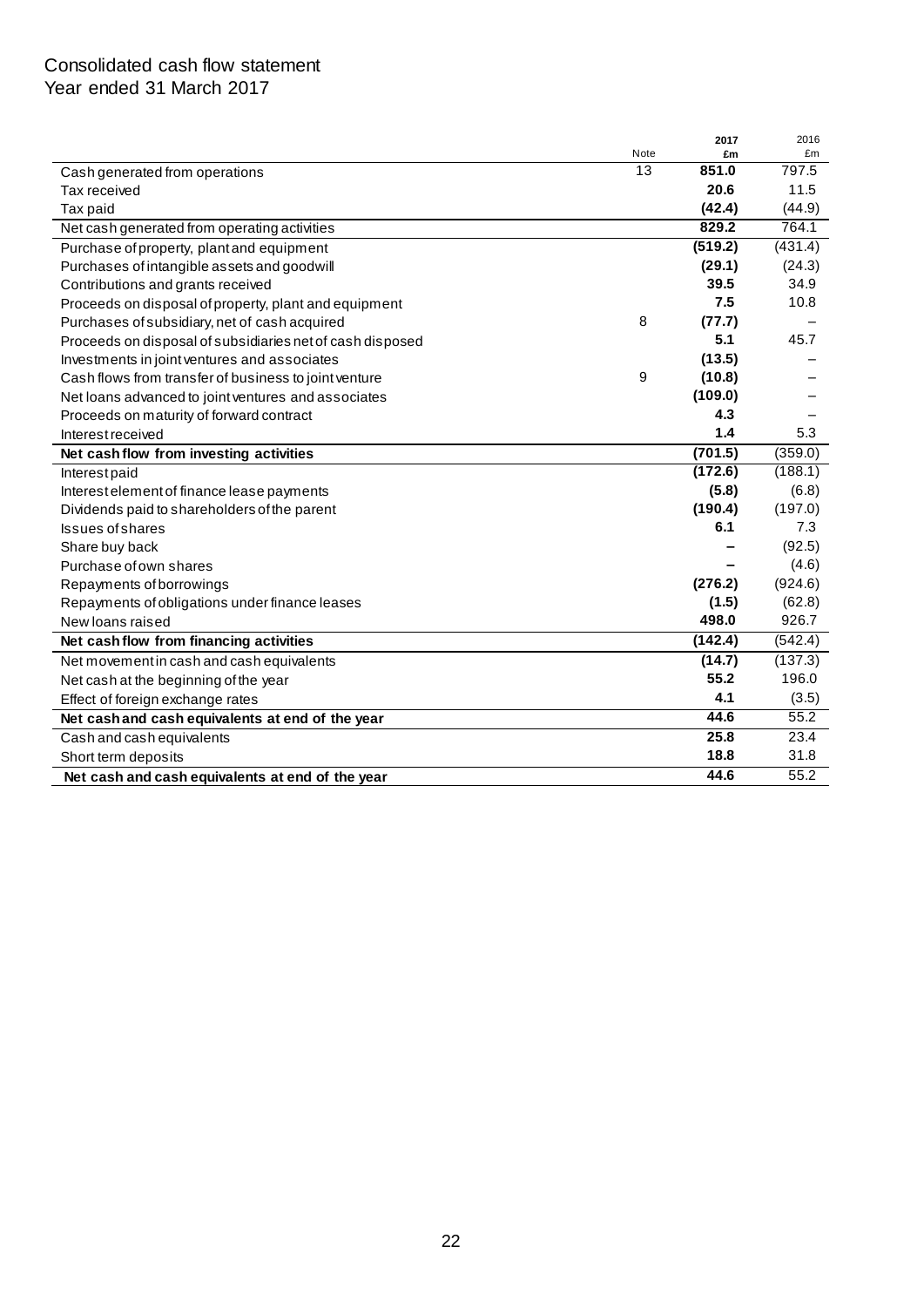### **1. General information**

### **a) Basis of preparation**

The financial statements have been prepared in accordance with International Financial Reporting Standards (IFRS), Internatio nal Accounting Standards (IAS) and IFRIC interpretations issued and effective and ratified by the European Union as at 31 March 2017 and those parts of the Companies Act 2006 applicable to companies reporting under IFRS as adopted by the European Union. The preparation of financial statements in conformity with IFRS requires the use of estimates and as sumptions that affect the reported amounts of assets and liabilities at the date of the financial statements and the reported amount of revenues and expenses fo r the reporting period. Although these estimates are based on management's best knowledge of the amount, event or actions, actual results may ultimately differ from those estimates.

The financial statements have been prepared on the going concern basis under the historical cost convention as modified by th e revaluation of certain financial assets and liabilities (including derivative instruments) at fair value.

The financial information set out in this announcement does not constitute the company's statutory accounts, within the meani ng of section 430 of the Companies Act 2006, for the years ended 31 March 2017 or 2016, but is derived from those accounts. While the financial information included within this announcement has been prepared in accordance with the recognition and measurement criteria of IFRS, it does not comply with the disclosure requirements of IFRS. Statutory accounts for 2016 have been delivered to the Registrar of Companies and those for 2017 will be delivered following the company's annual general meeting. The auditors have reported on those accounts; their reports were unqualified and did not contain statements under section 498(2) or (3) of the Companies Act 2006.

The auditors have consented to the publication of the Preliminary Announcement as required by Listing Rule 9.7a having completed their procedures under APB bulletin 2008/2.

### **b) Alternative performance measures**

Financial measures or metrics used in this report that are not defined by IFRS are alternative performance measures. The grou p uses such measures for performance analysis because they provide additional useful informa tion on the performance and position of the group. Since the group defines its own alternative performance measures, these might not be directly comparable with o ther companies' alternative performance measures. These measures are not intended to be a subs titute for, or superior to, IFRS measurements.

### **(i) Exceptional items**

The group classifies items of income or expenditure as exceptional if individually or, if of a similar type, in aggregate the y should, in the opinion of the directors, be disclosed by virtue of their size or nature if the financial statements are to give a true and fair view. In this context materiality is assessed at the segment level.

#### **(ii) Underlying PBIT**

Underlying profit before interest and tax is profit before interest and tax excluding exceptional items.

#### **(iii) Underlying earnings per share**

Underlying earnings per share figures are presented for continuing operations. These exclude the effects of exceptional items , net gains/(losses) on financial instruments, current tax on exceptional items and on net gains/(losses) on financial instruments , exceptional current tax and deferred tax.

#### **(iv) Net debt**

Net debt comprises borrowings, cross currency swaps that are used to fix the sterling liability of foreign currency borrowing s (whether hedge accounted or not), loans to or from joint ventures and cash and cash equivalents.

#### **(v) Effective interest rate**

The effective interest rate is calculated as net finance costs, excluding net finance costs from pensions, plus capitalised finance costs divided by the monthly average net debt during the year.

#### **(vi) Effective cash cost of interest**

The effective cash cost of interest is calculated on the same basis as the effective interest rate except that it excludes finance costs that are not paid in cash but are accreted to the carrying value of the debt (principally RPI adjustments on index-linked debt).

### **(vii) PBITDA interest cover**

The ratio of profit from continuing operations before interest, tax, exceptional items, depreciation and amortisation to net finance costs excluding netfinance costs from pensions.

### **(viii) PBIT interest cover**

The ratio of profit before interest, tax and exceptional items to net finance costs excluding net inance costs from pensions.

#### **(ix) Underlying effective tax rate**

Current tax charge for the year on continuing operations, excluding prior year charges, exceptional current tax, and current tax on exceptional items and on financial instruments, divided by profit from continuing operations before tax, net gains/(losses) on financial instruments and exceptional items.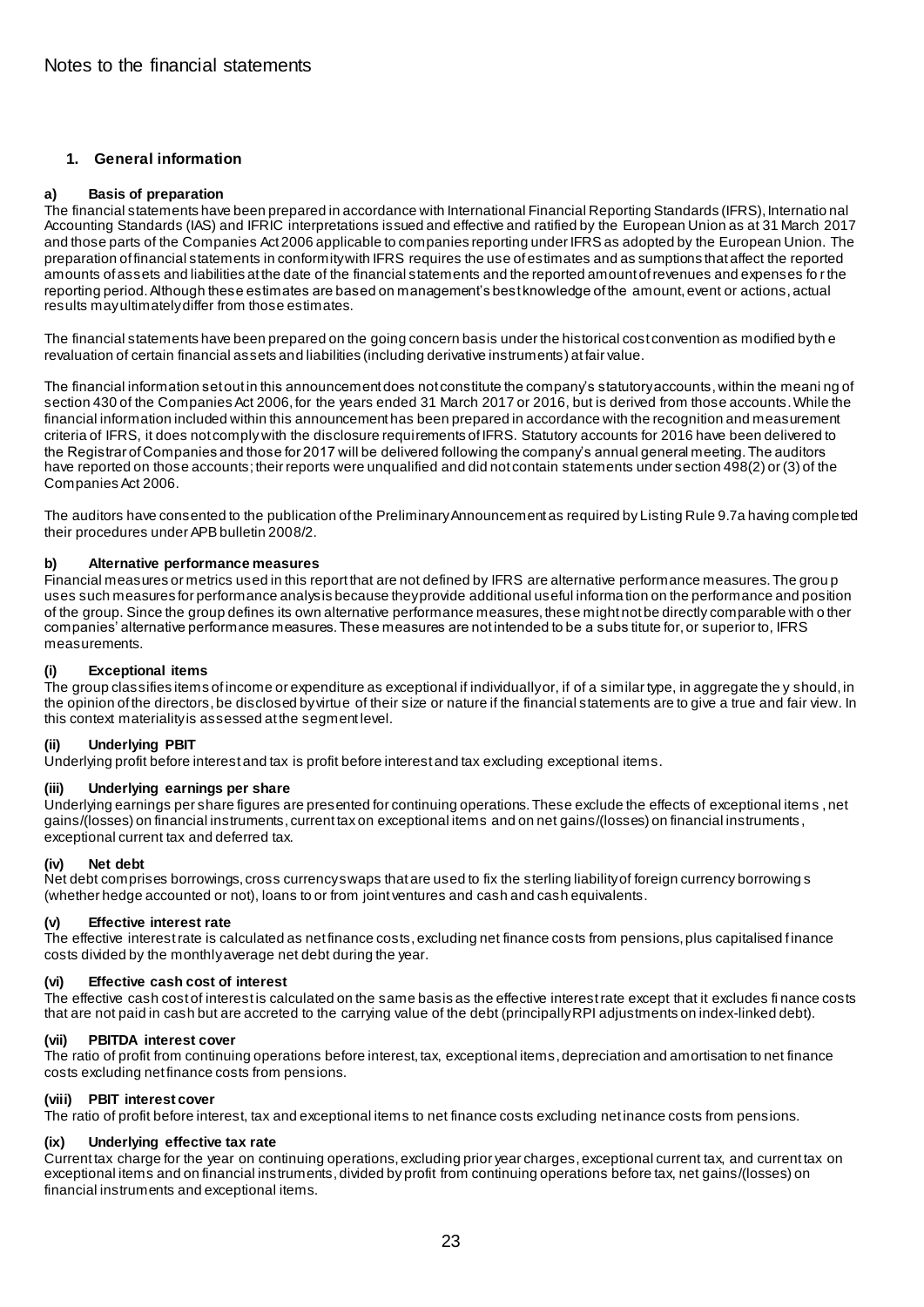### **2. Segmental analysis**

The group is organised into two main business segments:

Regulated Water and Waste Water includes the wholesale water and waste water activities of Severn Trent Water Lim ited,its retail services to domestic customers and Dee Valley Water.

Business Services includes the group's Operating Services businesses in the US, UK & Ireland and the group's Renewable Energy business.

On 15 February 2017 the group completed the acquisition of Dee Valley Group plc. This business has been included in the Regulated Water and Waste Water segment with effect from that date. Further details of the acquisition are set out in note 8.

The disposal of the group's non-household retail business to the newly created Water Plus joint venture with United Utilities received approval from the Competition and Markets Authority on 3 May 2016 and the business was classified as a discontinued operation on that date. The transaction was completed on 1 June 2016.

The prior year segmental results have been restated to present the non-household retail business as a discontinued operation (as set out in the stock market announcement dated 8 September 2016), see note 9.

The Water Purification business was classified as a discontinued operation in the prior year. The sale of this business was completed on 2 July 2015, see note 9.

The group sold its Operating Services businesses in Italy on 23 February 2017.

|                                                                    |                                              | 2017                               |                                              | 2016<br>(restated)           |
|--------------------------------------------------------------------|----------------------------------------------|------------------------------------|----------------------------------------------|------------------------------|
|                                                                    | Regulated<br>Water and<br><b>Waste Water</b> | <b>Business</b><br><b>Services</b> | <b>Regulated Water</b><br>and<br>Waste Water | <b>Business</b><br>Serv ices |
|                                                                    | £m                                           | £m                                 | £m                                           | £m                           |
| External turnover                                                  | 1,527.6                                      | 291.0                              | 1,504.4                                      | 257.2                        |
| Inter-segment turnover                                             | 1.2                                          | 18.6                               | 1.7                                          | 19.5                         |
| Total turnover                                                     | 1,528.8                                      | 309.6                              | 1,506.1                                      | 276.7                        |
| Underlying PBIT                                                    | 494.7                                        | 37.2                               | 482.5                                        | 28.4                         |
| Exceptional items (see note 3)                                     | 26.4                                         | 2.6                                | 1.0                                          |                              |
| Profit before interest and tax                                     | 521.1                                        | 39.8                               | 483.5                                        | 28.4                         |
| Profit before interest, tax and exceptional items is stated after: |                                              |                                    |                                              |                              |
| Depreciation of property, plant and equipment                      | 299.4                                        | 9.6                                | 287.1                                        | 8.7                          |
| Amortisation of intangible assets                                  | 17.4                                         | 1.8                                | 20.0                                         | 2.0                          |
| Loss/(profit) on disposal of fixed assets                          | 0.8                                          | (0.1)                              | (3.0)                                        | (0.1)                        |

The reportable segments' turnover is reconciled to group turnover as follows:

|                                 | 2017    | 2016<br>(restated) |
|---------------------------------|---------|--------------------|
|                                 | £m      | £m                 |
| Regulated Water and Waste Water | 1,528.8 | 1,506.1            |
| <b>Business Services</b>        | 309.6   | 276.7              |
| Corporate and other             | 6.2     | 3.2                |
| Consolidation adjustments       | (25.4)  | (32.3)             |
|                                 | 1,819.2 | 1,753.7            |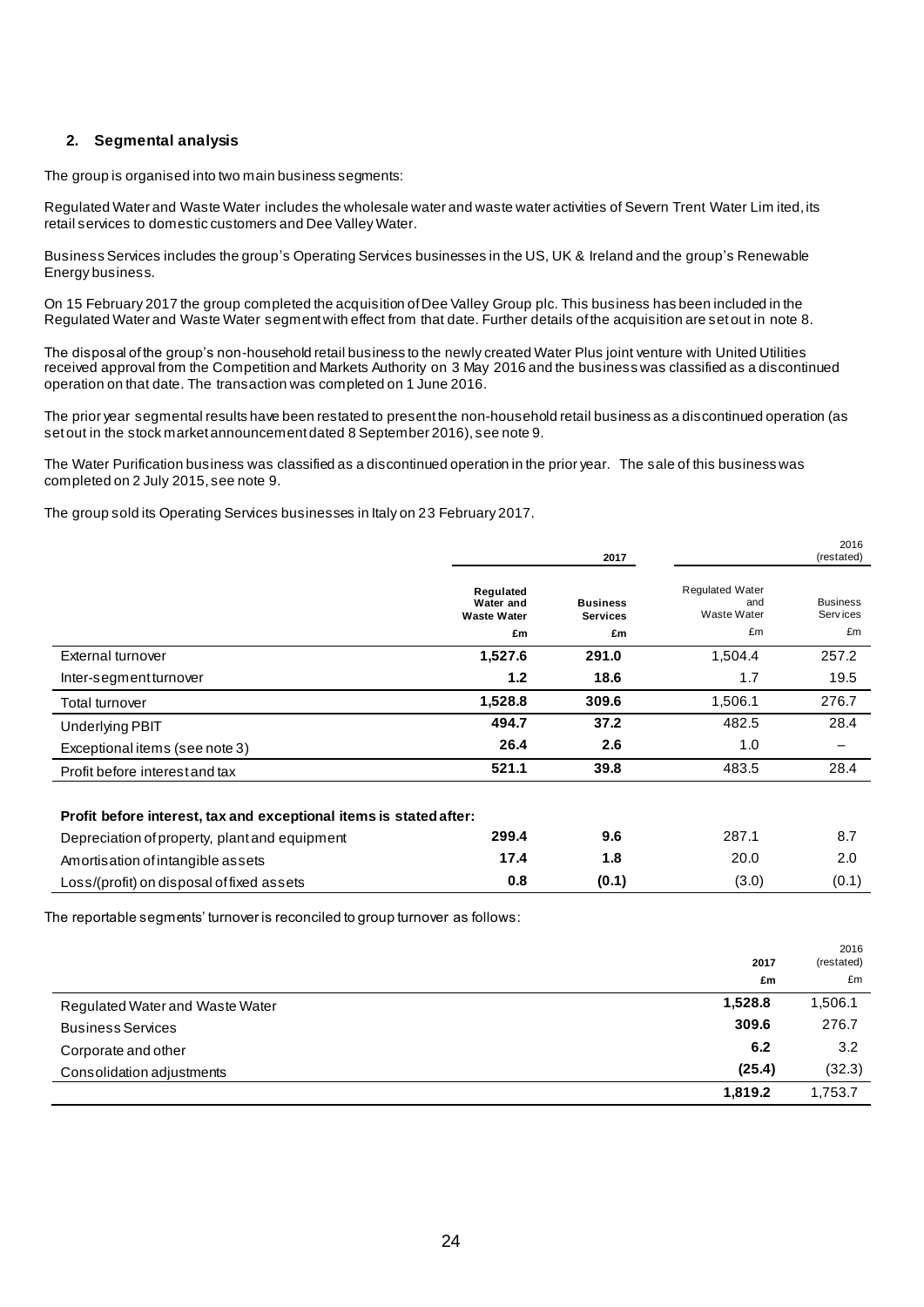Segmental underlying PBIT is reconciled to the group's profit before tax as follows:

|                                                   | 2017    | 2016<br>(restated) |
|---------------------------------------------------|---------|--------------------|
|                                                   | £m      | £m                 |
| Regulated Water and Waste Water                   | 494.7   | 482.5              |
| <b>Business Services</b>                          | 37.2    | 28.4               |
| Corporate and other                               | (6.0)   | (7.9)              |
| Consolidation adjustments                         | (0.8)   | 0.4                |
| <b>Underlying PBIT</b>                            | 525.1   | 503.4              |
| Exceptional items:                                |         |                    |
| Regulated Water and Waste Water                   | 26.4    | 1.0                |
| <b>Business Services</b>                          | 2.6     |                    |
| Corporate and other                               | (10.4)  |                    |
| Net finance costs                                 | (204.0) | (209.3)            |
| Net (losses)/gains on financial instruments       | (1.8)   | 7.7                |
| Share of results of joint ventures and associates | (1.8)   | 0.1                |
| Profit before tax                                 | 336.1   | 302.9              |

The following table shows the segmental capital employed:

|                                            |                                              | 2017                               |                                              | 2016                        |
|--------------------------------------------|----------------------------------------------|------------------------------------|----------------------------------------------|-----------------------------|
|                                            | Regulated<br>Water and<br><b>Waste Water</b> | <b>Business</b><br><b>Services</b> | <b>Requlated Water</b><br>and<br>Waste Water | <b>Business</b><br>Services |
|                                            | £m                                           | £m                                 | £m                                           | £m                          |
| Operating assets                           | 8,477.1                                      | 213.1                              | 8,110.8                                      | 256.1                       |
| Goodwill                                   | 67.3                                         | 14.9                               | 1.3                                          | 14.8                        |
| Interests in joint ventures and associates | $\overline{\phantom{a}}$                     | 37.4                               | 0.1                                          | 5.1                         |
| <b>Segment assets</b>                      | 8,544.4                                      | 265.4                              | 8,112.2                                      | 276.0                       |
| Segment operating liabilities              | (1,970.9)                                    | (55.9)                             | (1,546.3)                                    | (125.8)                     |
| Capital employed                           | 6,573.5                                      | 209.5                              | 6,565.9                                      | 150.2                       |

Operating assets comprise other intangible assets, property, plant and equipment, retirement benefit surpluses, inventory and trade and other receivables.

Operating liabilities comprise trade and other payables, retirement benefit obligations and provisions.

The following table shows the additions to other intangible assets and property, plant and equipment:

|                               |                                                    | 2017                                     |                                             | 2016                              |
|-------------------------------|----------------------------------------------------|------------------------------------------|---------------------------------------------|-----------------------------------|
|                               | Regulated<br>Water and<br><b>Waste Water</b><br>£m | <b>Business</b><br><b>Services</b><br>£m | Regulated<br>Water and<br>Waste Water<br>£m | <b>Business</b><br>Services<br>£m |
| Other intangible assets       | 26.1                                               | 4.2                                      | 21.9                                        | 1.8                               |
| Property, plant and equipment | 541.5                                              | 41.8                                     | 452.4                                       | 38.9                              |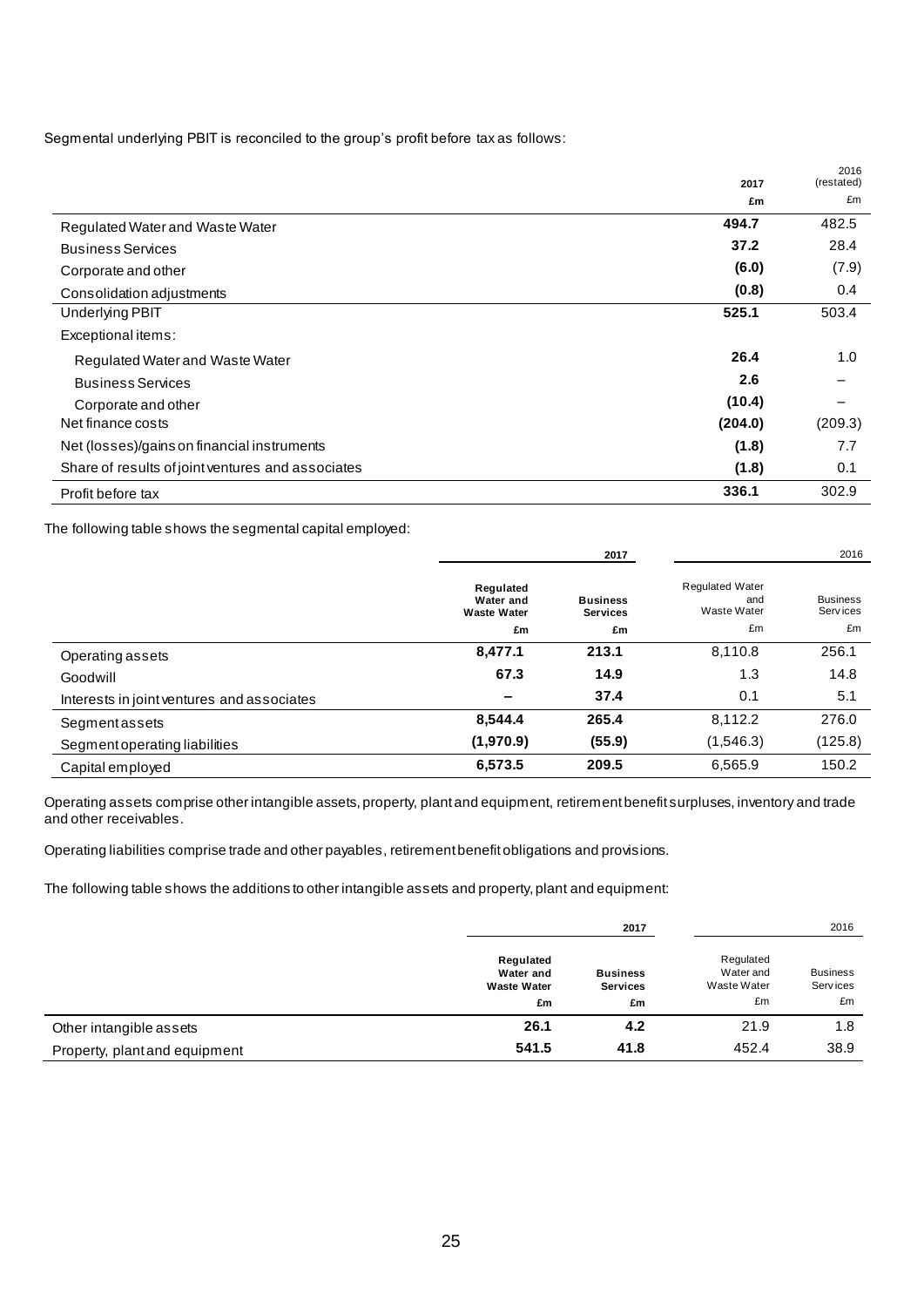### **3. Exceptional items before tax**

|                                                               | 2017   | 2016  |
|---------------------------------------------------------------|--------|-------|
|                                                               | £m     | £m    |
| <b>Regulated Water &amp; Waste Water</b>                      |        |       |
| Restructuring costs                                           |        | (1.0) |
| Profit on disposal of fixed assets                            | (11.0) |       |
| Gain arising on pension exchange arrangement                  | (15.4) |       |
|                                                               | (26.4) | (1.0) |
| <b>Business Services</b>                                      |        |       |
| Gain arising on pension exchange arrangement                  | (0.6)  |       |
| Gain on disposal of businesses                                | (2.0)  |       |
|                                                               | (2.6)  |       |
| Corporate & other                                             |        |       |
| Elimination of intra group profit on disposal of fixed assets | 11.0   |       |
| Gain arising on pension exchange arrangement                  | (0.6)  |       |
|                                                               | 10.4   |       |
|                                                               | (18.6) | (1.0) |

Regulated Water and Waste Water has realised a gain of £11.0 million from sales of property on an arm's length basis to other group companies. The gain has been treated as exceptional in the segment results and has been eliminated on consolidation in the group results. The consolidation adjustment is shown in Corporate & other in the table above.

Exceptional tax is disclosed in note 7.

#### **4. Finance income**

|                                                  | 2017 | 2016 |
|--------------------------------------------------|------|------|
|                                                  | £m   | £m   |
| Interest income earned on:                       |      |      |
| Bank deposits                                    | 0.2  | 0.4  |
| Other financial income                           | 1.3  | 5.0  |
| Total interest receivable                        | 1.5  | 5.4  |
| Interest income on defined benefit scheme assets | 71.8 | 67.7 |
|                                                  | 73.3 | 73.1 |

### **5. Finance costs**

|                                                     | 2017  | 2016  |
|-----------------------------------------------------|-------|-------|
|                                                     | £m    | £m    |
| Interest expense charged on:                        |       |       |
| Bank loans and overdrafts                           | 22.7  | 21.9  |
| Other Ioans                                         | 167.4 | 170.6 |
| Finance leases                                      | 4.2   | 6.8   |
| Total borrowing costs                               | 194.3 | 199.3 |
| Other financial expenses                            | 0.3   | 0.3   |
| Interest cost on defined benefit scheme liabilities | 82.7  | 82.8  |
|                                                     | 277.3 | 282.4 |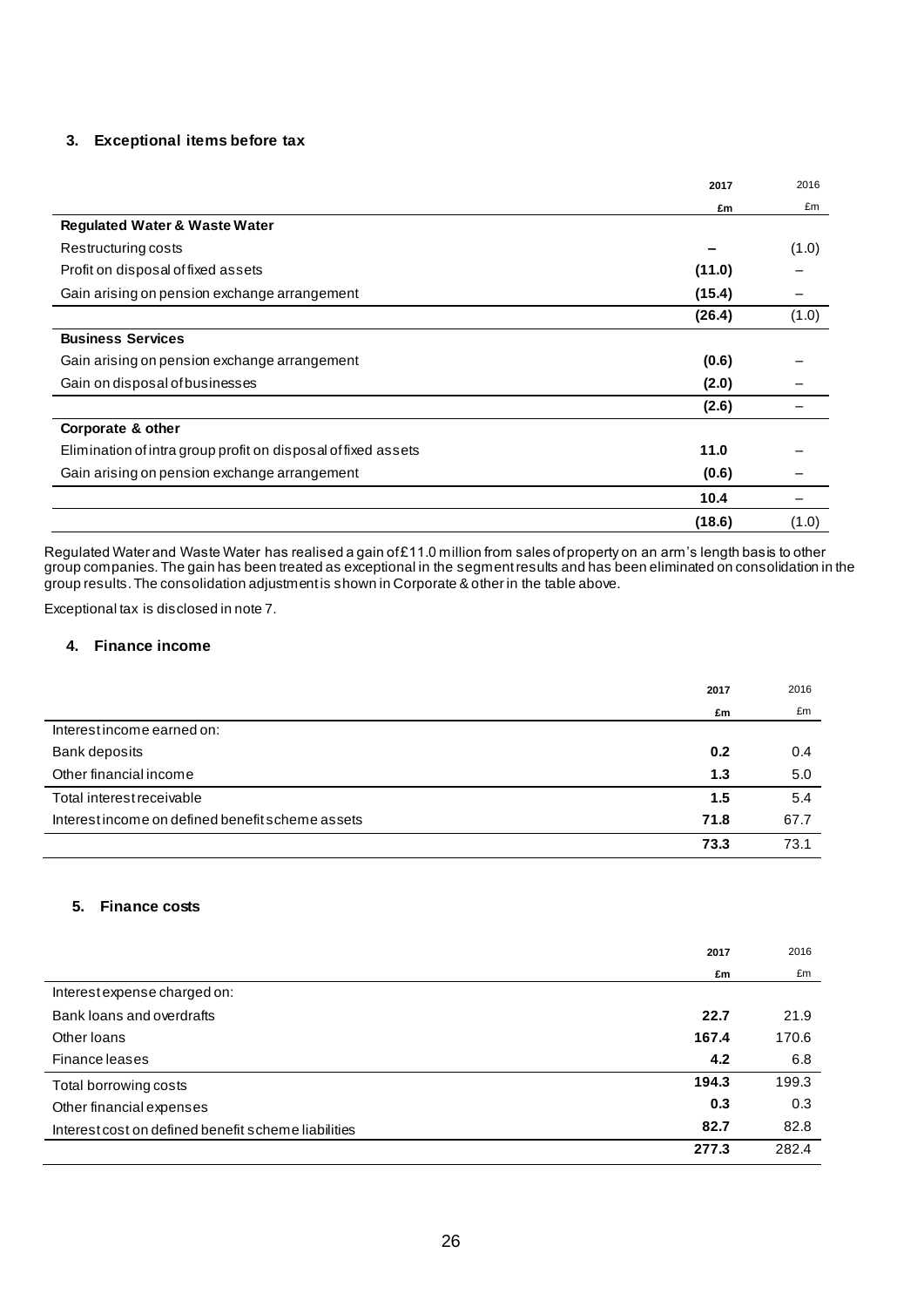### **6. Net (losses)/gains on financial instruments**

|                                                                       | 2017   | 2016   |
|-----------------------------------------------------------------------|--------|--------|
|                                                                       | £m     | £m     |
| Gain/(loss) on swaps used as hedging instruments in fair value hedges | 17.6   | (0.7)  |
| Loss arising on debt in fair value hedges                             | (16.9) | (1.1)  |
| Exchange loss on other loans                                          | (11.1) | (32.6) |
| Loss on cash flow hedges transferred from equity                      | (2.9)  | (12.2) |
| Hedge ineffectiveness on cash flow hedges                             | (0.1)  | 0.5    |
| Gain arising on swaps where hedge accounting is not applied           | 11.1   | 53.8   |
| Amortisation of fair value adjustment on debt                         | 0.5    |        |
|                                                                       | (1.8)  | 7.7    |

### **7. Taxation**

|                                                       |                              |                    | 2017   |                        |             | 2016       |
|-------------------------------------------------------|------------------------------|--------------------|--------|------------------------|-------------|------------|
|                                                       | <b>Before</b><br>exceptional | <b>Exceptional</b> |        | Bef ore<br>exceptional | Exceptional | Total      |
|                                                       | tax                          | tax                | Total  | tax                    | tax         | (restated) |
|                                                       | £m                           | £m                 | £m     | £m                     | £m          | £m         |
| Current tax at 20%                                    |                              |                    |        |                        |             |            |
| Current year                                          | 47.9                         |                    | 47.9   | 53.7                   |             | 53.7       |
| Prior years                                           | (11.0)                       | (16.4)             | (27.4) | (2.4)                  |             | (2.4)      |
| Total current tax                                     | 36.9                         | (16.4)             | 20.5   | 51.3                   |             | 51.3       |
| Deferred tax                                          |                              |                    |        |                        |             |            |
| Origination and reversal of temporary<br>differences: |                              |                    |        |                        |             |            |
| Current year                                          | 16.4                         |                    | 16.4   | 10.9                   |             | 10.9       |
| Prior years                                           | 6.0                          | 4.0                | 10.0   | 2.8                    |             | 2.8        |
| Exceptional credit from rate change                   | -                            | (39.8)             | (39.8) | -                      | (78.6)      | (78.6)     |
| Total deferred tax                                    | 22.4                         | (35.8)             | (13.4) | 13.7                   | (78.6)      | (64.9)     |
|                                                       | 59.3                         | (52.2)             | 7.1    | 65.0                   | (78.6)      | (13.6)     |

The current year tax charge before exceptional tax was £36.9 million (2015/16: £51.3 million). The exceptional credit of £16.4 million (2015/16: nil) arises primarily from adjustments following agreement with HMRC of tax matters from several prior years.

The Finance Act 2016 was enacted in the current year, which implemented a reduction in the corporation tax rate to 17% with e ffect from 1 April 2020. This resulted in an exceptional deferred tax credit of £39.8 million (2015/16: £78.6 million) and a charge of £3.1 million (2015/16: £9.6 million) in reserves.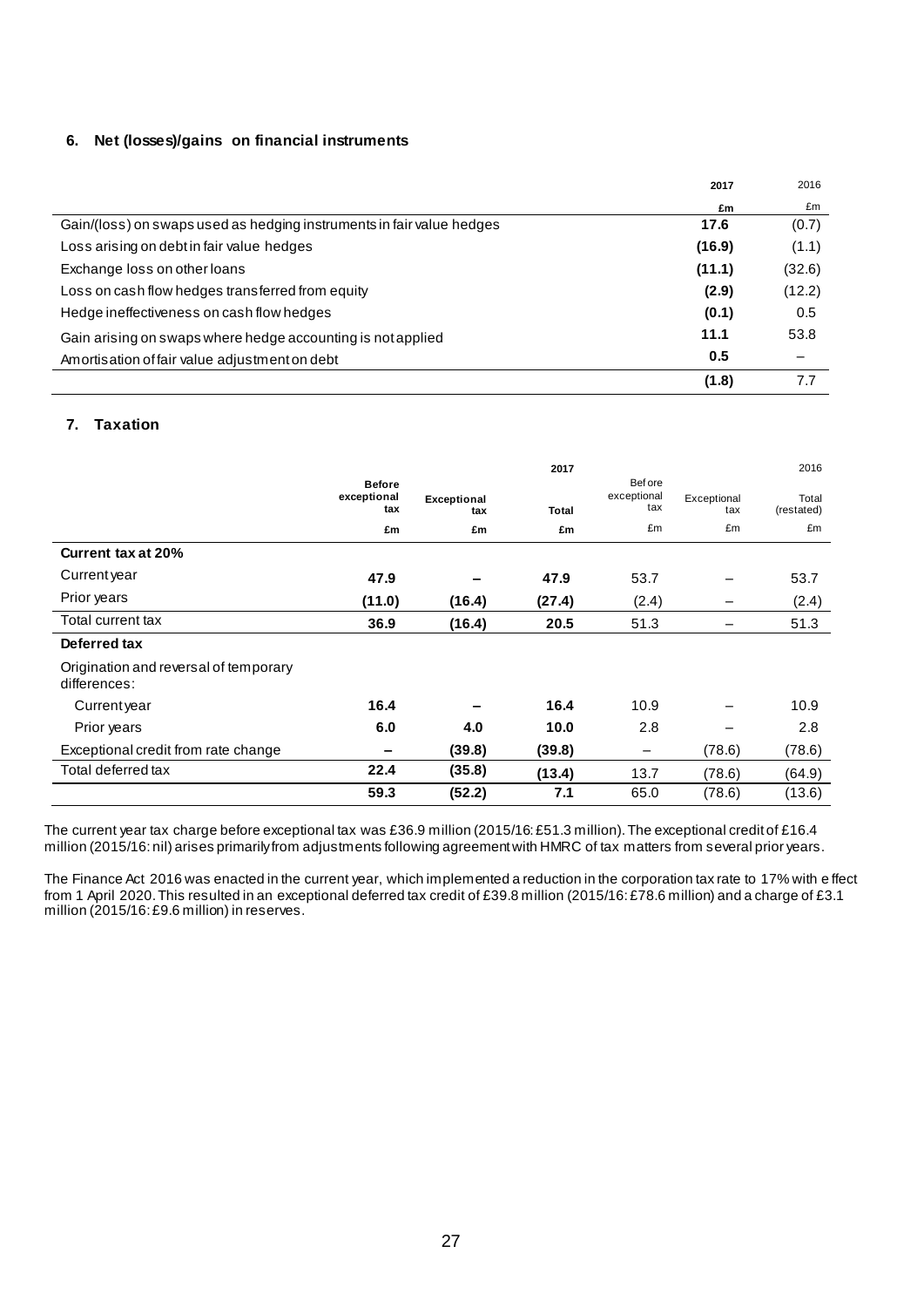### **8. Acquisitions**

On 15 February 2017, Severn Trent Water Limited acquired 100% of the issued share capital of Dee Valley Group plc and all of its subsidiaries including the regulated water company Dee Valley Water Limited. This acquisition was made through a scheme of arrangement under which Severn Trent Water Limited paid total consideration of £84.2 million comprising £79.0 million in cash and £5.2 million in loan notes redeemable on demand.

The acquisition represents an opportunity for the group to deliver attractive returns to its shareholders through applying its successful operating model across an enlarged asset base in a contiguous geographic area.

The acquisition has been accounted for using the acquisition method. Goodwill of £66.0 million has been capitalised attributable to the anticipated future synergies and outperformance arising as a result of the acquisition.

No goodwill related to the acquisition is expected to be deductible for tax purposes.

The residual excess over the net assets acquired has been recognised as goodwill.

|                                                                                                    | £m     |
|----------------------------------------------------------------------------------------------------|--------|
| Fair values on acquisition                                                                         |        |
| Property, plant and equipment                                                                      | 126.5  |
| Inventories                                                                                        | 0.4    |
| Trade and other receivables                                                                        | 16.2   |
| Cash and cash deposits                                                                             | 1.3    |
| Retirement benefit surplus                                                                         | 9.8    |
| Borrowings                                                                                         | (87.9) |
| Trade and other payables                                                                           | (16.1) |
| Deferred income                                                                                    | (19.8) |
| Currenttax                                                                                         | 0.3    |
| Deferred tax                                                                                       | (12.5) |
| Net assets acquired                                                                                | 18.2   |
| Goodwill                                                                                           | 66.0   |
| Total consideration                                                                                | 84.2   |
| Satisfied by:                                                                                      |        |
| Cash                                                                                               | 79.0   |
| Loan notes issued                                                                                  | 5.2    |
|                                                                                                    | 84.2   |
| Net cash flows arising on acquisition:                                                             |        |
| Cash consideration                                                                                 | (79.0) |
| Cash and cash deposits acquired                                                                    | 1.3    |
|                                                                                                    | (77.7) |
| Dee Valley Group Plc for the period since acquisition to 31 March 2017:                            |        |
| Revenue                                                                                            | 2.2    |
| Loss before tax                                                                                    | (0.4)  |
| Severn Trent Water group combined for the year ended 31 March 2017 if acquisition on 1 April 2016: |        |

| Revenue           | 1.841.4 |
|-------------------|---------|
| Profit before tax | 336.9   |

The fair values included above are based on management's best estimates of the values as at 15 February 2017 based on all available data that has been received since that date. Given the proximity to the year end , full detailed fair value exercises have not been completed. Therefore the amounts recognised for these assets and liabilities are provisional.

Acquisition related costs amounting to £3.1 million were recognised as an expense in the income statement. No other acquisiti on costs were recognised.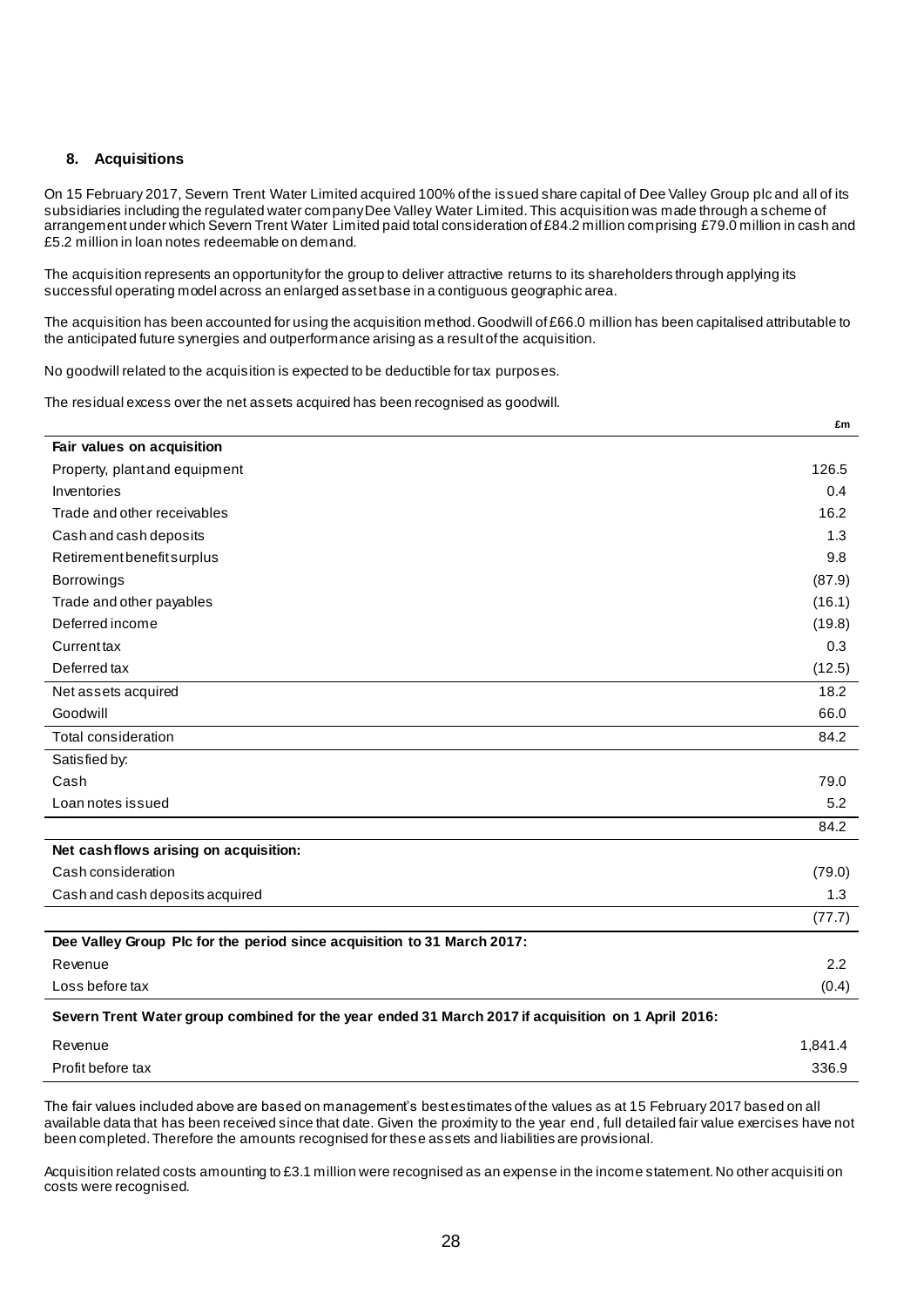### **9. Discontinued operations**

#### **Water Plus joint venture**

On 1 March 2016 the group announced its intention, subject to approval from the Competition and Markets Authority ('CMA'), to enter into a joint venture with United Utilities PLC to compete in the non-household water and waste water retail markets in England and Scotland. On 3 May 2016 the CMA announced approval of the joint venture. On this date the group determined that completion of the proposed transaction became highly probable and the non-household retail business was classified as a disposal group and a discontinued operation with effect from this date. On 31<sup>st</sup> May 2016 the group transferred Severn Trent Water's non-household retail business to Severn Trent Select Limited and on 1<sup>st</sup> June it exchanged the entire share capital of Severn Trent Select Limited for 50% of the share capital of Water Plus.

#### **Water Purification disposal**

On 23 January 2015 the board approved a process to dispose of the group's Water Purification business which formed part of the Business Services segment. On 12 May 2015 the group entered into a binding agreement to sell the business to Industrie De Nora. The sale was completed on 2 July 2015. These operations were classified as discontinued.

The results of discontinued operations are disclosed separately in the income s tatement.

The profit for the period from discontinued operations was as follows:

|                                                    |                            | 2017   |                            |                               | 2016    |
|----------------------------------------------------|----------------------------|--------|----------------------------|-------------------------------|---------|
|                                                    | Non<br>household<br>retail |        | Non<br>household<br>retail | Water<br><b>Purif</b> ication |         |
|                                                    | (2 months)                 | Total  | $(1$ year)                 | (3 months)                    | Total   |
|                                                    | £m                         | £m     | £m                         | £m                            | £m      |
| Turnover                                           | 66.0                       | 66.0   | 397.9                      | 29.7                          | 427.6   |
| Total operating costs                              | (67.3)                     | (67.3) | (378.5)                    | (27.6)                        | (406.1) |
| (Loss)/profit before tax                           | (1.3)                      | (1.3)  | 19.4                       | 2.1                           | 21.5    |
| Attributable tax credit/(expense)                  | 0.3                        | 0.3    | (3.9)                      | (0.1)                         | (4.0)   |
| Gain/(loss) on disposal of discontinued operations | 14.6                       | 14.6   |                            | (2.7)                         | (2.7)   |
| Profit/(loss) for the year                         | 13.6                       | 13.6   | 15.5                       | (0.7)                         | 14.8    |
| Attributable to:                                   |                            |        |                            |                               |         |
| Owners of the company                              | 13.6                       | 13.6   | 15.5                       | (0.6)                         | 14.9    |
| Non-controlling interests                          |                            |        |                            | (0.1)                         | (0.1)   |
|                                                    | 13.6                       | 13.6   | 15.5                       | (0.7)                         | 14.8    |

Cash flows arising from the disposal group were:

|                                 |                            | 2017         |                                   |                              | 2016   |
|---------------------------------|----------------------------|--------------|-----------------------------------|------------------------------|--------|
|                                 | Non<br>household<br>retail | <b>Total</b> | <b>Non</b><br>household<br>retail | Water<br><b>Purification</b> | Total  |
|                                 | £m                         | £m           | £m                                | £m                           | £m     |
| Net cash flows attributable to: |                            |              |                                   |                              |        |
| - operating activities          | 2.9                        | 2.9          | 15.5                              | (0.5)                        | 15.0   |
| - investing activities          | -                          |              | -                                 | (11.6)                       | (11.6) |
| - financing activities          | (3.5)                      | (3.5)        | —                                 | (6.4)                        | (6.4)  |
|                                 | (0.6)                      | (0.6)        | 15.5                              | (18.5)                       | (3.0)  |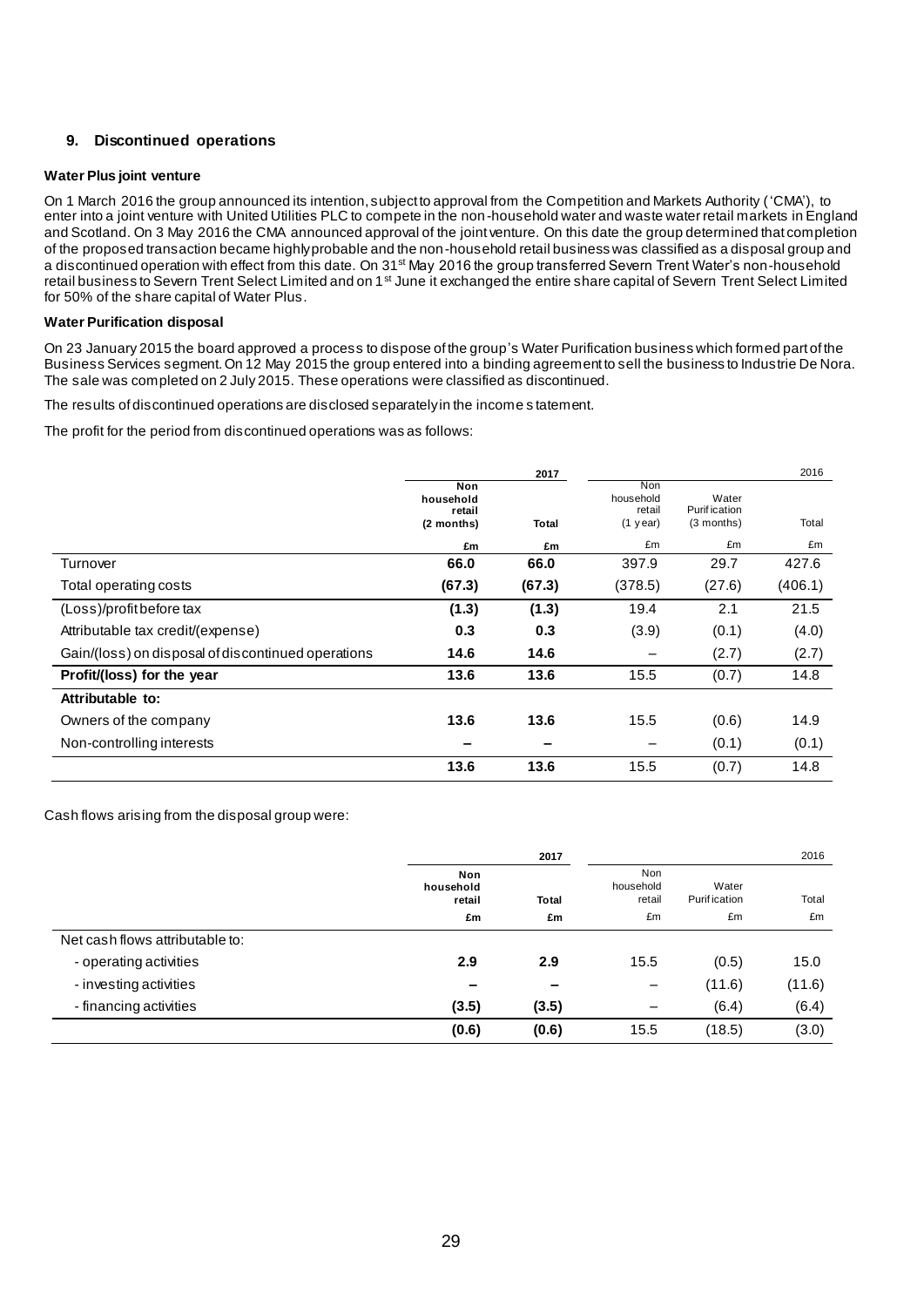### Basic and diluted earnings per share from discontinued operations are:

|                            |        |                                            | 2017                |        |                                             | 2016                |
|----------------------------|--------|--------------------------------------------|---------------------|--------|---------------------------------------------|---------------------|
|                            | Result | Weighted<br>average<br>number of<br>shares | Per share<br>amount | Result | Weighted<br>av erage<br>number of<br>shares | Per share<br>amount |
|                            | £m     | m                                          | pence               | £m     | m                                           | pence               |
| Basic earnings per share   | 13.6   | 235.0                                      | 5.8                 | 14.9   | 236.1                                       | 6.3                 |
| Diluted earnings per share | 13.6   | 236.0                                      | 5.8                 | 14.9   | 237.2                                       | 6.3                 |

The net assets of the business at the date of disposal were:

|                                        | Non<br>household<br>retail | Water<br><b>Purification</b> |
|----------------------------------------|----------------------------|------------------------------|
|                                        | £m                         | £m                           |
| Goodwill                               |                            | 1.8                          |
| Other intangible assets                |                            | 6.5                          |
| Property, plant and equipment          |                            | 3.6                          |
| Investments                            |                            | 0.1                          |
| Inventories                            |                            | 14.6                         |
| Trade and other receivables            | 0.6                        | 59.9                         |
| Cash and bank balances                 | 3.5                        | 11.0                         |
| Trade and other payables               | (0.6)                      | (36.1)                       |
| <b>Tax liabilities</b>                 |                            | (0.2)                        |
| Intercompanyborrowings                 |                            | (18.1)                       |
| Provisions for liabilities and charges |                            | (1.5)                        |
|                                        | 3.5                        | 41.6                         |
| Attributable to:                       |                            |                              |
| Owners of the company                  | 3.5                        | 27.9                         |
| Non-controlling interest               |                            | 13.7                         |
|                                        | 3.5                        | 41.6                         |

The net gain on disposal is calculated as follows:

|                                                     | Non<br>household<br>retail | Water<br><b>Purification</b> |
|-----------------------------------------------------|----------------------------|------------------------------|
|                                                     | £m                         | £m                           |
| Consideration                                       | 25.5                       | 42.8                         |
| Net assets attributable to owners of the company    | (3.6)                      | (27.9)                       |
| Disposal costs                                      | (7.3)                      | (4.8)                        |
| Provisions arising on disposal                      |                            | (1.1)                        |
| Net gain on disposal before foreign exchange losses | 14.6                       | 9.0                          |
| Foreign exchange losses recycled from reserves      |                            | (11.7)                       |
| Net gain/(loss) on disposal                         | 14.6                       | (2.7)                        |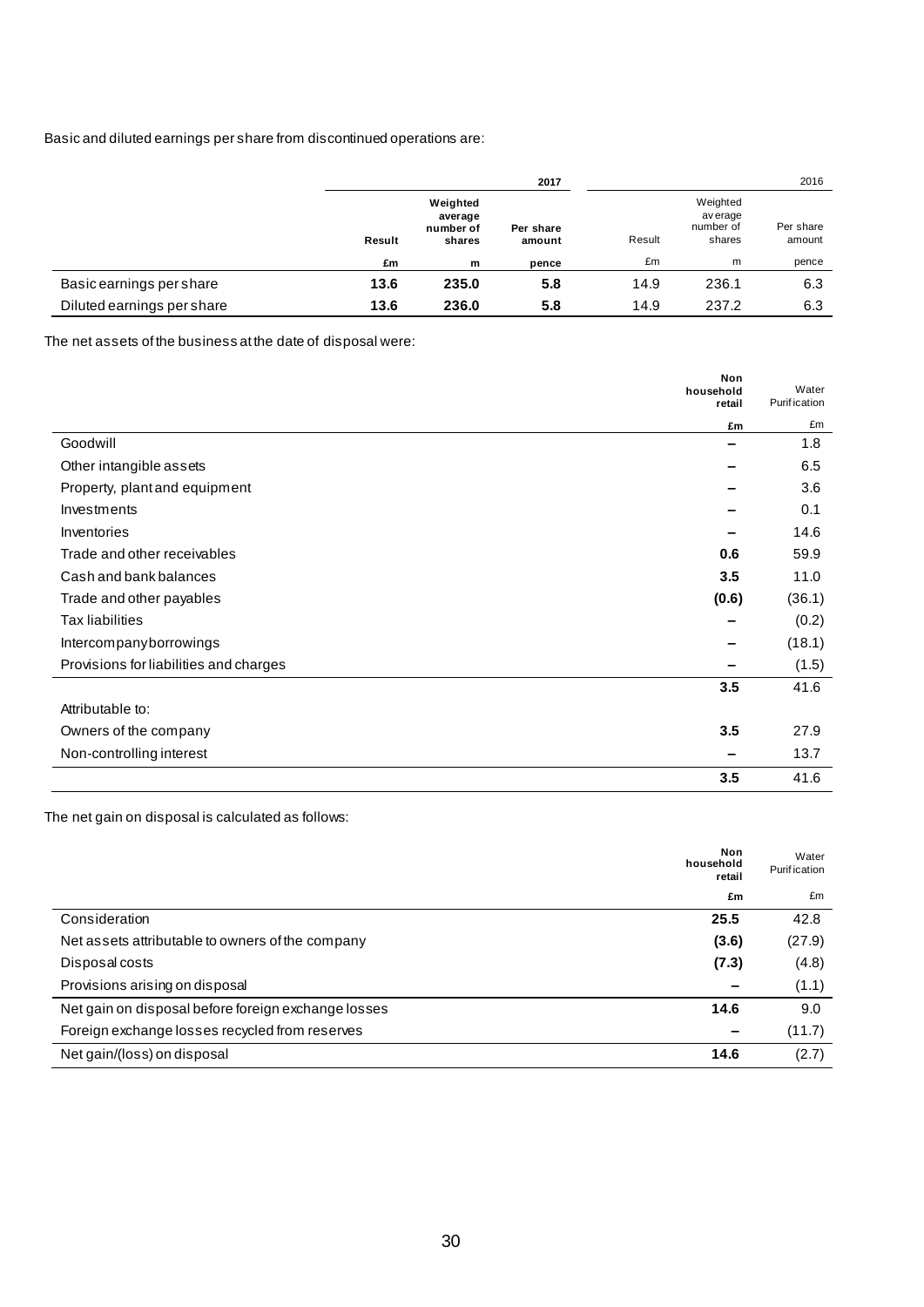The net cash flows arising from disposals in the year were:

|                                                     | Non<br>household<br>retail | Water<br><b>Purification</b> |
|-----------------------------------------------------|----------------------------|------------------------------|
|                                                     | £m                         | £m                           |
| Consideration received in cash and cash equivalents |                            | 42.8                         |
| Settlement of intercompanyloans                     |                            | 18.1                         |
| Disposal costs paid in cash and cash equivalents    | (7.3)                      | (4.2)                        |
| Cash and bank balances disposed of                  | (3.5)                      | (11.0)                       |
|                                                     | (10.8)                     | 45.7                         |

### **10. Dividends**

Amounts recognised as distributions to owners of the company in the period:

|                                                          | 2017               |       |                    | 2016  |
|----------------------------------------------------------|--------------------|-------|--------------------|-------|
|                                                          | pence per<br>share | £m    | pence per<br>share | £m    |
| Final dividend for the year ended 31 March 2016 (2015)   | 48.40              | 114.0 | 50.94              | 121.2 |
| Interim dividend for the year ended 31 March 2017 (2016) | 32.60              | 76.4  | 32.26              | 75.8  |
| Total dividends paid                                     | 81.00              | 190.4 | 83.20              | 197.0 |
| Proposed final dividend for the year ended 31 March 2017 | 48.90              | 115.2 |                    |       |

The proposed final dividend is subject to approval by shareholders at the Annual General Meeting and has not been included as a liability in these financial statements.

### **11. Earnings per share**

### **a) Basic and diluted earnings per share**

Basic earnings per share are calculated by dividing the earnings attributable to ordinary shareholders by the weighted average number of ordinary shares in issue during the period, excluding those held in the Severn Trent Employee Share Ownership Trust and treasury shares, which are treated as cancelled.

For diluted earnings per share, the weighted average number of ordinary shares in issue is adjusted to assume conversion of a ll potentially dilutive ordinary shares.

Basic and diluted earnings per share from continuing and discontinued operations are calculated on the basis of profit from continuing and discontinued operations attributable to the owners of the company.

The calculation of basic and diluted earnings per share is based on the following:

#### **Earnings for the purpose of basic and diluted earnings per share from continuing operations**

|                                                                                      | 2017   | 2016<br>(restated) |
|--------------------------------------------------------------------------------------|--------|--------------------|
|                                                                                      | £m     | £m                 |
| Profit for the year attributable to owners of the company                            | 342.8  | 330.0              |
| Adjusted for profit from discontinued operations (see note 9)                        | (13.6) | (14.9)             |
| Profit for the year from continuing operations attributable to owners of the company | 329.2  | 315.1              |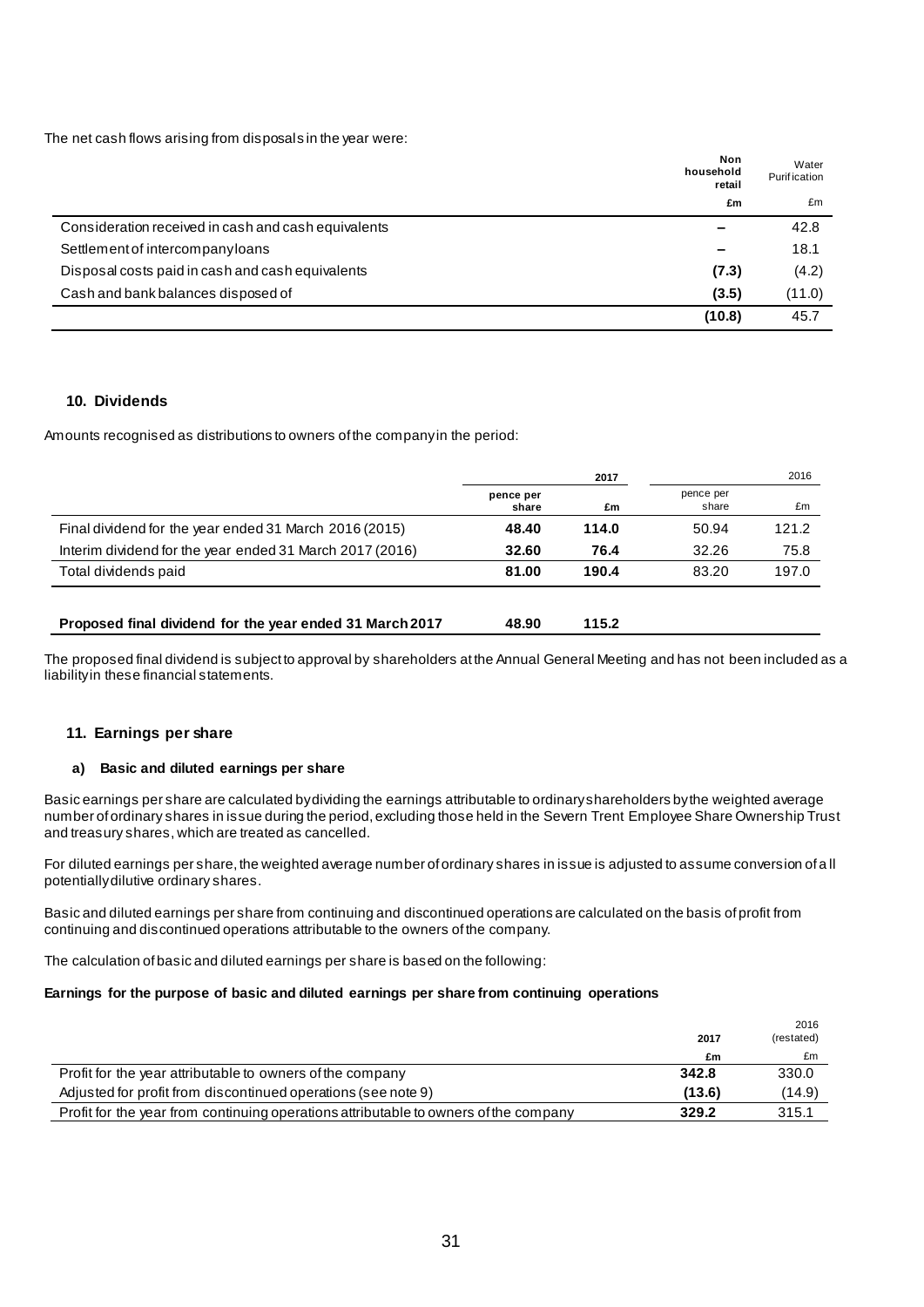#### **Number of shares**

|                                                                                          | 2017   | 2016               |
|------------------------------------------------------------------------------------------|--------|--------------------|
|                                                                                          | number | number             |
| Weighted average number of ordinary shares for the purpose of basic earnings per share   | 235.0  | 236.1              |
| Effect of dilutive potential ordinary shares:                                            |        |                    |
| - share options and LTIPs                                                                | 1.0    | 1.1                |
| Weighted average number of ordinary shares for the purpose of diluted earnings per share | 236.0  | 237.2              |
| Underlying earnings per share<br>b)                                                      | 2017   | 2016<br>(restated) |
|                                                                                          | pence  | pence              |
| Underlying basic earnings per share                                                      | 122.4  | 102.1              |
| Underlying diluted earnings per share                                                    | 121.9  | 101.6              |

The directors consider that the underlying figures provide a useful additional indicator of performance. The denominators used in the calculations of underlying basic and diluted earnings per share are the same as those used in the unadjusted figures set out above.

The adjustments to earnings are as follows:

|                                                                                  | 2017   | 2016<br>(restated) |
|----------------------------------------------------------------------------------|--------|--------------------|
|                                                                                  | £m     | £m                 |
| Earnings for the purpose of basic and diluted earnings per share from continuing |        |                    |
| operations                                                                       | 329.2  | 315.1              |
| Adjustments for:                                                                 |        |                    |
| - exceptional items before tax                                                   | (18.6) | (1.0)              |
| - current tax related to exceptional items                                       | 0.1    | (0.2)              |
| - net losses/(gains) on financial instruments                                    | 1.8    | (7.7)              |
| - current tax on net gains/losses on financial instruments                       | 4.9    | (0.2)              |
| - exceptional current tax                                                        | (16.4) |                    |
| - deferred tax                                                                   | (13.4) | (64.9)             |
| Earnings for the purpose of underlying basic and diluted earnings per share      | 287.6  | 241.1              |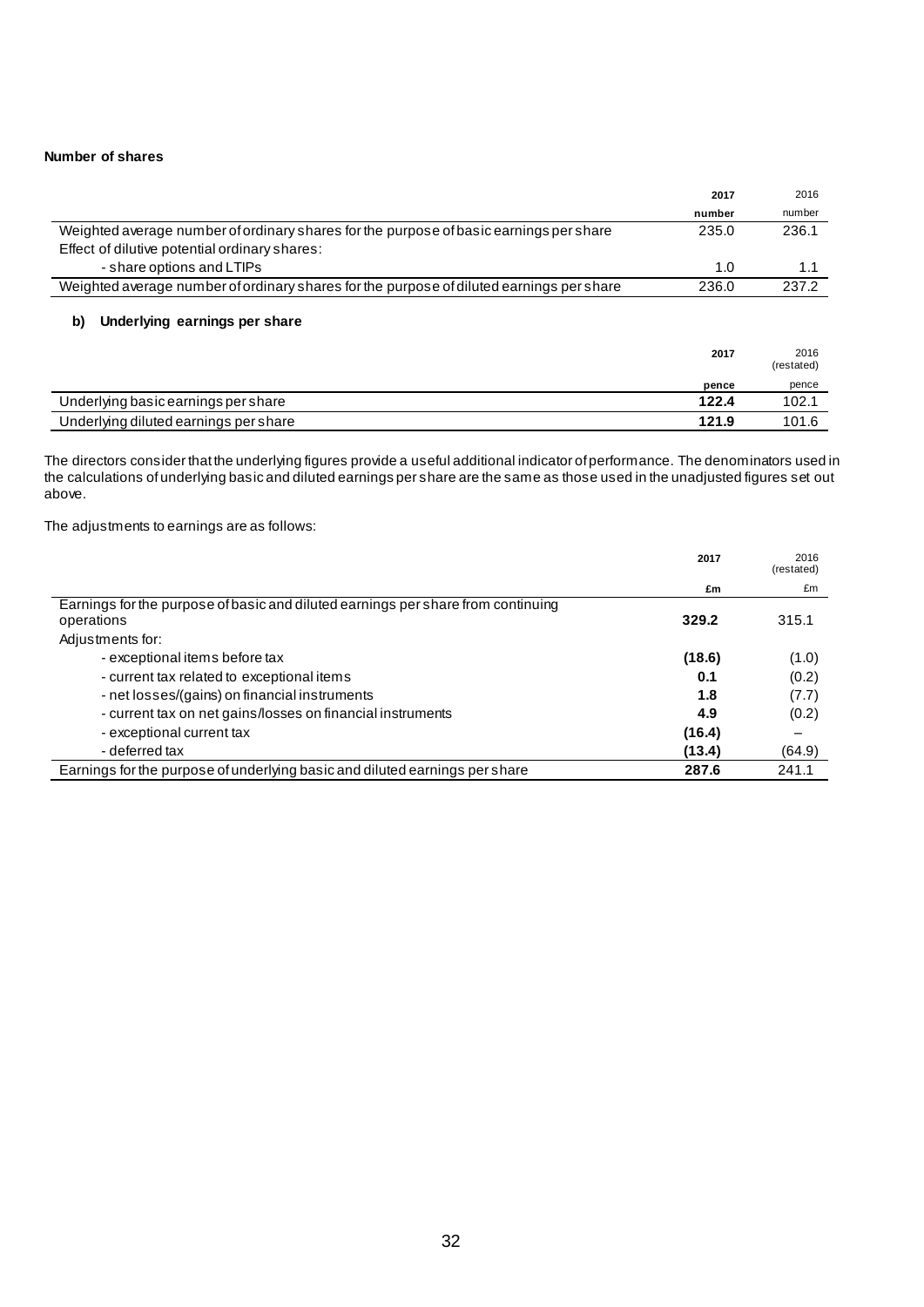### **12. Retirement benefit schemes**

Movements in the liability recognised in the balance sheet were as follows:

|                                                                              | 2017    | 2016    |
|------------------------------------------------------------------------------|---------|---------|
|                                                                              | £m      | £m      |
| Present value at 1 April                                                     | (309.5) | (468.9) |
| Acquisition of Dee Valley Water                                              | 9.8     |         |
| Exceptional p ast service credit                                             | 17.3    | 0.7     |
| Net interest cost                                                            | (10.9)  | (15.1)  |
| Contributions from the sponsoring companies                                  | 33.2    | 27.8    |
| Actuarial gains/(losses) recognised in the statement of comprehensive income | (311.2) | 148.3   |
| Scheme administration costs                                                  | (3.3)   | (2.3)   |
| Present value at 31 March                                                    | (574.6) | (309.5) |

#### Disclosed as:

|                               | 2017    | 2016            |
|-------------------------------|---------|-----------------|
|                               | £m      | £m              |
| Retirement benefit surplus    | 9.8     | $\qquad \qquad$ |
| Retirement benefit obligation | (584.4) | (309.5)         |
|                               | (574.6) | (309.5)         |

The principal assumptions used in the valuation of the Severn Trent defined benefit pension schemes were as follows:

|                                                                                                 | 2017 | 2016 |
|-------------------------------------------------------------------------------------------------|------|------|
|                                                                                                 | $\%$ | %    |
| Price inflation                                                                                 | 3.1  | 3.0  |
| <b>Discountrate</b>                                                                             | 2.7  | 3.6  |
| Salary increases                                                                                | n/a  | n/a  |
| Pension increases in payment                                                                    | 3.1  | 3.0  |
| Pension increases in deferment                                                                  | 3.1  | 3.0  |
| Remaining life expectancy for members currently aged 65 (years)                                 |      |      |
| - men                                                                                           | 22.5 | 21.4 |
| -women<br>Remaining life expectancy for members currently aged 45 upon retirement at 65 (years) | 24.1 | 24.6 |
| - men                                                                                           | 23.6 | 22.8 |
| -women                                                                                          | 25.3 | 26.1 |

We have revised our methodology for setting the discount rate to better reflect the credit risk for long-dated bond yields where there is insufficient market data available. We now adjust the yield on long-dated gilts for the market-implied spread that would be expected for an AA bond of similar term. Short dated yields are taken from market rates for AA corporate bonds. We project the expected cash flows of the Schemes and adopt a single equivalent cash flow weighted discount rate based on this constructed yield curve. We estimate that the change in methodology increased the discount rate by 0.15% – 0.2%.

The calculation of the scheme liabilities is sensitive to the actuarial assumptions and in particular to the assumptions rela ting to discount rate, price inflation and mortality. The following table summarises the estimated impact on liabilities for all schemes from changes to key actuarial assumptions whilst holding all other assumptions constant.

| Assumption                          | Change in assumption                  | Impact on scheme liabilities     |
|-------------------------------------|---------------------------------------|----------------------------------|
| <b>Discountrate</b>                 | Increase/decrease by 0.1%             | Decrease/increase by £54 million |
| Price inflation or pension increase | Increase/decrease by $0.1\%$          | Increase/decrease by £47 million |
| Mortality                           | Increase in life expectancy by 1 year | Increase by £108 million         |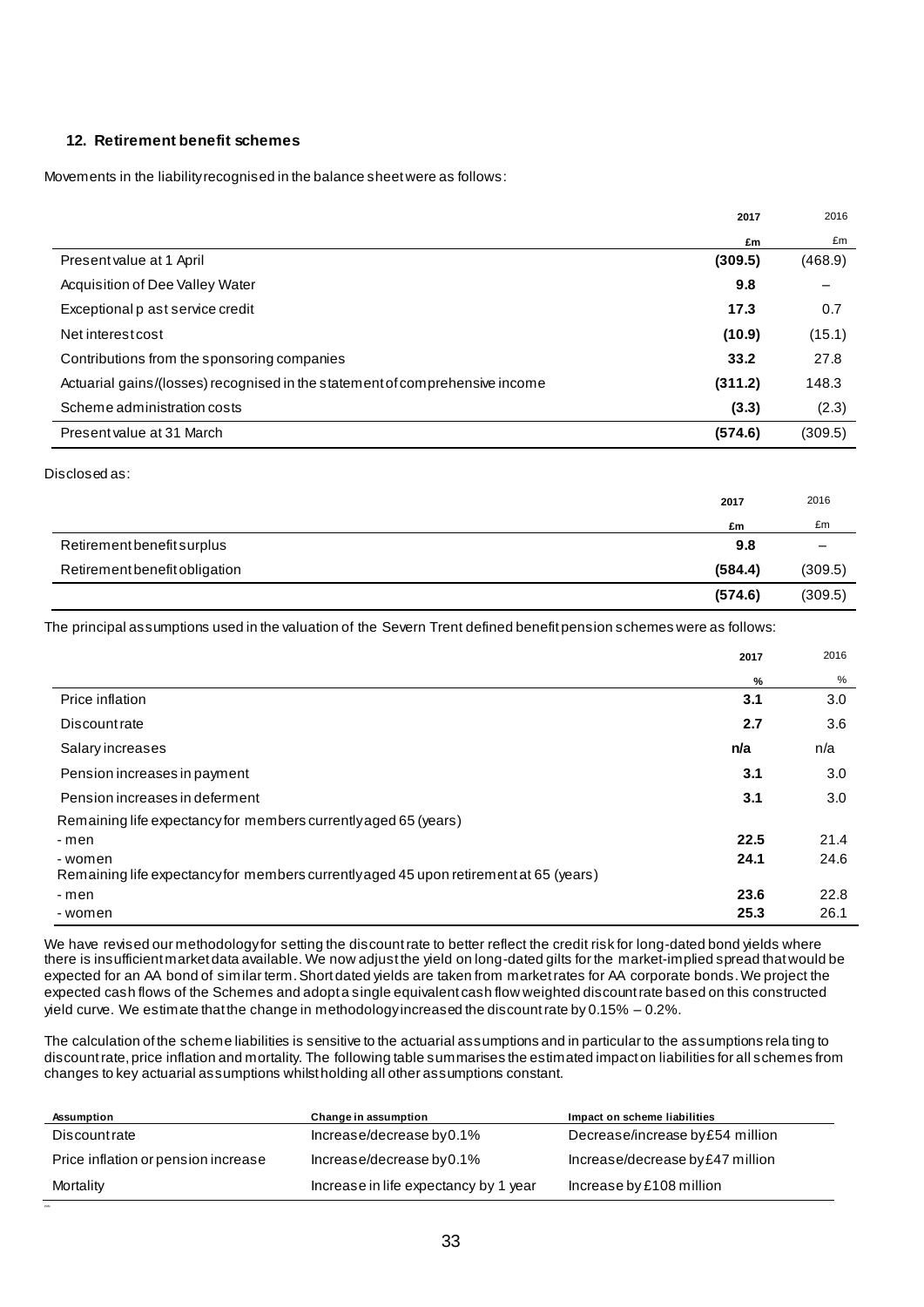### **13. Cash flow**

#### **a) Reconciliation of operating profit to operating cash flows**

|                                                                       | 2017   | 2016<br>(restated) |
|-----------------------------------------------------------------------|--------|--------------------|
|                                                                       | £m     | £m                 |
| Profit before interest and tax from continuing operations             | 543.7  | 504.4              |
| Profit before interest and tax from discontinued operations           | 13.6   | 18.8               |
| Profit before interest and tax                                        | 557.3  | 523.2              |
| Depreciation of property, plant and equipment                         | 308.8  | 294.2              |
| Amortisation of intangible assets                                     | 19.3   | 22.0               |
| Pension service credit                                                | (17.3) | (0.7)              |
| Defined benefit pension scheme administration costs                   | 3.3    | 2.3                |
| Defined benefit pension scheme contributions                          | (33.2) | (27.8)             |
| Gain on sale of disposal group                                        | (14.6) | 2.7                |
| Share based payments charge                                           | 6.2    | 5.2                |
| Profit on sale of property, plant and equipment and intangible assets | (5.1)  | (0.9)              |
| (Gain)/loss on disposal of businesses                                 | (2.6)  |                    |
| Deferred income credit                                                | (13.9) | (10.5)             |
| Provisions charged to the income statement                            | 16.5   | 5.9                |
| Utilisation of provisions for liabilities and charges                 | (10.5) | (10.7)             |
| Operating cash flows before movements in working capital              | 814.2  | 804.9              |
| Increase in inventory                                                 | (1.3)  | (2.8)              |
| Decrease/(increase) in amounts receivable                             | 60.3   | (24.1)             |
| (Decrease)/increase in amounts payable                                | (22.2) | 19.5               |
| Cash generated from operations                                        | 851.0  | 797.5              |
| Tax received                                                          | 20.6   | 11.5               |
| Tax paid                                                              | (42.4) | (44.9)             |
| Net cash generated from operating activities                          | 829.2  | 764.1              |

#### **b) Non-cash transactions**

No additions to property, plant and equipment during the year were financed by new finance leases (2016: nil). Assets transferred from developers and under Private Drains and Sewers legislation at no cost were recognised at their fair value of £51.4 million (2015/16: £24.8 million).

#### **c) Exceptional cash flows**

The following cash flows arose from items classified as exceptional in the income statement:

|                                       | 2017                     | 2016            |
|---------------------------------------|--------------------------|-----------------|
|                                       | £m                       | £m              |
| Restructuring costs                   | $\overline{\phantom{a}}$ | (4.0)           |
| Costs of Pension Exchange Arrangement | (0.7)                    | $\qquad \qquad$ |
| Disposal of subsidiary                | 4.8                      |                 |
|                                       |                          | (4.0)           |

#### **d) Reconciliation of movements in net debt**

|                                      | Net cash<br>and cash<br>equivalents | Bank<br>loans     | Other<br>loans | Finance<br>leases | <b>Cross</b><br>currency<br>swaps | Loans due<br>from joint<br>ventures | Net<br>debt |
|--------------------------------------|-------------------------------------|-------------------|----------------|-------------------|-----------------------------------|-------------------------------------|-------------|
|                                      | £m                                  | £m                | £m             | £m                | £m                                | £m                                  | £m          |
| As at 1 April 2016                   | 55.2                                | (1,249.8)         | (3,539.7)      | (117.2)           | 28.1                              | $\qquad \qquad -$                   | (4,823.4)   |
| Cash flow                            | (14.7)                              | 176.2             | (398.0)        | 1.5               | $\overline{\phantom{m}}$          | 109.0                               | (126.0)     |
| Fair value adjustments               |                                     |                   | (16.3)         |                   | 15.1                              |                                     | (1.2)       |
| RPI uplift on index-linked debt      |                                     | (2.8)             | (27.5)         |                   |                                   |                                     | (30.3)      |
| Acquisition of Dee Valley Water debt |                                     | -                 | (87.9)         |                   |                                   | -                                   | (87.9)      |
| Foreign exchange                     | 4.1                                 | $\qquad \qquad -$ | (15.4)         |                   |                                   | -                                   | (11.3)      |
| Other non-cash movements             |                                     | 3.1               | (5.2)          |                   | 0.2                               | (0.4)                               | (2.3)       |
| As at 31 March 2017                  | 44.6                                | (1,073.3)         | (4.090.0)      | (115.7)           | 43.4                              | 108.6                               | (5,082.4)   |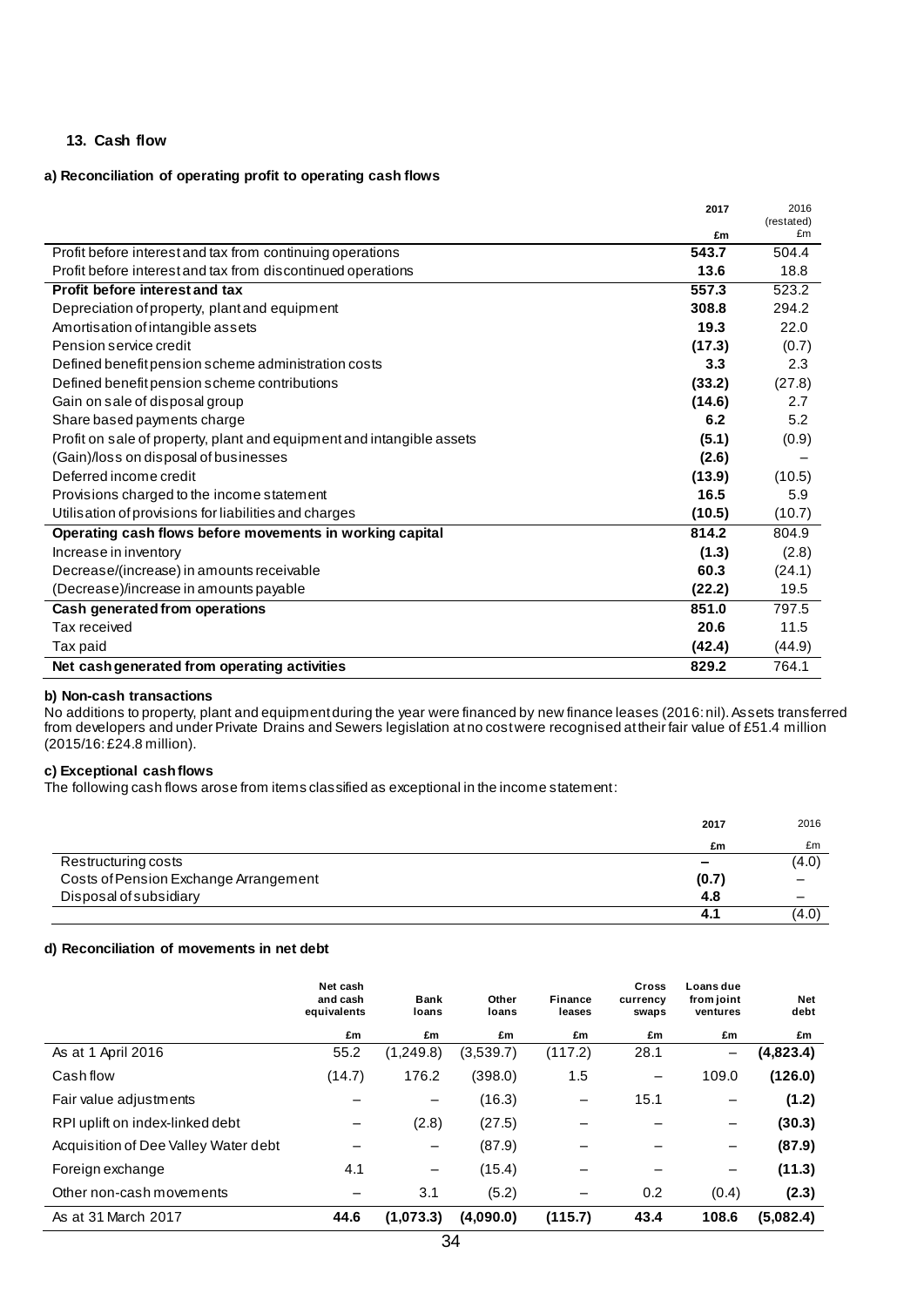### **14. Post balance sheet events**

Following the year end the board has approved a final dividend of 48.90 pence per share.

### **15. Contingent liabilities**

#### **Bonds and guarantees**

Group undertakings have entered into bonds and guarantees in the normal course of business. No liability is expected to arise in respect of either bonds or guarantees.

### **16. Related party transactions**

A summary of the trading transactions between the group and its associates and joint ventures are disclosed below.

|                                                      | <b>Water Plus</b> |
|------------------------------------------------------|-------------------|
|                                                      | 2017              |
|                                                      | £m                |
| Sale of services                                     | 317.5             |
| Net interest income                                  | 1.3               |
| Trade receivables and other due from related parties | 37.6              |
| Amounts due to related parties                       | (8.8)             |
| Loans due from joint ventures                        | 109.0             |

The related party is a joint venture in which the group has a participating interest.

The company has given guarantees in favour of Water Plus in respect of the joint venture's liabilities to wholesalers in the Open Water market and its loan from Severn Trent Water Limited. The guarantee in respect of liabilities to wholesalers is capped at £18.5 million and the guarantee for the Severn Trent Water loan is for the amount due.

The retirement benefit schemes operated by the group are considered to be related parties. Details of transactions and balances with the retirement benefit schemes are disclosed in note 12.

There have been no other related party transactions that materially affected the financial position or performance of the group during the year.